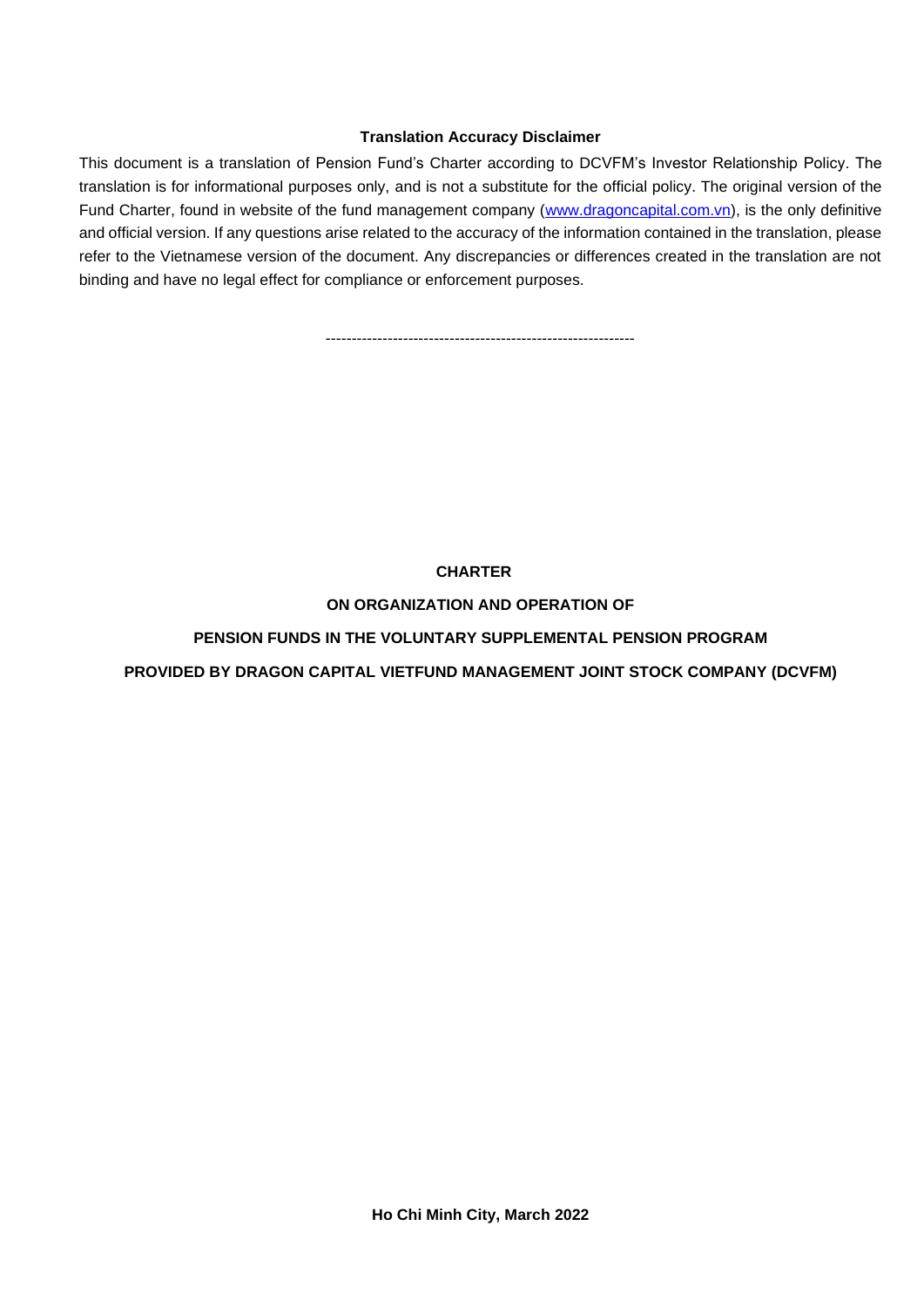# **TABLE OF CONTENTS**

| 1. |                                                                                         |  |
|----|-----------------------------------------------------------------------------------------|--|
| 2. |                                                                                         |  |
|    |                                                                                         |  |
|    |                                                                                         |  |
|    |                                                                                         |  |
|    |                                                                                         |  |
|    |                                                                                         |  |
|    |                                                                                         |  |
|    |                                                                                         |  |
|    |                                                                                         |  |
|    |                                                                                         |  |
|    |                                                                                         |  |
|    |                                                                                         |  |
|    |                                                                                         |  |
|    |                                                                                         |  |
|    |                                                                                         |  |
|    |                                                                                         |  |
|    |                                                                                         |  |
|    | FUND PARTICIPANTS, FUND PARTICIPANT REGISTER AND TRANSACTIONS OF THE PENSION FUNDS . 13 |  |
|    |                                                                                         |  |
|    |                                                                                         |  |
|    |                                                                                         |  |
|    |                                                                                         |  |
|    |                                                                                         |  |
|    |                                                                                         |  |
|    |                                                                                         |  |
|    |                                                                                         |  |
|    |                                                                                         |  |
|    |                                                                                         |  |
|    |                                                                                         |  |
|    |                                                                                         |  |
|    |                                                                                         |  |
|    |                                                                                         |  |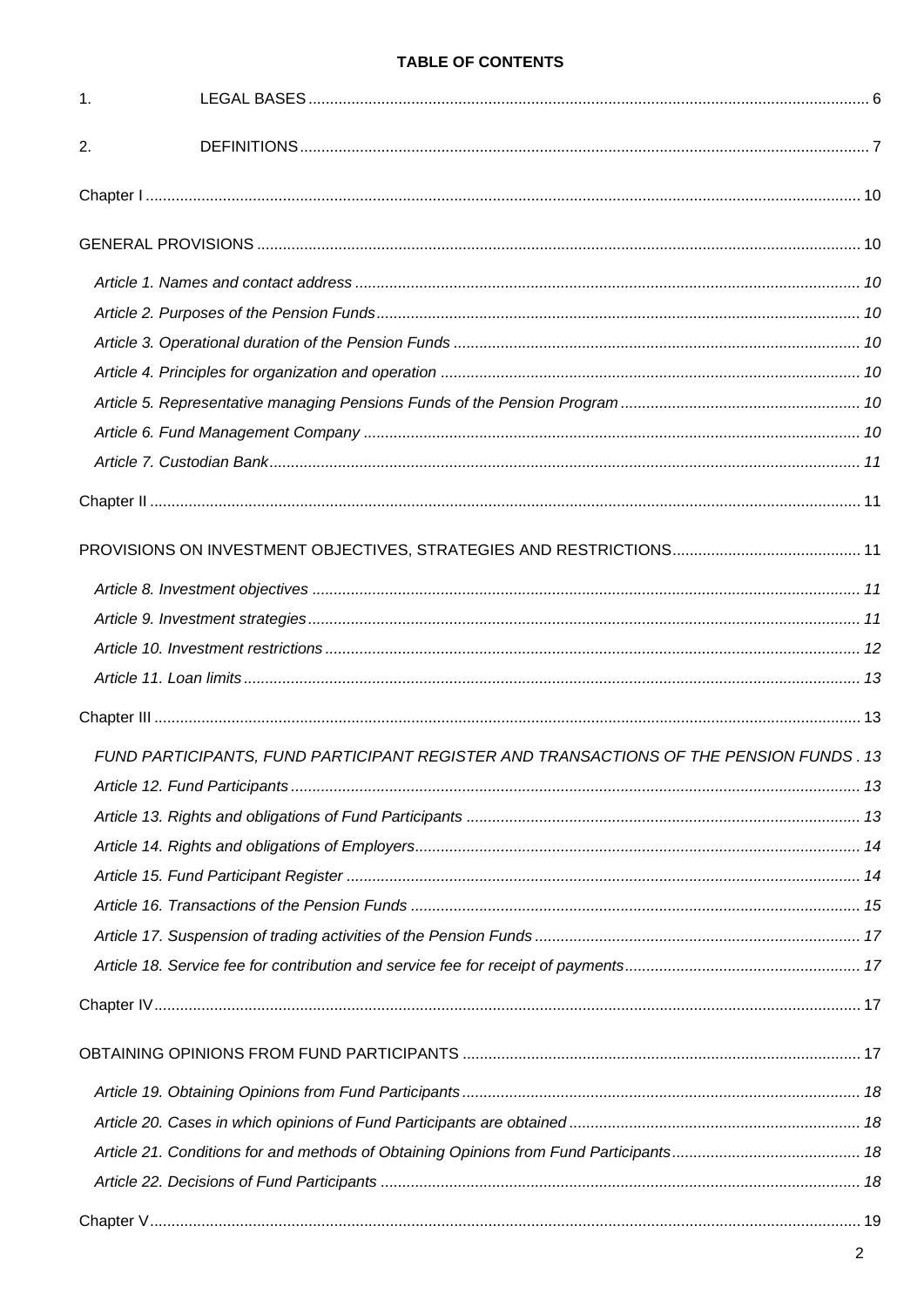| Article 24. Standards for selection of members of the Committee of Fund Representatives 19                   |  |
|--------------------------------------------------------------------------------------------------------------|--|
|                                                                                                              |  |
|                                                                                                              |  |
| Article 28. Suspension and removal of members of the Committee of Fund Representatives  21                   |  |
|                                                                                                              |  |
|                                                                                                              |  |
|                                                                                                              |  |
|                                                                                                              |  |
|                                                                                                              |  |
| Article 32. Termination of rights and obligations of DCVFM with respect to the Pension Funds  23             |  |
|                                                                                                              |  |
|                                                                                                              |  |
|                                                                                                              |  |
|                                                                                                              |  |
| Article 35. Termination of rights and obligations of the Custodian Bank with respect to the Pension Funds 24 |  |
|                                                                                                              |  |
|                                                                                                              |  |
|                                                                                                              |  |
|                                                                                                              |  |
|                                                                                                              |  |
|                                                                                                              |  |
|                                                                                                              |  |
|                                                                                                              |  |
|                                                                                                              |  |
|                                                                                                              |  |
|                                                                                                              |  |
|                                                                                                              |  |
|                                                                                                              |  |
|                                                                                                              |  |
|                                                                                                              |  |
|                                                                                                              |  |
|                                                                                                              |  |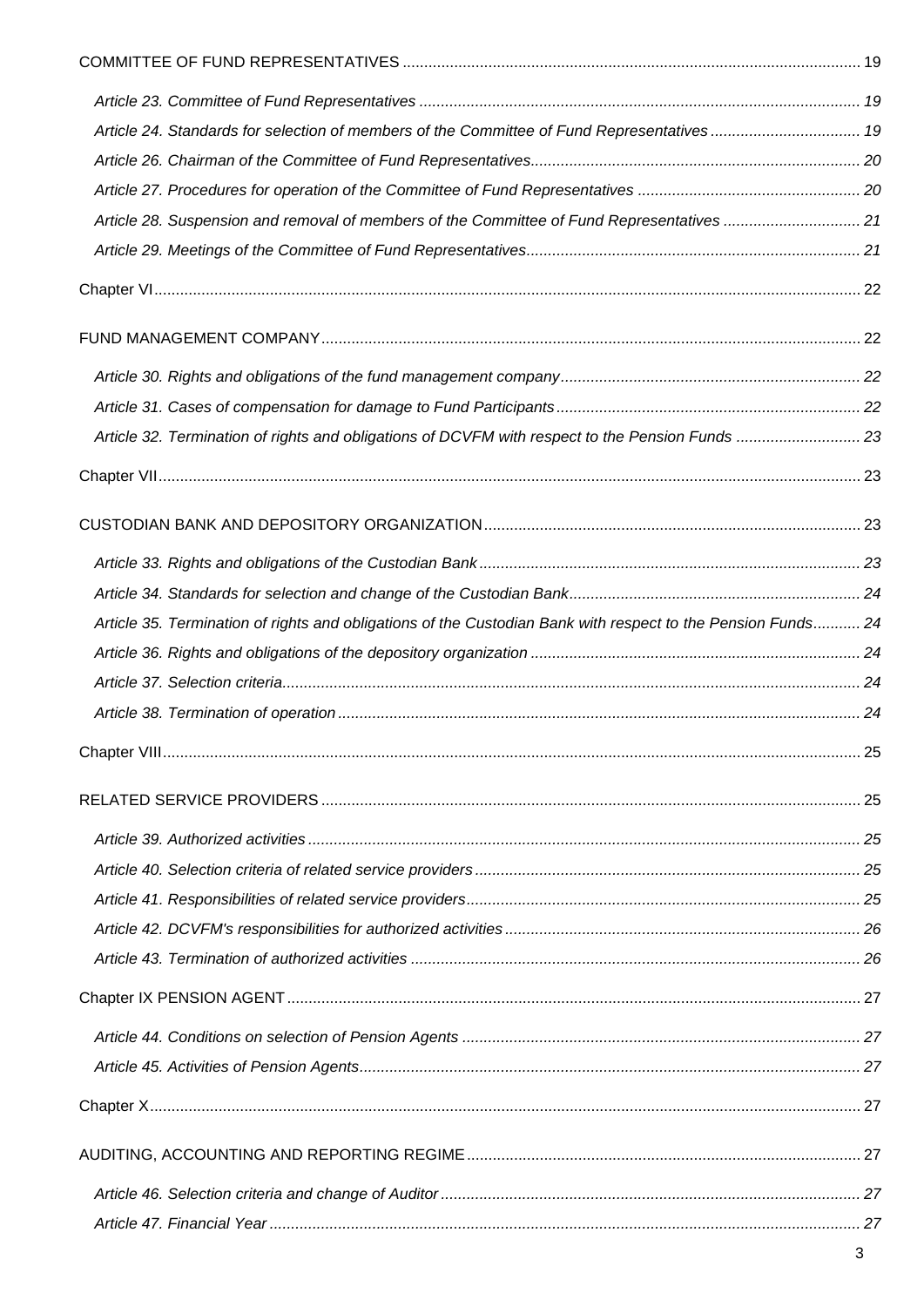| Article 58. Principles of allocating operating expenses of the Pension Funds to each Pension Account  34           |  |
|--------------------------------------------------------------------------------------------------------------------|--|
|                                                                                                                    |  |
|                                                                                                                    |  |
|                                                                                                                    |  |
|                                                                                                                    |  |
|                                                                                                                    |  |
| Article 60. Control of conflicts of interest between the Pension Funds and other funds, among authorizing investor |  |
|                                                                                                                    |  |
|                                                                                                                    |  |
|                                                                                                                    |  |
|                                                                                                                    |  |
|                                                                                                                    |  |
|                                                                                                                    |  |
|                                                                                                                    |  |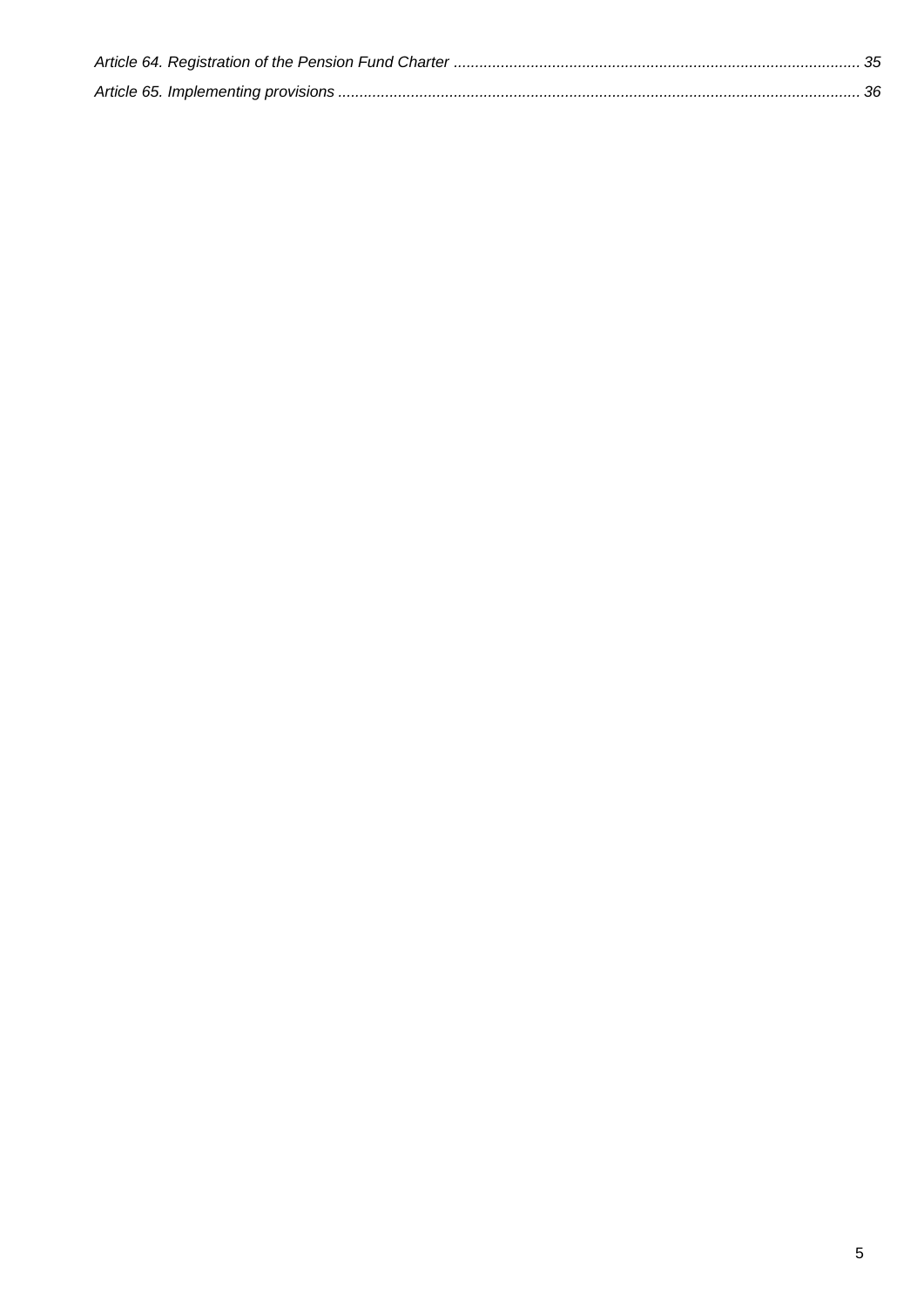# <span id="page-5-0"></span>**1. LEGAL BASES**

The establishment and operation of the Pension Funds and related matters are governed by:

- The Law on Social Insurance promulgated by the National Assembly of the Socialist Republic of Vietnam on 20 November 2014, effective as of 1 January 2016;
- The Law on Investment promulgated by the National Assembly of the Socialist Republic of Vietnam on 26 November 2014, effective as of 1 July 2015;
- The Law on Enterprises promulgated by the National Assembly of the Socialist Republic of Vietnam on 26 November 2014, effective as of 1 July 2015;
- The Law on Securities promulgated by the National Assembly of the Socialist Republic of Vietnam on 29 June 2006, effective as of 1 January 2007;
- Decree No. 88/2016/ND-CP dated 1 July 2016 of the Government on voluntary supplemental pension programs;
- Circular No. 86/2017/TT-BTC dated 15 August 2017 of the Ministry of Finance providing guidelines for implementation of Decree 88/2016/ND-CP dated 1 July 2016 of the Government on voluntary supplemental pension programs;
- Circular No. 19/2018/TT-BLDTBXH providing guidelines for formulation of written agreements on participation in voluntary supplemental pension programs in enterprises as promulgated by the Minister of Labour, War Invalids and Social Affairs;
- Circular No. 212/2012/TT-BTC dated 5 December 2012 of the Ministry of Finance providing guidelines for establishment, organization and operation of fund management companies;
- Circular No. 51/2021/TT-BTC dated 30 June A2021 of the Ministry of Finance guiding foreign investment activities on the securities market of Vietnam; and
- Other applicable legal documents.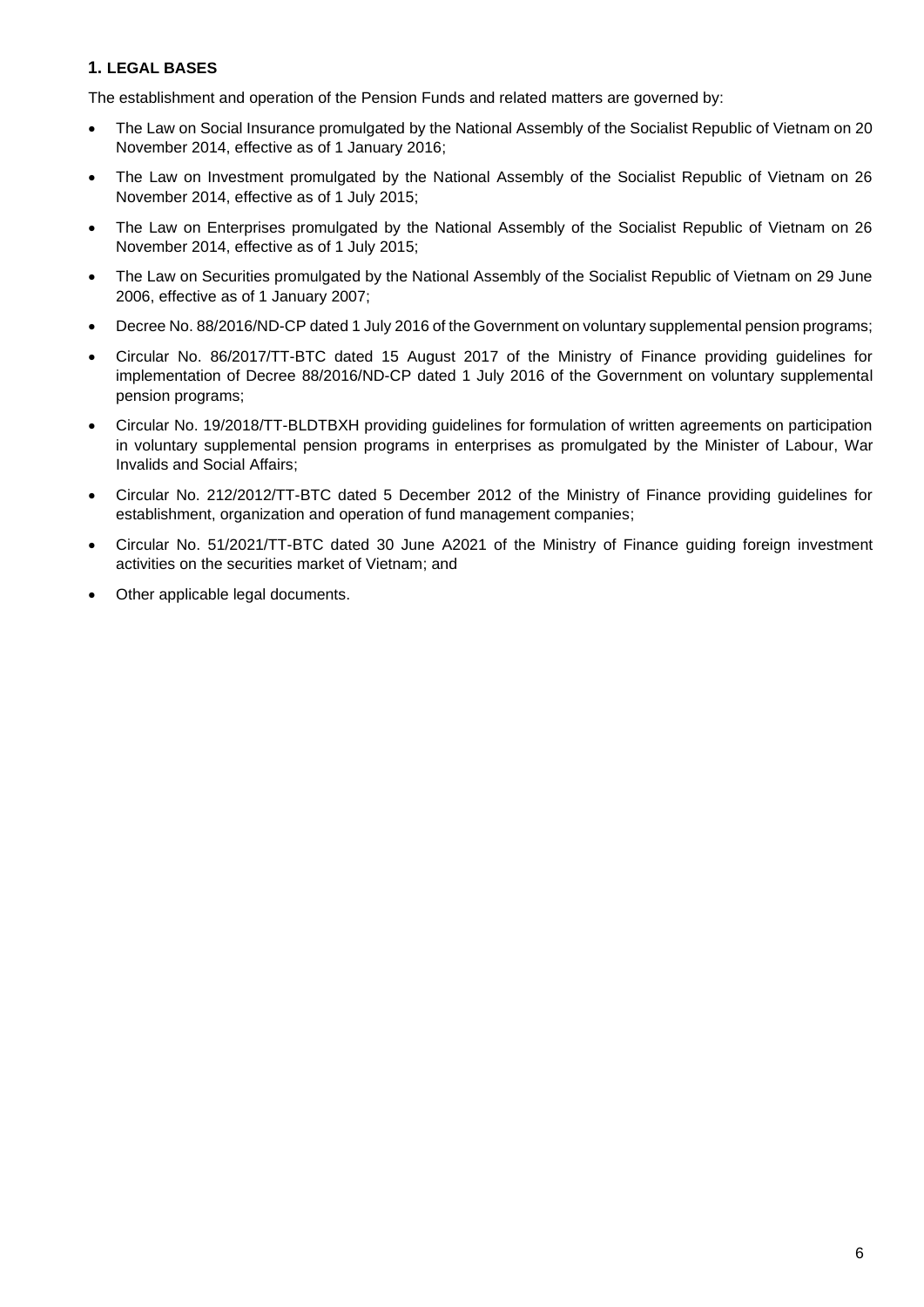# <span id="page-6-0"></span>**2. DEFINITIONS**

Unless otherwise required by the context, the following words and expressions shall have the following meanings:

| "Pension Funds"                                                          | Means, collectively, Thinh An Fund, Phuc An Fund and Vinh An Fund,<br>which are financial funds under the Pension Program provided by DCVFM<br>to implement the Pension Program, which are funded from contributions<br>from Fund Participants and Employers, and established in accordance<br>with Decree No. 88/2016/ND-CP of the Government dated 1 July 2016 on<br>voluntary supplemental pension programs and<br>applicable<br>legal<br>instruments.                                                                                                                                                                                                                                                                                                                                         |
|--------------------------------------------------------------------------|---------------------------------------------------------------------------------------------------------------------------------------------------------------------------------------------------------------------------------------------------------------------------------------------------------------------------------------------------------------------------------------------------------------------------------------------------------------------------------------------------------------------------------------------------------------------------------------------------------------------------------------------------------------------------------------------------------------------------------------------------------------------------------------------------|
| "Pension Program"                                                        | Means the voluntary supplemental pension program provided and<br>managed by DCVFM, which is a social insurance policy of a voluntary<br>nature aimed at supplementing the income of Fund Participants when they<br>reach retirement age in the form of personal pension accounts, invested<br>and accumulated in accordance with law. This Pension Program shall<br>operate only in the territory of Vietnam.                                                                                                                                                                                                                                                                                                                                                                                     |
| "Pension Program Participation<br>Contract"                              | Means the contract for participating in the Pension Program. <sup>1</sup> The<br>Pension Program Participation Contract shall also be the contract for<br>participation in the Pension Funds established and managed by DCVFM<br>and vice versa.                                                                                                                                                                                                                                                                                                                                                                                                                                                                                                                                                  |
| "Written Agreement" or<br>"Agreement on Participation in<br>the Program" | Means the document entered into between an Employee and an Employer<br>on participation in the Pension Program provided by DCVFM which<br>stipulates the specific conditions agreed between the Employee and the<br>Employer.                                                                                                                                                                                                                                                                                                                                                                                                                                                                                                                                                                     |
| "Dragon Capital VietFund<br>Management Joint Stock<br>Company (DCVFM)"   | (Hereinafter referred to as "DCVFM") is a joint stock company established<br>under Licence No. 45/UBCK-GP dated 8 January 2009 issued by the SSC<br>and having Certificate of Satisfaction of Conditions for Business of<br>Voluntary Pension Fund Management Services No.<br>01/GCN-<br>QLQHTBSTN dated 15 May 2019 issued by the Ministry of Finance.<br>DCVFM establishes and manages Pension Funds under the Pension<br>Program and shall have rights and obligations in accordance with this<br>Pension Fund Charter. <sup>2</sup>                                                                                                                                                                                                                                                           |
| "Custodian & Depository Bank"                                            | Means Standard Chartered Bank (Vietnam) Limited (hereinafter referred<br>to as Standard Chartered Bank) which is a bank with 100% foreign owned<br>capital, established under Licence for Establishment and Operation No.<br>236/GP-NHNN issued by the State Bank of Vietnam on 8 September<br>2008 in accordance with the Law on Credit Institutions and having<br>Certificate of Registration of Securities Depository Operation No.<br>08/UBCK-GCN dated 7 May 2015 issued by the SSC, and which<br>implements the following professional activities: preservation and<br>depository of securities, economic contracts and source documents<br>relating to the Pension Funds' assets. Rights and obligations of the<br>depository service provider are stipulated in the Pension Fund Charter. |

<sup>1</sup> Allens Note: We understand that by reference to 'Chương trình hưu trí bổ sung tự nguyện' here in the Vietnamese version of this document, you refer to the Pension Program as defined in the Abbreviated Term and Interpretation section.

 $^2$  We understand that by reference to 'Điều lệ/ Điều lệ này' in the Vietnamese version of this document, you refer to the Pension Fund Charter as defined in Section  $2 -$  Definitions.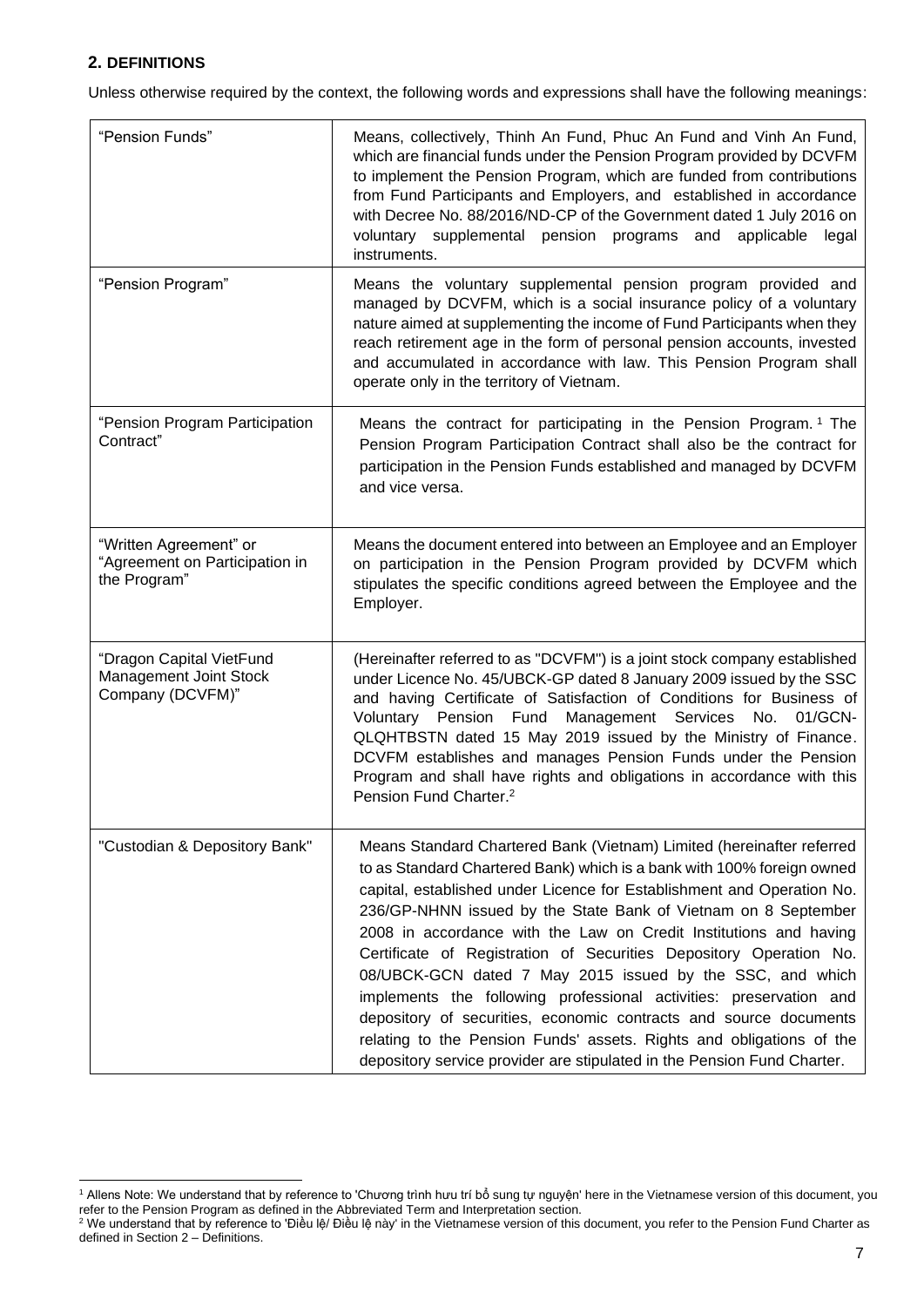| "Auditor"                                      | (Hereinafter referred to as Auditor) means an independent auditing<br>company of the Pension Funds which conducts the annual audit of assets<br>of the Pension Funds. The Auditor shall be selected by DCVFM among<br>the auditing companies specified in the Pension Program.                                                                                                                                                                                                                                                                                                                                                                 |
|------------------------------------------------|------------------------------------------------------------------------------------------------------------------------------------------------------------------------------------------------------------------------------------------------------------------------------------------------------------------------------------------------------------------------------------------------------------------------------------------------------------------------------------------------------------------------------------------------------------------------------------------------------------------------------------------------|
| "Pension Fund Charter"                         | Means, collectively, this document, Appendices to this document and any<br>lawful amendments and supplements to same. The Pension Fund Charter<br>is prepared in compliance with the relevant legal documents in Vietnam.                                                                                                                                                                                                                                                                                                                                                                                                                      |
| "Prospectus"                                   | Means the documents or electronic data disclosing objective, truthful and<br>accurate information relating to the provision and management of the<br>Pension Funds and the Pension Program.                                                                                                                                                                                                                                                                                                                                                                                                                                                    |
| "Custodian Contract"                           | Means the contract signed between DCVFM and the Custodian Bank of a<br>Pension Fund.                                                                                                                                                                                                                                                                                                                                                                                                                                                                                                                                                           |
| "Fund Participant" or "Program<br>Participant" | Means an Employee pursuant to the Labour Code or an individual aged<br>15 full years or over who does not work under a labour contract in<br>accordance with the Labour Code and who has a Personal Pension<br>Account at a Pension Fund.                                                                                                                                                                                                                                                                                                                                                                                                      |
|                                                | A Program Participant may be an individual participating directly in the<br>Pension Program or [an Employee participating in the Pension Program]<br>through his/her Employer.                                                                                                                                                                                                                                                                                                                                                                                                                                                                 |
| "Obtaining Opinions from Fund<br>Participants" | Means the arrangement of obtaining opinions from Fund Participants to<br>approve the matters stipulated in this Pension Fund Charter.                                                                                                                                                                                                                                                                                                                                                                                                                                                                                                          |
| "Committee of Fund<br>Representatives"         | Means, collectively, the representatives of Fund Participants supervising<br>activities of a Pension Fund, DCVFM and the Custodian Bank.                                                                                                                                                                                                                                                                                                                                                                                                                                                                                                       |
| "Pension Fund Unit" or "Fund<br>Unit"          | Means the total Net Asset Value of a Fund divided by the total par value<br>of Fund Units. The par value of a Fund Unit is 10,000 VND/unit. Each Fund<br>Unit represents an equal portion of profit and capital of the Pension Fund.<br>Is issued by DCVFM representing the Pension Funds in the form of a book<br>entry or record, certifying the legitimate rights and interests of a Fund<br>Participant to the assets or capital of the Pension Fund in proportion to the<br>number of Fund Units then owned by such Fund Participant.                                                                                                     |
| "Number of Outstanding Voting<br>Fund Units"   | Means the number of Fund Units having voting right in a voting period.                                                                                                                                                                                                                                                                                                                                                                                                                                                                                                                                                                         |
| "Personal Pension Account"                     | (Hereinafter referred to as Pension Account) means an account issued to<br>a Fund Participant and managed by the enterprises managing the Pension<br>Funds or an authorized service provider in accordance with law.                                                                                                                                                                                                                                                                                                                                                                                                                           |
| "Fund Management Service Fee"                  | Means the service fee payable to DCVFM for the provision of fund<br>management services as prescribed in this Pension Fund Charter.                                                                                                                                                                                                                                                                                                                                                                                                                                                                                                            |
| "Financial Year"                               | Means the twelve (12) month period calculated from the beginning of 1<br>January until the end of 31 December every calendar year. The first<br>Financial Year of a Pension Fund shall be calculated from the date on<br>which the Pension Fund is licensed to establish and operate until the end<br>of 31 December in the same year.<br>Where the period from the date of issuance of the certificate of<br>establishment of a Pension Fund/license for establishment and operation<br>of a Pension Fund by the Ministry of Finance to the end of 31 December<br>in the same year is less than 90 days, the first accounting period shall be |
|                                                | calculated from the date on which the Pension Fund is licensed to establish<br>and operate until the end of 31 December next year.                                                                                                                                                                                                                                                                                                                                                                                                                                                                                                             |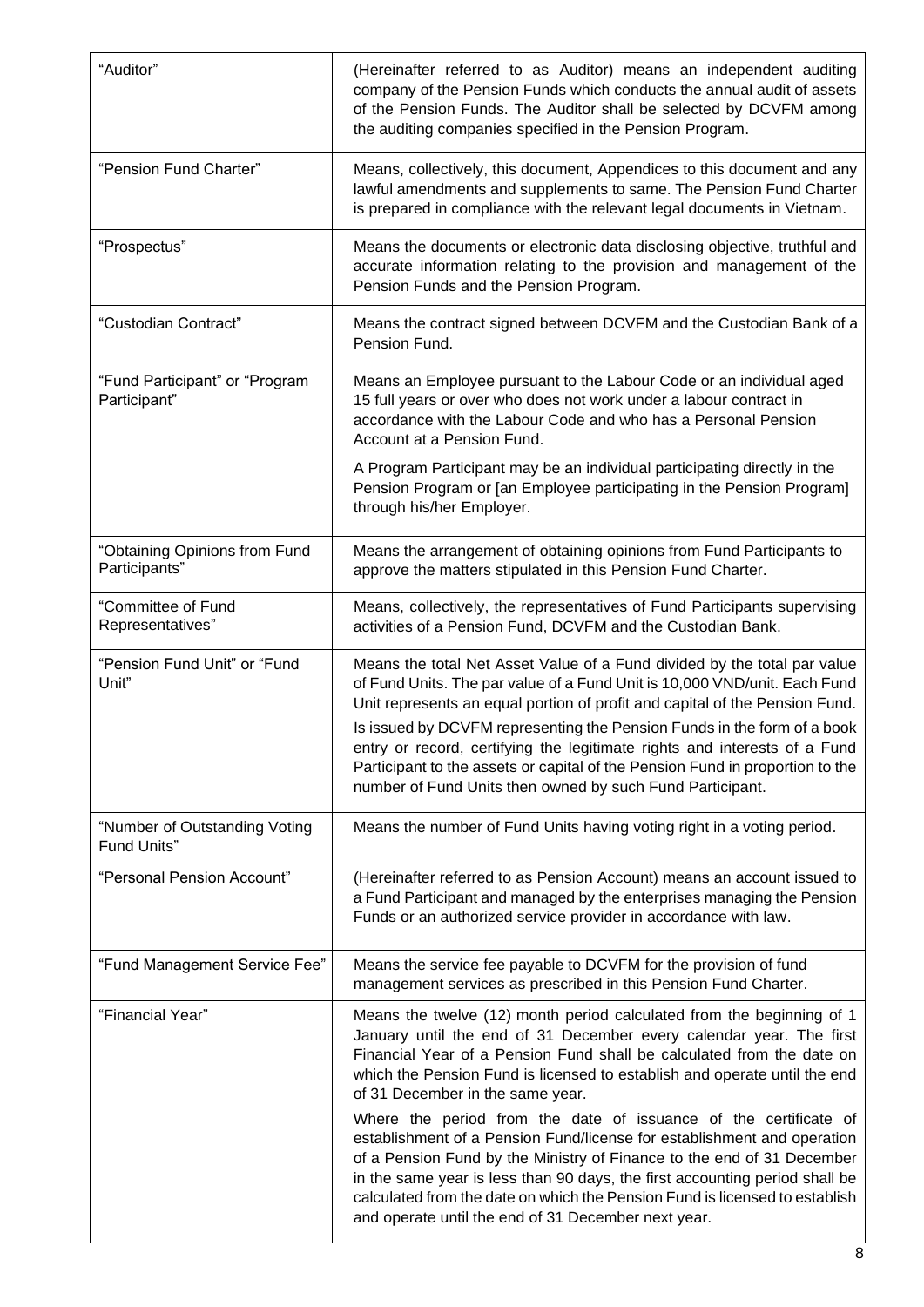| "Net Asset Value of a Fund"                                  | Means the total value of assets and investments owned by a Pension<br>Fund minus its liabilities at the time of valuation.                                                                                                                                                                                                                                          |
|--------------------------------------------------------------|---------------------------------------------------------------------------------------------------------------------------------------------------------------------------------------------------------------------------------------------------------------------------------------------------------------------------------------------------------------------|
| "Valuation Day"                                              | Means the date on which DCVFM determines the net asset value per<br>Pension Fund Unit.                                                                                                                                                                                                                                                                              |
| "Trading Day of the Pension<br>Fund"                         | (Hereinafter referred to as Trading Day) means the day on which DCVFM<br>implements orders to contribute to a Pension Fund or pension payment<br>orders from Fund Participants prior to receipt of the last order. The Trading<br>Day (T Day) shall occur twice (2) in one (1) month, on the second and<br>fourth Wednesdays of a month when they are working days. |
|                                                              | Where a Trading Day falls on a non-working day or public holiday, the<br>trading shall be conducted on the working day immediately following the<br>Trading Day that falls on a holiday or public holiday.                                                                                                                                                          |
| "Cut-off time of the Order<br>Register"                      | Means the last point of time when DCVFM or its authorized organizations<br>receive trading orders from Fund Participants for implementation during a<br>Trading Day of the Pension Fund.                                                                                                                                                                            |
|                                                              | DCVFM shall notify the Fund Participants, Pension Agents and the<br>relevant service providers of the trading schedule and the Cut-off time of<br>the Order Register on public holiday occasions on its website or by email.                                                                                                                                        |
| "Pension Fund Management<br>Services"                        | Means the services to be provided by a relevant service provider as<br>authorized by DCVFM, including the following services:                                                                                                                                                                                                                                       |
|                                                              | - Making cost accounting records of the Pension Fund's transactions:<br>recording fluctuations in the cashflow into and out of the Pension Fund;                                                                                                                                                                                                                    |
|                                                              | - Preparing financial statements of the Pension Fund; and coordinating<br>with and assisting the Pension Fund's auditor to audit the Pension Fund;                                                                                                                                                                                                                  |
|                                                              | - Determining the Net Asset Value of a Fund and the net asset value per<br>Fund Unit in accordance with law and provisions in the Pension Fund<br>Charter; and                                                                                                                                                                                                      |
|                                                              | - Performing other activities in accordance with law and the Contract<br>signed with DCVFM.                                                                                                                                                                                                                                                                         |
| "Personal Pension Account<br><b>Administration Services"</b> | Means the services to be provided by a relevant service provider as<br>authorized by DCVFM, including the following services:                                                                                                                                                                                                                                       |
|                                                              | a) Conducting cost accounting of all revenues and expenditures made on<br>Pension Accounts, including contributions, allocation of investment<br>results, operating expenses of the Pension Fund; and pension payment;                                                                                                                                              |
|                                                              | b) Formulating and updating the process and method of allocating<br>investment results and operating expenses of the Pension Fund;<br>determining the value of the Pension Accounts;                                                                                                                                                                                |
|                                                              | c) Providing a monthly valuation of the value of a personal Pension<br>Account; and                                                                                                                                                                                                                                                                                 |
|                                                              | (d) Formulating and sending Fund Participants a report on the value of<br>their Personal Pension Accounts on a monthly basis in accordance with<br>applicable law.                                                                                                                                                                                                  |
| Pension Agent                                                | Means a bank, insurance agent or securities investment fund manager<br>authorized by DCVFM to carry out the following activities:                                                                                                                                                                                                                                   |
|                                                              | a) Introducing the Pension Funds; and                                                                                                                                                                                                                                                                                                                               |
|                                                              | b) Signing contracts for participation in the Pension Funds with Fund<br>Participants and Employers.                                                                                                                                                                                                                                                                |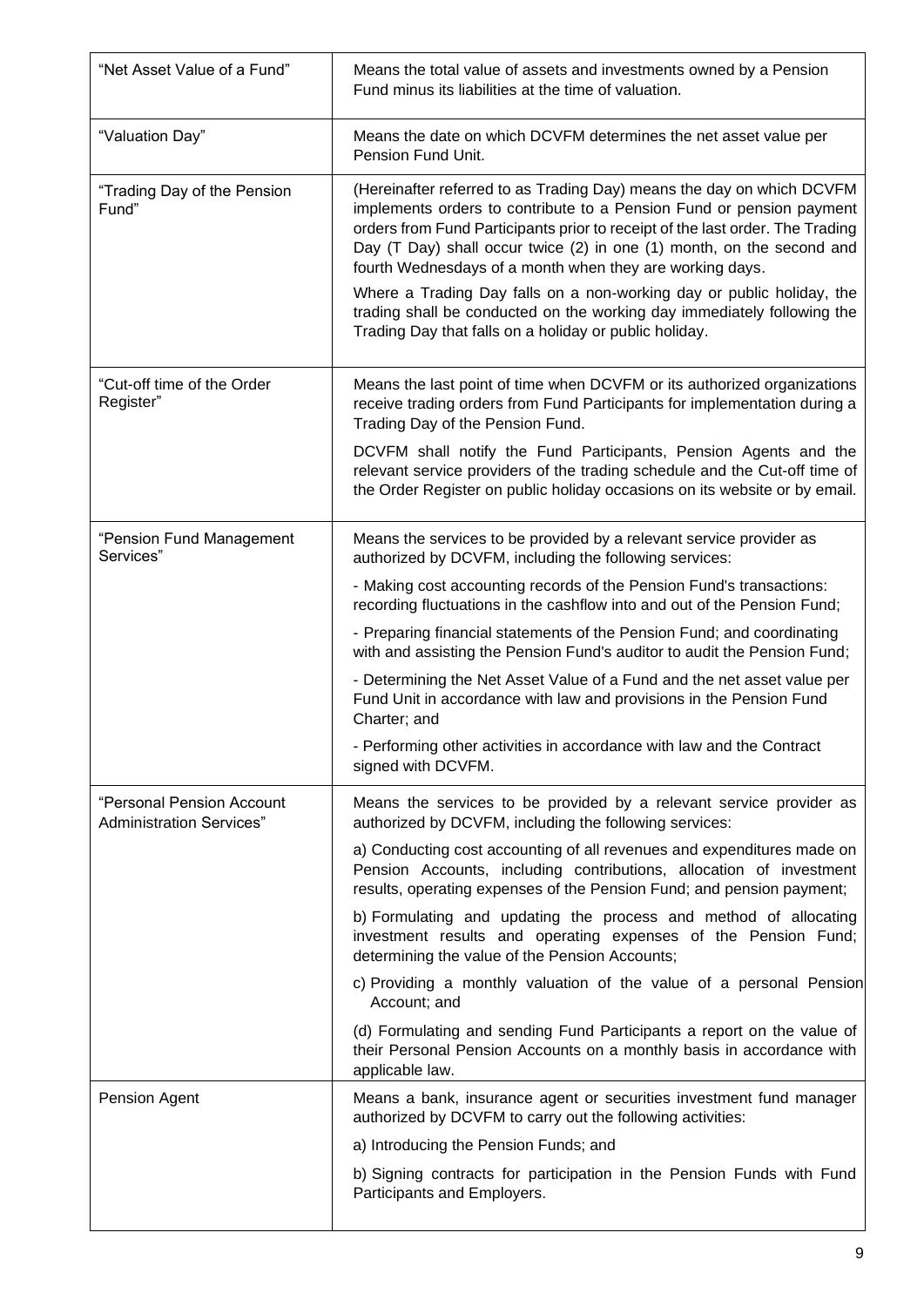| "Related Person"    | As defined in the Law on Securities promulgated by the National<br>Assembly of the Socialist Republic of Vietnam.     |
|---------------------|-----------------------------------------------------------------------------------------------------------------------|
| "Other definitions" | Other definitions (if any) shall be construed as stipulated in the Law on<br>Securities and other relevant documents. |

### **Chapter I**

### **GENERAL PROVISIONS**

### <span id="page-9-2"></span><span id="page-9-1"></span><span id="page-9-0"></span>**Article 1. Names and contact address**

| Name of the<br>Pension Fund: | QUY HƯU TRÍ TỰ NGUYỆN<br><b>THINH AN</b>                         | QUY HƯU TRÍ TỰ NGUYỆN<br><b>PHÚC AN</b>                  | QUY HƯU TRÍ TỰ<br><b>NGUYÊN VĨNH AN</b>                                |
|------------------------------|------------------------------------------------------------------|----------------------------------------------------------|------------------------------------------------------------------------|
| English name:                | THINH AN VOLUNTARY<br>SUPPLEMENTAL PENSION<br><b>FUND</b>        | PHUC AN VOLUNTARY<br>SUPPLEMENTAL PENSION<br><b>FUND</b> | <b>VINH AN VOLUNTARY</b><br><b>SUPPLEMENTAL</b><br><b>PENSION FUND</b> |
| Abbreviated<br>name:         | THINH AN                                                         | PHUC AN                                                  | <b>VINH AN</b>                                                         |
| Contact address:             | 15th Floor, Me Linh Point Tower, 02 Ngo Duc Ke, District 1, HCMC |                                                          |                                                                        |
| Telephone:                   | +84 -283825 1488                                                 |                                                          |                                                                        |
| Fax:                         | +84-283825 1489                                                  |                                                          |                                                                        |
| Website:                     | www.DCVFM.com.vn                                                 |                                                          |                                                                        |

## <span id="page-9-3"></span>**Article 2. Purposes of the Pension Funds**

The Pension Funds are established to serve exclusively the Pension Program provided and managed by DCVFM, and are an integral part of the Pension Program. Any monetary contributions to the Pension Program provided and managed by DCVFM shall be used to make contributions to the Pension Funds in the Voluntary Supplemental Pension Program provided by DCVFM. Assets of the Pension Funds shall be used to make payments to Fund Participants upon satisfaction of the conditions stipulated in the Pension Program and applicable laws.

#### <span id="page-9-4"></span>**Article 3. Operational duration of the Pension Funds**

The operational duration of the Fund is indefinite.

#### <span id="page-9-5"></span>**Article 4. Principles for organization and operation**

- 1. The Pension Funds are financial funds to be used to implement the Pension Program of DCVFM, and operate in accordance with and are governed by Decree No. 88/2016/ND-CP dated 1 July 2016 of the Government on voluntary supplemental pension programs, applicable legal documents and this Pension Fund Charter.
- 2. The Pension Funds apply the provisions of the law on open funds to the contents relating to transactions of pension funds, determination of net asset value, and accounting regime in relation to classification, recording and cost accounting.
- 3. The Committee of Fund Representatives of a Pension Fund shall be invited by DCVFM to represent Fund Participants in order to supervise regular operations of the Pension Fund, DCVFM and the Custodian Bank.

#### <span id="page-9-6"></span>**Article 5. Representative managing Pensions Funds of the Pension Program**

DCVFM shall be the sole representative managing the Pension Funds in the Pension Program provided by DCVFM.

#### <span id="page-9-7"></span>**Article 6. Fund Management Company**

DCVFM is a joint stock company of which the founding shareholders are Saigon Thuong Tin Joint Stock Commercial Bank and Dragon Capital Management, established in accordance with Licence No. 45/UBCK-GP dated 8 January 2009 issued by the State Securities Commission, and having Certificate of Satisfaction of Conditions for Business of Voluntary Pension Fund Management Services No. 01/GCN- QLQHTBSTN dated 15 May 2019 issued by the Ministry of Finance. DCVFM is the official fund management company of the Pension Funds. The operation of the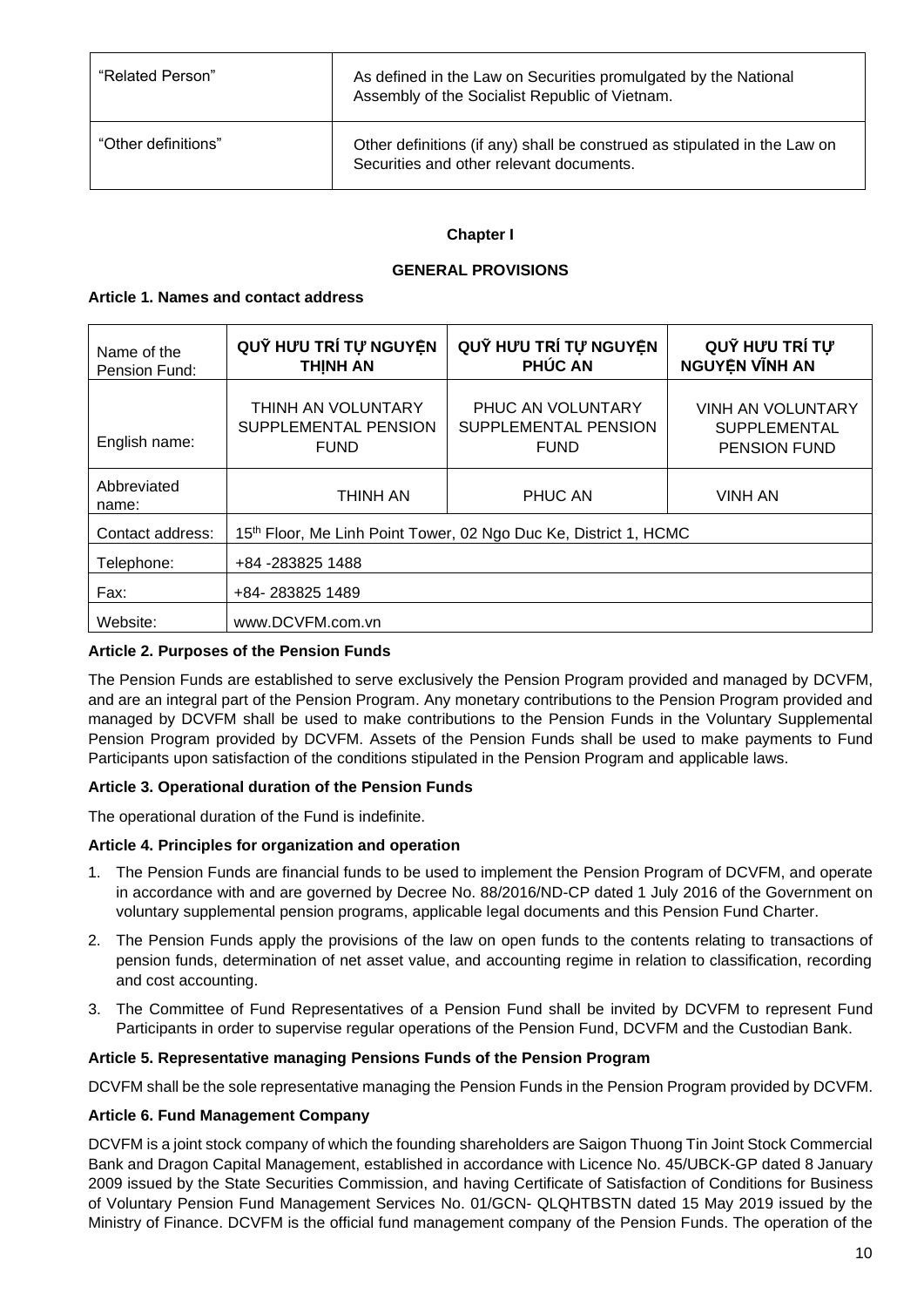DCVFM is governed by the Law on Securities, the Law on Enterprises and applicable laws (if any).

#### The head office of DCVFM is at:

15 th Floor, Me Linh Point Tower, 02 Ngo Duc Ke, District 1, HCMC, Vietnam.

Tel: (84-28)-3825 9355 Fax: (84-28)-3825 9366

Website: [www.dcvfm.com.vn](http://www.vfm.com.vn/)

And its branch is at:

24th Floor, Tower 1, Capital Place, 29 Lieu Giai, Ngoc Khanh, Ba Dinh District, Hanoi, Vietnam

Tel: (84-24) 3942 8168 Fax: (84-24) 3942 8169

### <span id="page-10-0"></span>**Article 7. Custodian Bank**

Standard Chartered (Vietnam) Limited is a commercial bank lawfully established in accordance with the laws of Vietnam and under Licence for Establishment and Operation No. 236/GP-NHNN issued by the State Bank of Vietnam on 8 September 2008 (as amended from time to time) and having the Certificate of Registration of Securities Depository Services No. 08/GCN- UBCK dated 07 May 2015 issued by the State Securities Commission, which provides the following services to securities investment funds established in Vietnam including depository services, fund management services, custodian bank services and other services relating to depository.

The rights and obligations of the Custodian Bank are stipulated in Chapter VII of this Pension Fund Charter.

Head office: Rooms 1810 to 1815, 18<sup>th</sup> Floor, Keangnam Hanoi Landmark, Block E6, Pham Hung, Me Tri Commune, Nam Tu Liem District, Hanoi City, Vietnam (Bank)

<span id="page-10-1"></span>Tel: (84-4) 3936 8000, Fax: (84-4) 3936 8300.

#### **Chapter II**

### **PROVISIONS ON INVESTMENT OBJECTIVES, STRATEGIES AND RESTRICTIONS**

#### <span id="page-10-3"></span><span id="page-10-2"></span>**Article 8. Investment objectives**

| Name of<br>the<br>Pension<br>Fund: | VINH AN VOLUNTARY<br>SUPPLEMENTAL PENSION<br><b>FUND</b>                                                                                                                                                                                                                                                                      | PHUC AN VOLUNTARY<br>SUPPLEMENTAL PENSION<br><b>FUND</b>                                                                      | THINH AN<br>VOLUNTARY<br><b>SUPPLEMENTAL</b><br><b>PENSION FUND</b>                                                                                                                                                                                                                                                                       |
|------------------------------------|-------------------------------------------------------------------------------------------------------------------------------------------------------------------------------------------------------------------------------------------------------------------------------------------------------------------------------|-------------------------------------------------------------------------------------------------------------------------------|-------------------------------------------------------------------------------------------------------------------------------------------------------------------------------------------------------------------------------------------------------------------------------------------------------------------------------------------|
| Investment<br>objectives           | Achieving<br>the<br>οf<br>qoal<br>preserving<br>the<br>οf<br>amount<br>money which Fund Participants<br>contributed<br>against<br>have<br>inflation losses and bringing an<br>increase in the amount of such<br>contributions to a reasonable<br>level taking into account the<br>risks accepted by the Fund<br>Participants. | Achieving a balance as between<br>increasing asset wealth for<br>retirement and ensuring safety<br>of the accumulated assets. | Achieving<br>the<br>qoal<br>0f<br>delivering an increase in<br>Fund<br>the<br>of<br>amount<br>Participant's contributions<br>at a reasonable level taking<br>the<br>risks<br>account<br>into<br>the<br>Fund<br>accepted<br>by<br>Participants in<br>order to<br>accumulate<br>retirement<br>Fund<br>for<br>the<br>assets<br>Participants. |

#### <span id="page-10-4"></span>**Article 9. Investment strategies**

1. Assets permitted to be invested in:

The Pension Funds shall allocate [investment in] the following types of assets:

- a) Deposits at commercial banks which satisfy all the conditions regarding investment strategies of the Pension Funds stipulated in this Pension Fund Charter; and
- b) Government bonds; Government-guaranteed bonds; local authority bonds; and

Securities investment fund certificates in accordance with the conditions regarding investment strategies of the Pension Funds stipulated in this Pension Fund Charter.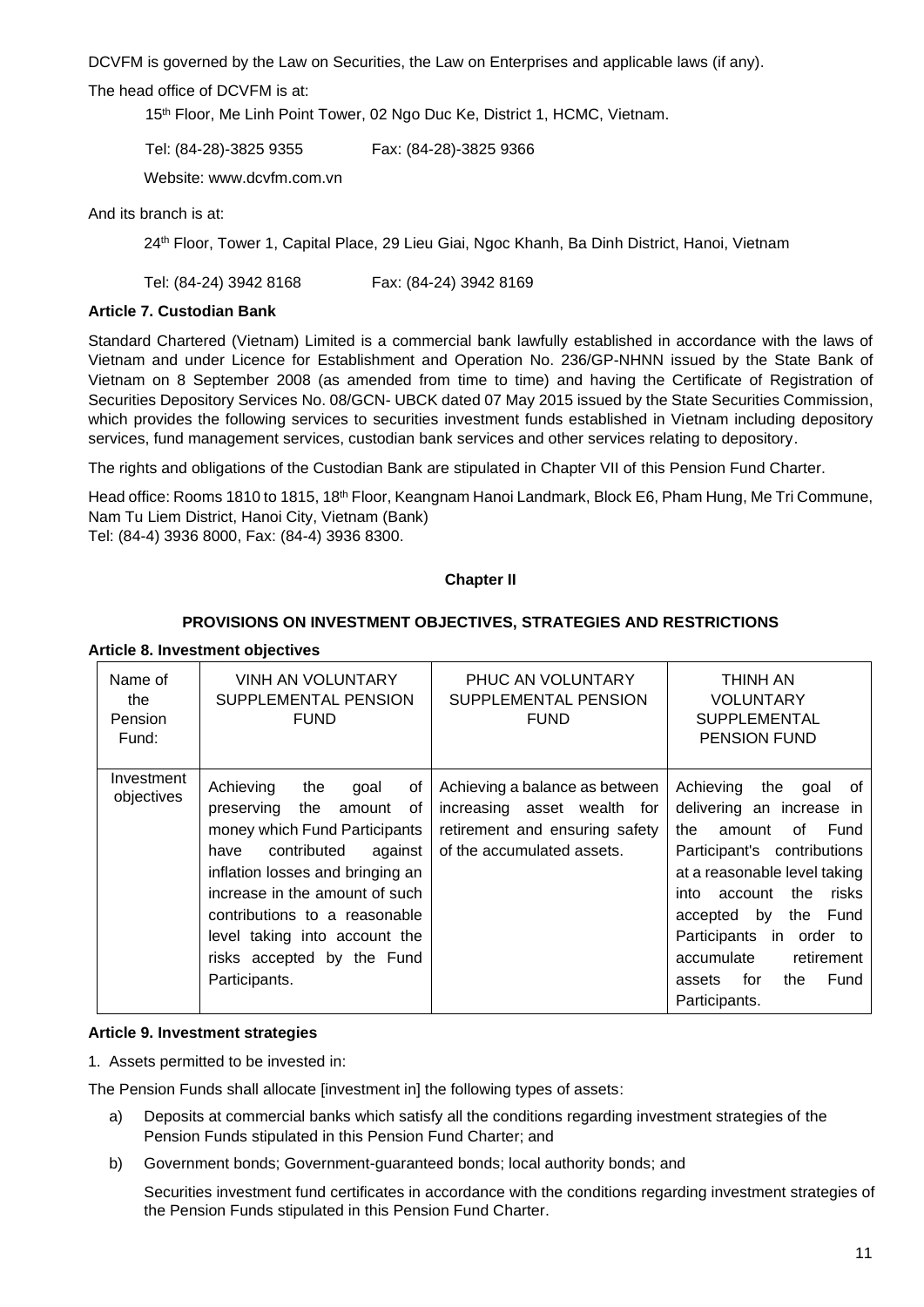| Name of<br>the<br>Pension<br>Fund: | <b>VINH AN VOLUNTARY</b><br>SUPPLEMENTAL PENSION<br><b>FUND</b>                                                                                                                                                                                                                                                                                                                                                                                                                                                         | PHUC AN VOLUNTARY<br>SUPPLEMENTAL PENSION<br><b>FUND</b>                                                                                                                                                                                                                                                                                                                                                                                                                                                         | <b>THINH AN</b><br><b>VOLUNTARY</b><br><b>SUPPLEMENTAL</b><br>PENSION FUND                                                                                                                                                                                                                                                                                                                                                |
|------------------------------------|-------------------------------------------------------------------------------------------------------------------------------------------------------------------------------------------------------------------------------------------------------------------------------------------------------------------------------------------------------------------------------------------------------------------------------------------------------------------------------------------------------------------------|------------------------------------------------------------------------------------------------------------------------------------------------------------------------------------------------------------------------------------------------------------------------------------------------------------------------------------------------------------------------------------------------------------------------------------------------------------------------------------------------------------------|---------------------------------------------------------------------------------------------------------------------------------------------------------------------------------------------------------------------------------------------------------------------------------------------------------------------------------------------------------------------------------------------------------------------------|
| Investment<br>structure            | $\star$<br>aim for the minimum 80% of<br>the total assets invested in<br>Government bonds or fund<br>certificates<br>0f<br>bond<br>investment funds, including<br>at least 50% of total assets<br>in Government bonds.<br>$\star$<br>aim for the maximum 20%<br>of the total assets invested<br>in fund certificates of share<br>investment funds which not<br>being bond fund;<br>$\star$<br>cash and bank deposits are<br>maintained in compliance<br>the<br>investment<br>with<br>activities of the Pension<br>Fund. | $\star$<br>aim for the minimum 65% of<br>the total assets invested in<br>Government bonds or fund<br>certificates<br>0f<br>bond<br>investment funds, including<br>at least 50% of total assets in<br>Government bonds.<br>$\star$<br>aim for the maximum 35% of<br>the total assets invested in<br>fund certificates of share<br>investment funds which not<br>being bond fund;<br>$\ast$<br>cash and bank deposits are<br>maintained<br>in compliance<br>with the investment activities<br>of the Pension Fund. | *<br>aim for the minimum<br>of<br>50%<br>the<br>total<br>invested<br>- in<br>assets<br>Government bonds;<br>$\star$<br>aim for the maximum<br>50%<br>the<br>0f<br>total<br>assets<br>invested<br>in<br>certificates<br>fund<br>of<br>share<br>investment<br>funds;<br>$\star$<br>bank<br>cash<br>and<br>deposits<br>are<br>maintained<br>in<br>compliance with<br>the<br>activities<br>investment<br>of the Pension Fund. |

When market, transaction or economic conditions are deemed to be unfavorable to investors, the Fund Management Company may maintain the Fund's investment activities by holding the Fund's assets by holding the Fund's assets. cash and bank deposits. In these cases, the Fund may not achieve the set investment target but still comply with the rate of the current law.

3. Change of investment strategies

DCVFM shall notify any change of the investment strategies on the websites of the Pension Funds and via emails of Fund Participants. DCVFM shall obtain opinions from Fund Participants to approve amended investment strategies (if any).

# <span id="page-11-0"></span>**Article 10. Investment restrictions**

- 1. Investment portfolios of the Pension Funds must conform with the investment objectives and strategies specified in the Pension Fund Charter and the Prospectus.
- 2. The structure of the investment portfolio of a Pension Fund must ensure that:
	- a) The ratio of the value of investment in Government bonds (including investment in Government bonds via securities investment fund certificates) must be at least 50% of the total asset value of the Pension Fund;
	- b) A Pension Fund is not permitted to deposit money with any Related Person of DCVFM as defined in Law on Enterprises;
	- c) There must not be an investment of more than 20% of the total asset value of the Pension Fund in certificates of any one securities investment fund.
- 3. The portfolio of the fund may only exceed the investment restrictions specified at Points b, c Clause 2 hereof, and only due to the following reasons:
	- a) The fluctuation of the market prices of assets in the fund's investment portfolio;
	- b) Execution of eligible payments of the fund according to the regulations, including implementation of transaction orders of investors ;
	- c) Split, merge, consolidation of issuers;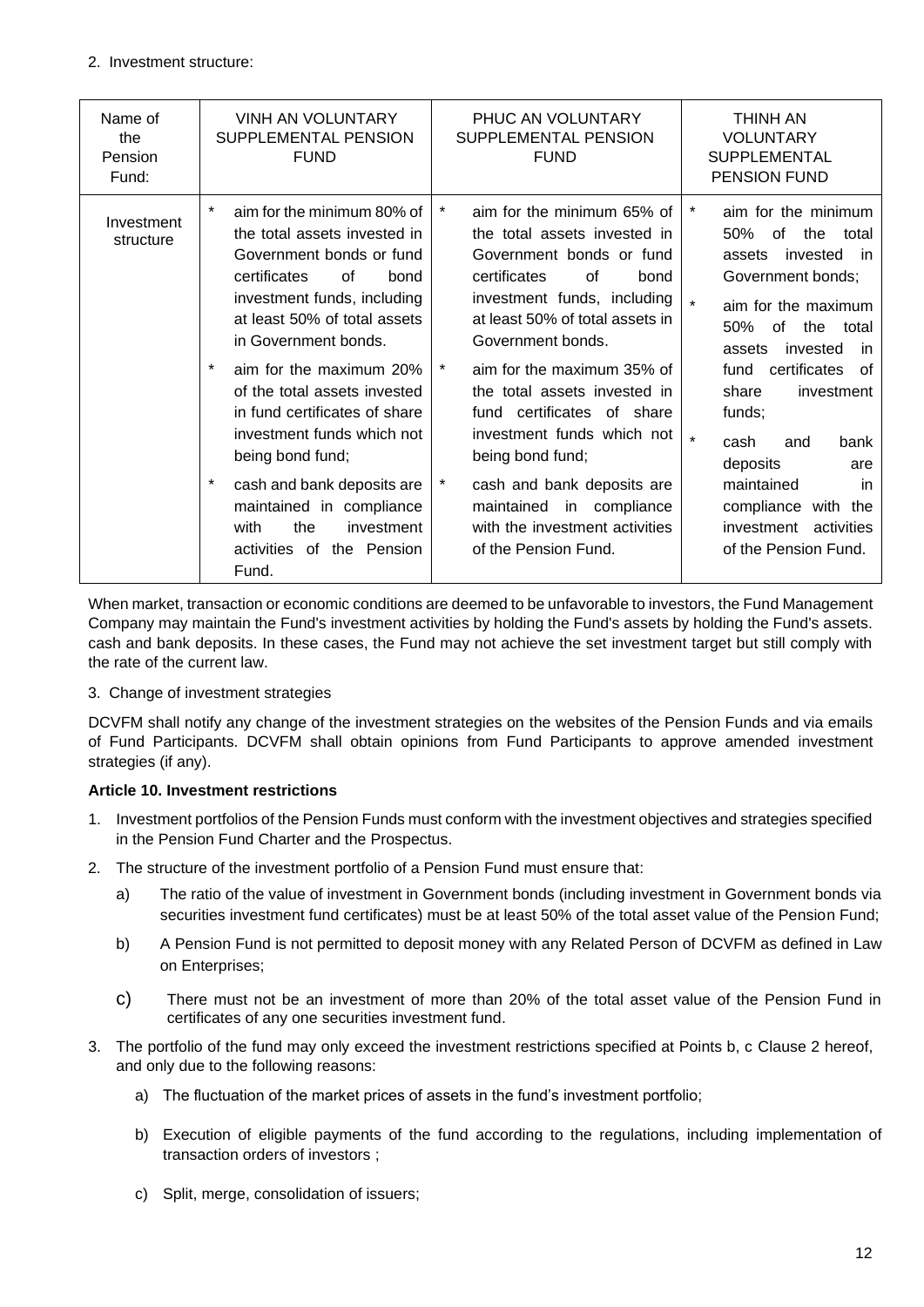- d) The new fund has just been licensed for establishment due to the splitting, merge, consolidation of the fund is executed, and the operation time has not exceeded six (06) months from the date these events;
- e) The fund is under dissolution process.
- 4. Within 03 months from the date on which deviations arise due to the reasons specified at Points a, b, c and d, Clause 3 of this Article, the fund management company is obliged to readjust the structure of the investment portfolio to comply with the provisions of Clause 2 of this Article.
- 5. If there is any deviation resulting from DCVFM's failure to comply with the investment restrictions stipulated by law or in the Pension Fund Charter, DCVFM must adjust the investment portfolio within fifteen (15) days from the date on which the deviation arises and bear any expenses arising in relation to such transactions and any losses (if any). If any profit is generated, cost accounting of all the profit earned to the Pension Fund must be immediately implemented.

### <span id="page-12-0"></span>**Article 11. Loan limits**

- 1. DCVFM may not use capital and assets of the Pension Funds to provide loans or to provide guarantees for loans.
- 2. DCVFM may not use assets of the Pension Funds to make escrow deposits for conducting margin trading (loans to purchase securities) for the Pension Funds or for any other individual or organization. DCVFM may not use assets of the Pension Funds to short sell or lend securities.
- 3. The Pension Funds are permitted to carry out transactions of sale and redemption of Government bonds in accordance with the regulations of the Ministry of Finance on management of Government bond transactions.

#### **Chapter III**

# <span id="page-12-2"></span><span id="page-12-1"></span>**FUND PARTICIPANTS, FUND PARTICIPANT REGISTER AND TRANSACTIONS OF THE PENSION FUNDS**

### <span id="page-12-3"></span>**Article 12. Fund Participants**

- 1. [A Fund Participant] means an Employee pursuant to the Labour Code or an individual aged 15 full years or over who does not work under a labour contract in accordance with the Labour Code and who has a Personal Pension Account at a Pension Fund.
- 2. Fund Participants of a Pension Fund own Pension Fund Units. Fund Participants are not legally responsible or have any other obligations with respect to the Pension Fund other than the responsibilities within the number of Pension Fund Units owned by them.

# <span id="page-12-4"></span>**Article 13. Rights and obligations of Fund Participants**

- 1. A Fund Participant shall have the following rights:
	- a) To participate in and enjoy all benefits from the Pension Program in accordance with law;
	- b) To make decisions on the rate and time of contribution, and on increase, decrease, cessation or suspension of contribution in accordance with the Pension Program Participation Contract;
	- c) To select or change a Pension Fund among the Pension Funds managed by the same fund management enterprise as an Employee participating in the Pension Program through their Employer or as an Employee directly participating in the Pension Program;
	- d) To select or change to another pension fund management enterprise as an Employee participating in the Pension Program through their Employer or as an Employee directly participating in the Pension Program;
	- e) To be issued with a Pension Account, and to access information about his/her Pension Account; to move his/her Pension Account to another fund management enterprise in the case of change of the fund management enterprise;
	- f) To receive payments from the Pension Account in accordance with law;
	- g) To have his/her personal retirement information and Pension Account details kept confidential;
	- h) To deduct contributions to the Pension Fund from taxable income before calculating personal income tax at the rate stipulated by the law on personal income tax if he/she has participated in compulsory social insurance or voluntary social insurance (including the case where the social insurance contribution period is being reserved) in accordance with the Law on Social Insurance;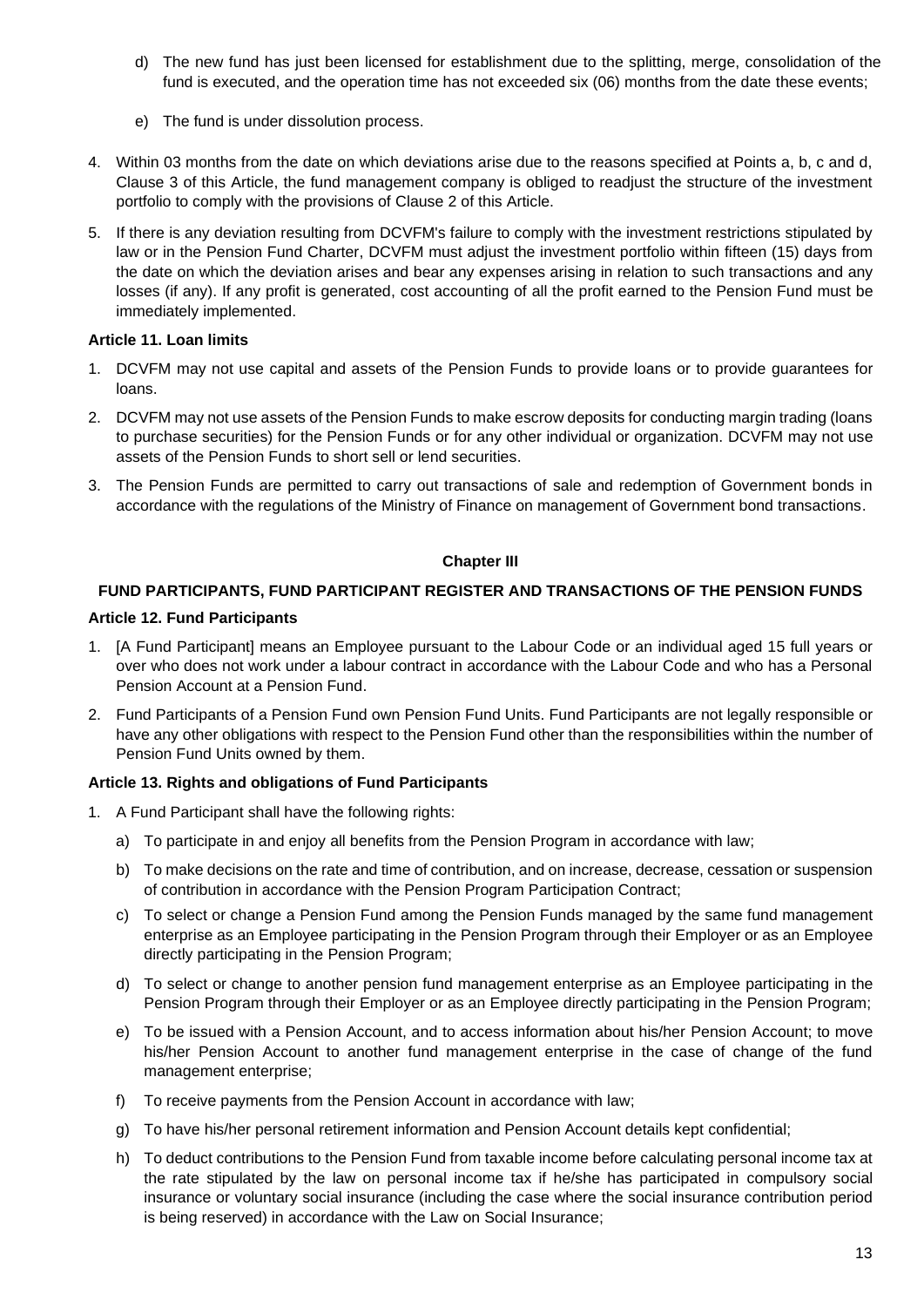- i) To change from the form of direct participation in the Pension Program to the form of participation through his/her Employer or vice versa; and
- j) Other rights stipulated in this Pension Fund Charter and applicable laws.
- 2. A Fund Participant shall have the following responsibilities :
	- a) To perform the obligations stipulated in the Pension Fund Charter and in the Pension Program Participation Contract;
	- b) To perform tax obligations in accordance with law. Before making payment to the Fund Participant, DCVFM and any related service provider are responsible to withhold personal income tax in accordance with the law on taxation;
	- c) A Fund Participant participating in the Pension Program through his/her Employer shall by default authorize his/her Employer to sign the Pension Program Participation Contract and agree with the contents of the Pension Fund Charter and the Prospectus of the Pension Funds and matters voted at each time of Obtaining Opinions from Fund Participants; and
	- d) To comply with applicable laws.

#### <span id="page-13-0"></span>**Article 14. Rights and obligations of Employers**

- 1. An Employer participating in the Pension Program shall have the following rights:
	- a) To include its contributions to the Pension Fund on behalf of Employees in deductible expenses when determining income subject to corporate income tax in accordance with the law on taxation;
	- b) To make decisions on the rate and time of contribution, and on increase, decrease, cessation or suspension of contribution in accordance with the Written Agreements signed between the Employer and Employees on participation in the Pension Program and the Pension Program Participation Contract;
	- c) To select or change the pension fund management enterprise in accordance with the terms of the Written Agreements signed between the Employer and Employees on participation in the Pension Program; and
	- d) To receive its portion of contribution made on behalf of Employees and investment results from such contribution after deducting related expenses in the case where an Employee fails to satisfy the conditions stipulated in the Written Agreement signed between the Employer and the Employee on participation in the Pension Program in accordance with law.
- 2. An Employer participating in the Pension Program shall have the following responsibilities:
	- a) To contribute to the Pension Fund the portion for which it is responsible in accordance with the Written Agreements signed between the Employer and Employees on participation in the Pension Program and the Pension Program Participation Contract;
	- b) To contribute to the Pension Fund the portions which Employees authorize the Employer to contribute within the period stipulated in the Written Agreements signed between the Employer and Employees on participation in the Pension Program and in the Pension Program Participation Contract (if any);
	- c) To ensure separation of the portion of contribution to be made by the Employer from the portion which Employees authorize the Employer to contribute (if any);
	- d) To carry out the procedures for change to another pension fund management enterprise in accordance with the terms of the Written Agreements signed between the Employer and Employees on participation in the Pension Program; and
	- e) To perform the obligations stipulated in the Written Agreements signed between the Employer and Employees on participation in the Pension Program, the Pension Fund Charter and the Pension Program Participation Contract in accordance with law.

#### <span id="page-13-1"></span>**Article 15. Fund Participant Register**

1. The Personal Pension Account Administration Service provider shall prepare, archive and update promptly the register of Fund Participants and owners of Pension Fund Units. The Fund Participant register of a Pension Fund may be in the form of a document or an electronic file or both.

A Fund Participant register must contain the following contents:

- a) Name of the Pension Fund;
- b) Operational duration of the Pension Fund;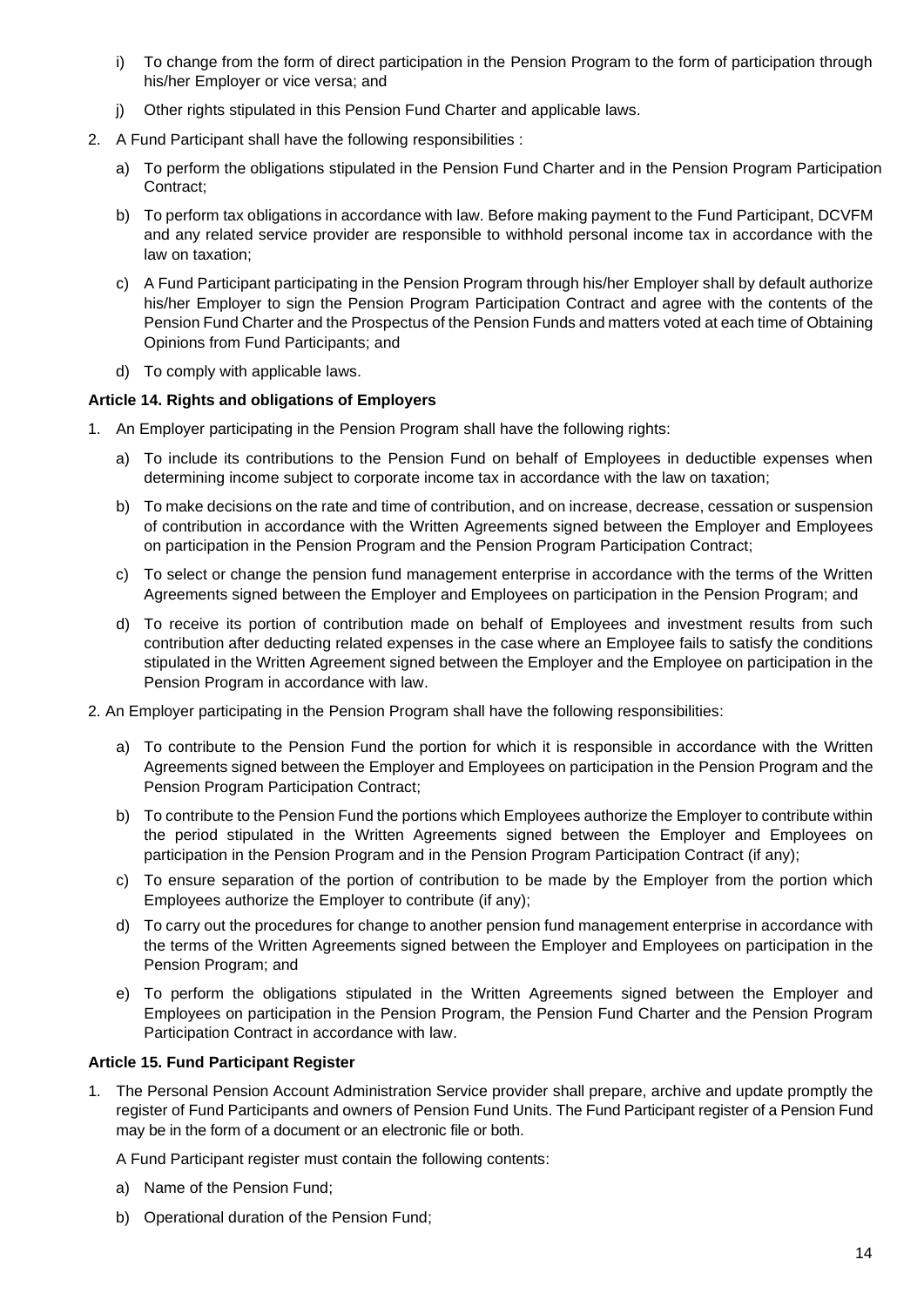- c) Names, licence numbers and head office addresses of DCVFM and the Custodian Bank; and
- d) Information about the Fund Participants:
	- i. If a Fund Participant is an individual/Employee, [the information shall include the following]: full name of the Fund Participant, valid people's or citizen's identity card number, securities trading code number (if the Fund Participant is not of Vietnamese nationality), contact address, telephone number and email address; and
	- ii. If [a Fund Participant is] an Employer, [the information shall include the following]: full name, abbreviated name, transaction name, head office address, number of the licence for establishment and operation/business registration certificate; details of the legal representative and authorized persons (if any) comprising full name, valid people's or citizen's identity card number or passport number (if the person is not of Vietnamese nationality), contact address, telephone number and email address;
- e) Personal pension account number; ID Code of the Employer; registered securities trading code number (applicable to Fund Participants not of Vietnamese nationality);
- f) Number and ratio of ownership of Fund Units, date of registration of ownership of Fund Units (recorded in the main register) by individuals/Employees and Employers; and
- g) Date of preparation of the Fund Participant register.
- 2. DCVFM and the Personal Pension Account Administration Service provider must at all times have complete information about ownership by each Fund Participant. Information about assets of Fund Participants in the main register shall be the evidence certifying their ownership of Fund Units. Fund Participants' ownership shall be recognized as from the time information about their ownership is updated in the main register.
- 3. The Fund Participant register shall be kept at the head offices of DCVFM and of the Personal Pension Account Administration Service provider.

#### <span id="page-14-0"></span>**Article 16. Transactions of the Pension Funds**

- 1. DCVFM must organize transactions for Fund Participants. Trading activities must be organized on a periodical basis. The first transaction of a Pension Fund shall be organized no later than ninety (90) days from the date on which the Pension Fund is officially established and comes into operation.
- 2. The trading frequency of a Pension Fund is twice in one month, on the second and fourth Wednesdays of each month which are business days. If a Trading Day falls on a non-working day or public holiday, the trading shall be conducted on the working day immediately following the Trading Day that falls on a holiday or public holiday.. DCVFM shall notify Fund Participants, Pension Agents and related service providers specifying the trading timetable and the Cut-off time of the Order Register upon occurrence of any public holiday on its website or via email.

The trading frequency of the Pension Fund must at all times be no less than once in a month. The specific point of time applicable to the increase/reduction of the trading frequency of the Pension Fund (but at all times ensuring no less than once in a month) shall be notified by DCVFM to Fund Participants, Pension Agents and related service providers on its website or via email.

3. Contribution to the Pension Program:

Fund Participants shall make payment to the Pension Program into the correct account of the Pension Fund selected by them in accordance with the Pension Program Participation Contract signed with DCVFM.

If any Fund Participant makes contribution through his/her Employer, the Employer shall transfer such contribution to the Pension Fund, including the amount which the Employer is responsible to contribute and the amount which the Employee authorizes the Employer to contribute (if any). If a Fund Participant makes contribution directly to the Pension Fund as an individual, he/she shall transfer his/her contribution to the Pension Fund in accordance with the terms of the Pension Program Participation Contract.

Form of payment: direct transfer to the Pension Fund's Vietnamese Dong-denominated account at the Depository Bank.

- 4. Transactions of contribution to the Pension Funds:
	- The number of Fund Units distributed on the Trading Day to a Pension Account shall be calculated in accordance with the following formula: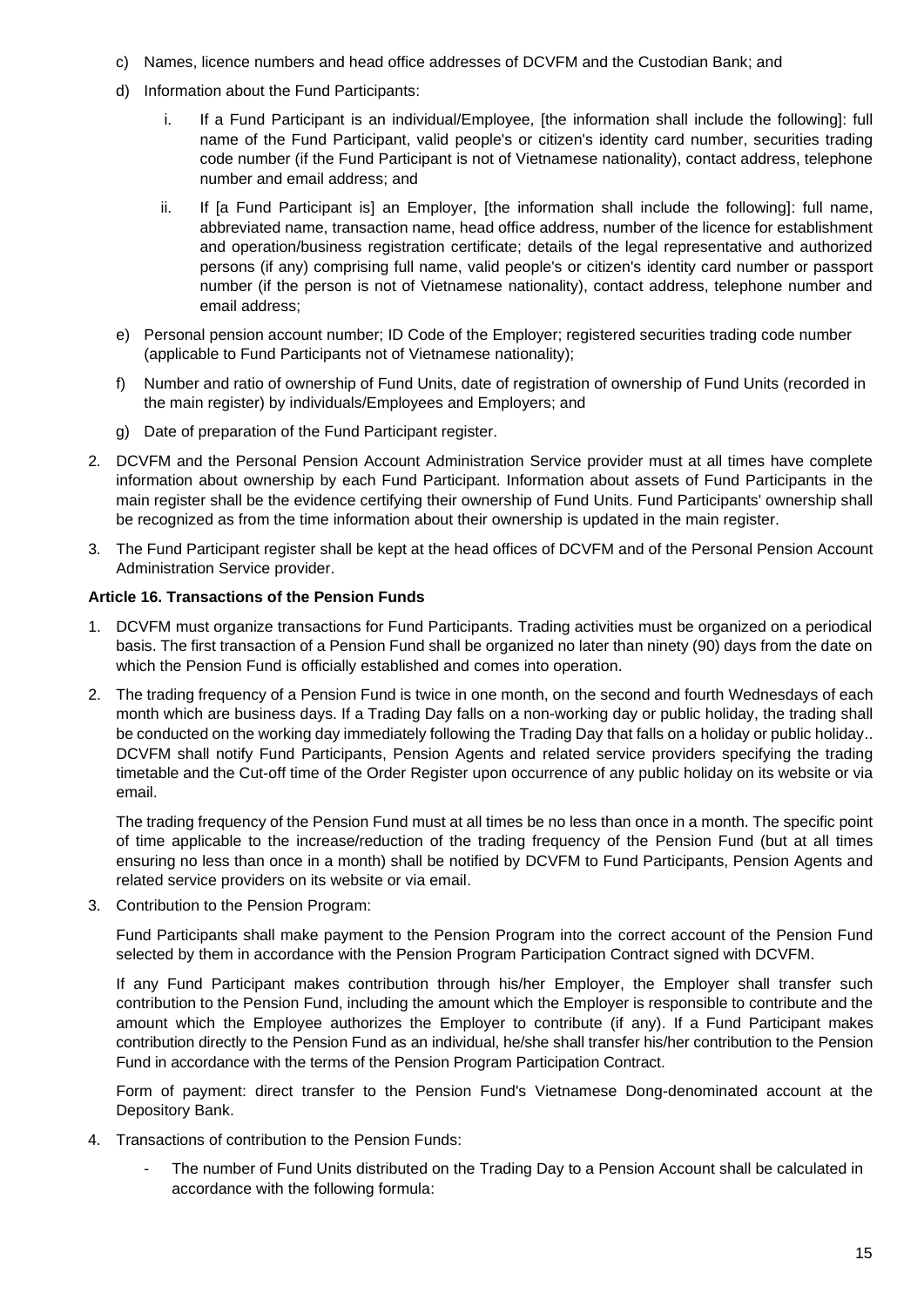Number of Fund Units to be distributed

=

\_\_\_\_\_\_\_\_\_\_\_\_\_\_\_\_\_\_\_\_\_\_\_\_\_\_\_\_\_\_\_\_\_\_\_\_\_\_\_\_\_\_\_\_\_\_\_\_\_\_\_\_\_\_\_\_ Net asset value (*NAV*) of Fund Units on the Trading Day

- The number of Fund Units upon distribution may be an odd number in the form of a decimal number rounded down to the second decimal place.
- The amount of contribution transferred periodically to the Pension Fund also constitutes the contribution order to the Pension Fund.
- The process of contribution and the method of dealing with the case where the amount of contribution transferred periodically is less or more than the amount of contribution agreed in the Pension Program Participation Contract shall be stipulated in detail in the Prospectus.
- 5. Payments from the Pension Funds
	- a) Principles for payment from a Pension Fund
		- Entities entitled to receive payments from the Pension Fund corresponding to the balance of their Pension Accounts comprise:
			- + Fund Participants; and
			- + Employers making contribution on behalf of Employees.
		- The amount to be paid from a Pension Fund shall depend on the value of the Pension Account and the plan for payment as stipulated in the contract for participation in the Pension Fund and the Written Agreement between the Employee and the Employer on participation in the Pension Fund.
		- During the process of payment, Pension Accounts may continue their investment in the Pension Fund at the option of Fund Participants.
		- Fund Participants receiving payments from a Pension Fund corresponding to the balance of their Pension Accounts may choose to receive payments on a monthly basis or in a lump sum. The State encourages payments to be made on a monthly basis (pension) in accordance with tax policies and laws.
		- Where a Fund Participant receives payments at the retirement age in accordance with law, the period for receiving monthly payments when he/she reaches his/her retirement age is at least 10 years. The amount of monthly payment to be made at the retirement age shall be selected by the entity receiving such payment but must not exceed the total value of the Pension Account at the time of retirement divided by 120 months. After the 10-year period, the Fund Participant may receive a lump sum payment.
		- Where the amount of monthly payment determined in accordance with regulations is lower than the basic wage level stated in the then current regulations, the maximum amount of monthly payment shall not exceed the basic wage level until the Pension Account is closed.
	- b) Payment to Fund Participants
		- When a Fund Participant reaches his/her retirement age in accordance with laws, he/she may register the plan for receipt of payments from his/her Pension Account as stated in the contract for participation in the Pension Fund and the Written Agreement between the Employer and the Employee on participation in the Pension Fund.
		- When an Employee fails to satisfy the conditions stated in the Written Agreement signed between the Employer and the Employee on participation in the Pension Program, the Employer is entitled to receive its portion of contribution made on behalf of the Employee and investment results from such portion after deduction of operating expenses of the Pension Fund.
		- The Pension Program shall be implemented via the Pension Funds aimed at supplementing the income of Fund Participants when they reach retirement age. The balance of Pension Accounts must not be assigned (given, presented, donated) or pledged.
		- The payment shall be made by bank transfer directly from the Pension Fund's account to the Vietnamese Dong denominated accounts of Fund Participants. Bank charge arising (if any) from such transfer shall be borne by Fund Participants.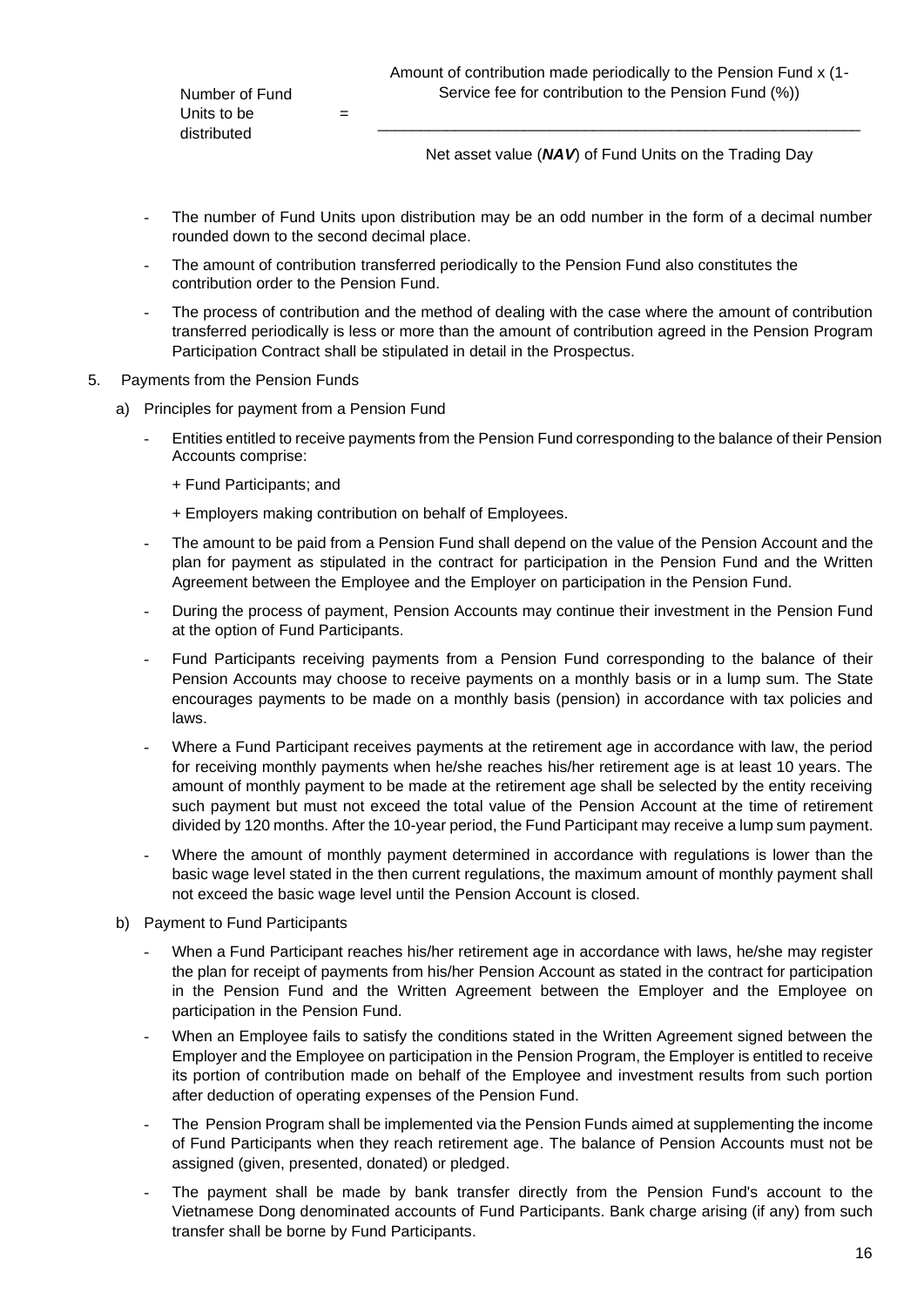The payment amount to be made to a Fund Participant shall be calculated in accordance with the following formula:

*Payment amount = Number of Fund Units registered for payment x NAV of Fund Units on the Trading Day x (1 - Service fee for receipt of payments(%))*

- The process of payment to Fund Participants is stipulated in detail in the Pension Fund's Prospectus.
- c) Transfer of Pension Funds
- ‐ A Fund Participant may transfer Fund Units among the Pension Funds managed by the same Fund Management Company which has two (02) or more Pension Funds, or transfer his/her Pension Account to another pension fund management enterprise.
- The process of transfer among Pension Funds for Fund Participants is stipulated in detail in the Pension Funds' Prospectus.
- 6. DCVFM shall update all regulations relating to the procedures for transfer among the Pension Funds and provide specific information to Fund Participants on its website.
- 7. Inheritance
	- Inheritance of Pension Fund Units must comply with the applicable law on inheritance. The Pension Funds shall only accept lawful heirs and shall not be responsible for any dispute relating to inheritance or heirs.
	- The Personal Pension Account Administration Service provider shall register a lawful heir in the Fund Participant register after such heir provides all lawful evidence of the inheritance to DCVFM or its authorized organizations.
	- Fund Participants or their heirs shall be responsible to pay any expenses arising and taxes relating to inheritance in accordance with law.

#### <span id="page-16-0"></span>**Article 17. Suspension of trading activities of the Pension Funds**

- 1. Trading activities of a Pension Fund may be suspended upon occurrence of any one of the following events:
	- DCVFM is unable to make pension payments due to force majeure;
	- DCVFM is unable to determine the Net Asset Value of a Fund on the Valuation Day because the Stock Exchange makes a decision on suspension of trading of securities in the investment portfolio of the Pension Fund; and
	- Other events deemed necessary by the State administrative agency.
- 2. DCVFM must publish a notice on its website within twenty four (24) hours from occurrence of any of the events prescribed in Clause [1] of this Article, and must resume trading activities immediately upon termination of such event.
- 3. The period of suspension of trading activities of a Pension Fund shall be ninety (90) days from the latest Trading Day of the Pension Fund.
- 4. Within thirty (30) days from the date of expiry of the maximum period of suspension of trading activities of a Pension Fund as prescribed in Clause [3] of this Article, DCVFM shall provide a notice on extension of such period.

#### <span id="page-16-1"></span>**Article 18. Service fee for contribution and service fee for receipt of payments**

- 1. Service fee for contribution in trading sessions means the service fee payable by Fund Participants to DCVFM when making contributions to the Pension Funds. Such service fee shall be collected when a contribution is made and shall be calculated as a percentage of the value of the transaction (the registered amount of contribution).
- 2. Service fee for receipt of payments means the service fee payable by Fund Participants to DCVFM when registering to receive payments from the Pension Funds corresponding to the balance of their Pension Accounts in each trading session. Such service fee shall be deducted from the trading value of Fund Units and shall be deducted immediately when a Pension Fund makes a payment to a Fund Participant, calculated as a percentage of the value of the transaction implemented.
- <span id="page-16-3"></span><span id="page-16-2"></span>3. The service fee for contribution to the Pension Funds and the service fee for receipt of payments are stipulated in Chapter XIII of this Pension Fund Charter.

#### **Chapter IV**

#### **OBTAINING OPINIONS FROM FUND PARTICIPANTS**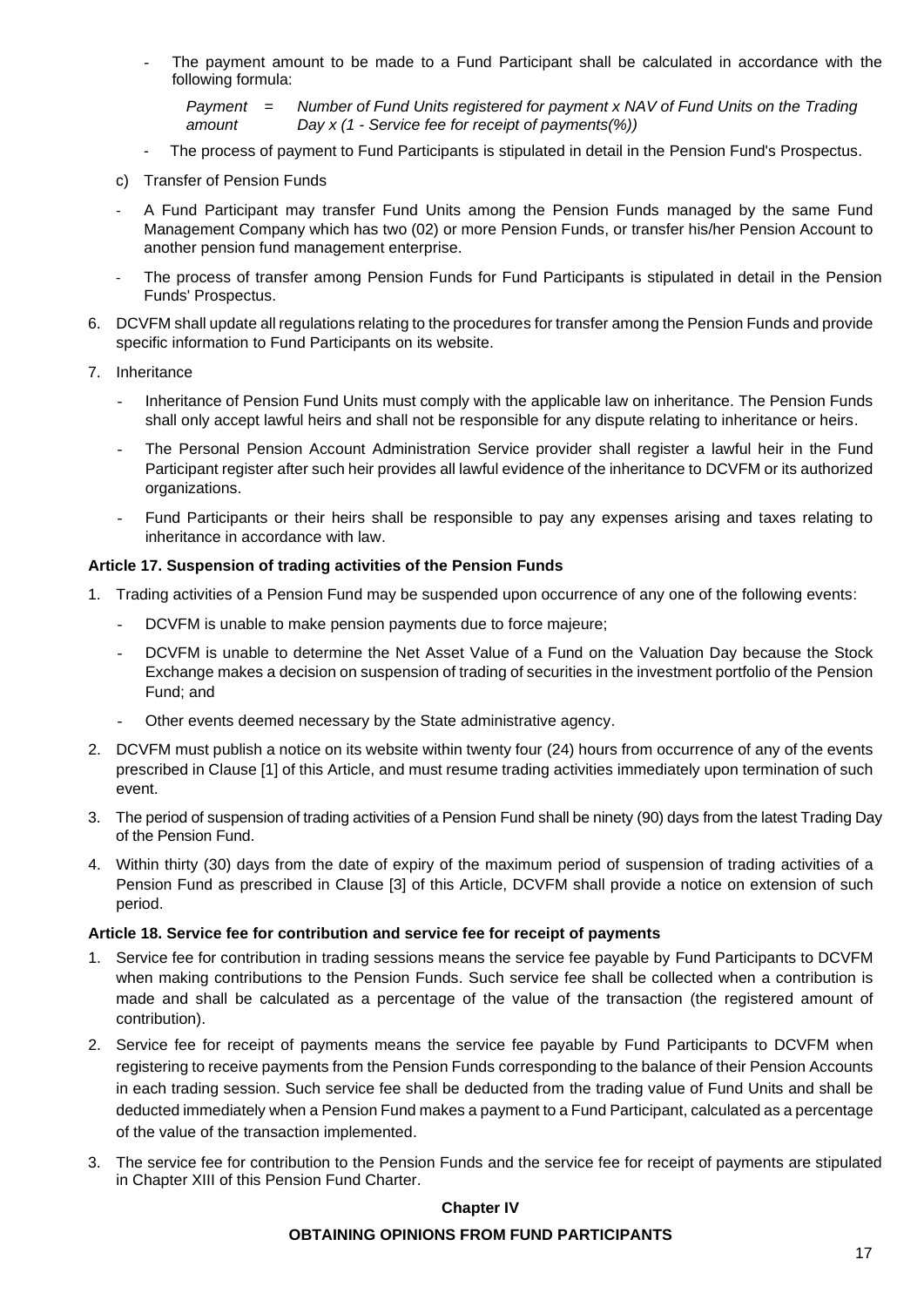### <span id="page-17-0"></span>**Article 19. Obtaining Opinions from Fund Participants**

- 1. Where Obtaining Opinions from Fund Participants is required in accordance with Article 20 of this Pension Fund Charter, DCVFM shall arrange to obtain opinions of Fund Participants. Obtaining Opinions from Fund Participants may be carried out via a physical meeting or by way of collection of opinion forms or attendance and voting for approval at an online conference, electronic voting or other electronic means. Obtaining Opinions from Fund Participants by way of collection of opinion forms may be sent in the form of a written letter or via email. DCVFM shall notify the regulations on the forms of meeting to obtain opinion forms, online conferences, electronic voting or other electronic means (if any).
- 2. All Fund Participants named in the list of Fund Participants registered before a meeting is convened have the right to participate in providing opinions.
- 3. Any expenses for Obtaining Opinions from Fund Participants shall be recognized in the Fund's expenses and paid by the Pension Funds.

### <span id="page-17-1"></span>**Article 20. Cases in which opinions of Fund Participants are obtained**

- 1. Increase in the management fee payable to DCVFM and the custodian fee payable to the Custodian Bank;
- 2. Change of investment strategies of the Pension Fund; and
- 3. Decision on change of the Custodian Bank.

### <span id="page-17-2"></span>**Article 21. Conditions for and methods of Obtaining Opinions from Fund Participants**

- 1. The time, agenda and contents proposed for Obtaining Opinions from Fund Participants must be announced to Fund Participants on the website of DCVFM and must be reported to the Ministry of Finance at least fifteen (15) days prior to obtaining opinions.
- 2. Obtaining Opinions from Fund Participants in any form may only be carried out when a number of Fund Participants representing at least 51% of the total number of outstanding Fund Units participate.
- 3. Where it is unable to obtain opinions for the first time due to failure to satisfy the condition prescribed in clause 2 of this Article, opinions shall be obtained for the second time within thirty (30) days from the proposed date of obtaining opinions for the first time. In such case, Obtaining Opinions from Fund Participants shall be carried out irrespective of the number of Fund Participants participating.
- 4. The Representative of DCVFM shall preside over Obtaining Opinions from Fund Participants.
- 5. All occasions of Obtaining Opinions from Fund Participants must be recorded in minutes which shall be kept at the head office of DCVFM.

#### <span id="page-17-3"></span>**Article 22. Decisions of Fund Participants**

- 1. Each Fund Unit shall have one voting right. The Custodian Bank, DCVFM, the Auditor and the law firm providing services to the Pension Funds are entitled to participate in Obtaining Opinions from Fund Participants but are not permitted to vote, except where DCVFM is also an Employer participating in the Pension Program.
- 2. Obtaining Opinions from Fund Participants shall be carried out by way of voting at meetings or collection of opinion forms or other electronic means.

Where Obtaining Opinions from Fund Participants is carried out by way of voting at a meeting, Fund Participants may attend and vote in person or via a proxy in the following cases:

- Attending and voting in person at the meeting;
- Authorizing another person or authorizing the Fund Executive Committee to attend and vote at the meeting;
- Attending and voting through an online conference, electronic voting or other electronic means; attending the meeting online via telephone, internet or other audio or video communication means; and
- Sending their votes to the meeting by mail, fax, email or other electronic means.
- 3. A decision made by way of Obtaining Opinions from Fund Participants in any form shall be passed when it is agreed to by the number of Fund Participants representing at least fifty one per cent (51%) of the total number of Fund Units of the Fund Participants providing opinions.
- 4. DCVFM and the Custodian Bank are responsible to ensure that any decision of Fund Participants on each occasion their opinions are obtained complies with the provisions of law and the Pension Fund Charter.
- 5. Within three (3) business days after a decision of the Fund Participants is passed or after Obtaining Opinions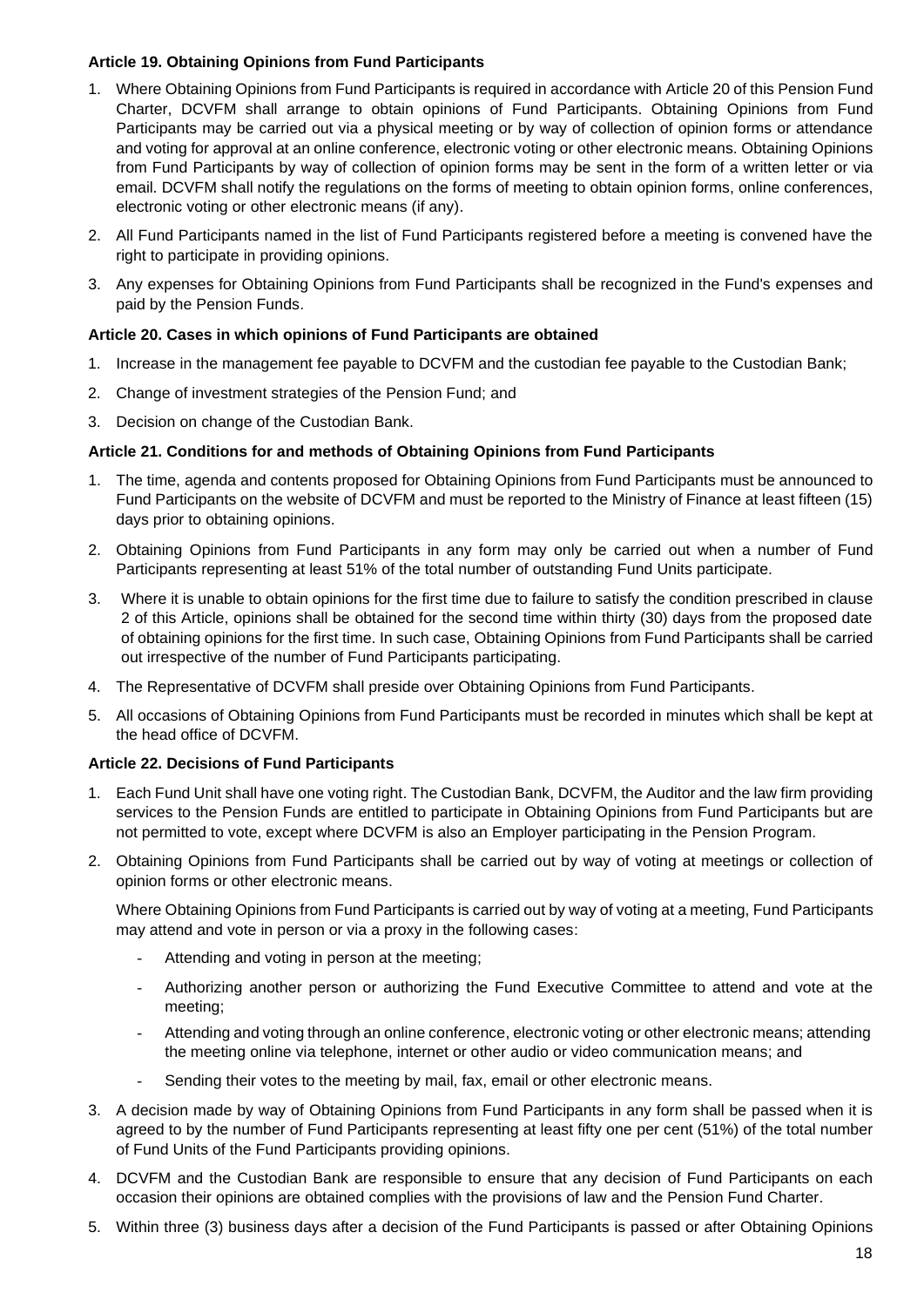from Fund Participants in writing as prescribed in clause 5 of this Article is completed, DCVFM shall be responsible to prepare the minutes of meeting or the minutes of vote counting (in the case of Obtaining Opinions from Fund Participants by way of collection of opinion forms or via email or other electronic means) and a resolution and send same to the Ministry of Finance and the Custodian Bank and provide same to the Fund Participants on its website.

6. Any decision of Fund Participants on each occasion their opinions are obtained which is passed without complying with this Article shall not be legally effective or enforceable. Such a decision shall be automatically cancelled. Concurrently, DCVFM shall be responsible to notify the Ministry of Finance and the Fund Participants of any resolution which is unenforceable and cancelled.

#### **Chapter V**

#### **COMMITTEE OF FUND REPRESENTATIVES**

#### <span id="page-18-2"></span><span id="page-18-1"></span><span id="page-18-0"></span>**Article 23. Committee of Fund Representatives**

- 1. The Committee of Fund Representatives shall consist of three (03) to seven (07) members of whom at least two thirds (2/3) are independent members (not being Related Persons) of DCVFM and the Custodian Bank.
- 2. The Committee of Fund Representatives must have:
	- a) At least one independent member who has professional qualifications and experience in the accounting, auditing sector;
	- b) At least one independent member who has professional qualifications and working experience in activities of securities investment analysis or asset management; and
	- c) At least one member who has professional qualifications in laws and regulations in the securities sector;
- 3. The Committee of Fund Representatives has a term of office of three (3) years, and may participate in subsequent terms of office.
- 4. Decisions of the Committee of Fund Representatives shall be passed by way of voting at meetings or collecting opinion forms. Each member of the Committee of Fund Representatives shall have one vote. If any member of the Committee of Fund Representatives is unable to attend a meeting of the Committee of Fund Representatives in person, such member may provide his/her opinion in writing and/or appoint a representative to attend and vote at the meeting.
- 5. When any member of the Committee of Fund Representatives is suspended or removed during its operation in accordance with Article 28 of this Pension Fund Charter, or where the structure of the Committee of Fund Representatives or any member no longer satisfies the conditions prescribed in clauses 1 and 2 of this Article, then within fifteen (15) days from the date on which the change occurs, the Committee of Fund Representatives and DCVFM shall be responsible to select a member who satisfies conditions in Clause [2] of this Article for temporary replacement. The temporary replacement member shall exercise the rights and perform the obligations of the [replaced] member of the Committee of Fund Representatives until there is an [official] replacement member.
- 6. DCVFM must make a report on and disclose information about any change to the structure of the Committee of Fund Representatives in accordance with regulations.

#### <span id="page-18-3"></span>**Article 24. Standards for selection of members of the Committee of Fund Representatives**

- 1. A member must be a person who has a thorough knowledge of laws, or auditing and accounting, or finance and capital market. Independent members must not be Related Persons of DCVFM or the Custodian Bank.
- 2. A member being the chairman or deputy chairman of the Committee of Fund Representatives must have qualifications in economic and financial management and must have a thorough knowledge of the business activities of investment funds. The Chairman of the Committee of Fund Representatives must be an independent member.

#### **Article 25. Rights and obligations of the Committee of Fund Representatives**

A member of the Committee of Fund Representatives shall have the following powers and obligations:

1. To represent the interests of Fund Participants; to perform the duties and powers assigned and delegated to him/her in an honest manner within the framework of applicable laws and of the Pension Fund Charter approved by Fund Participants to protect their interests;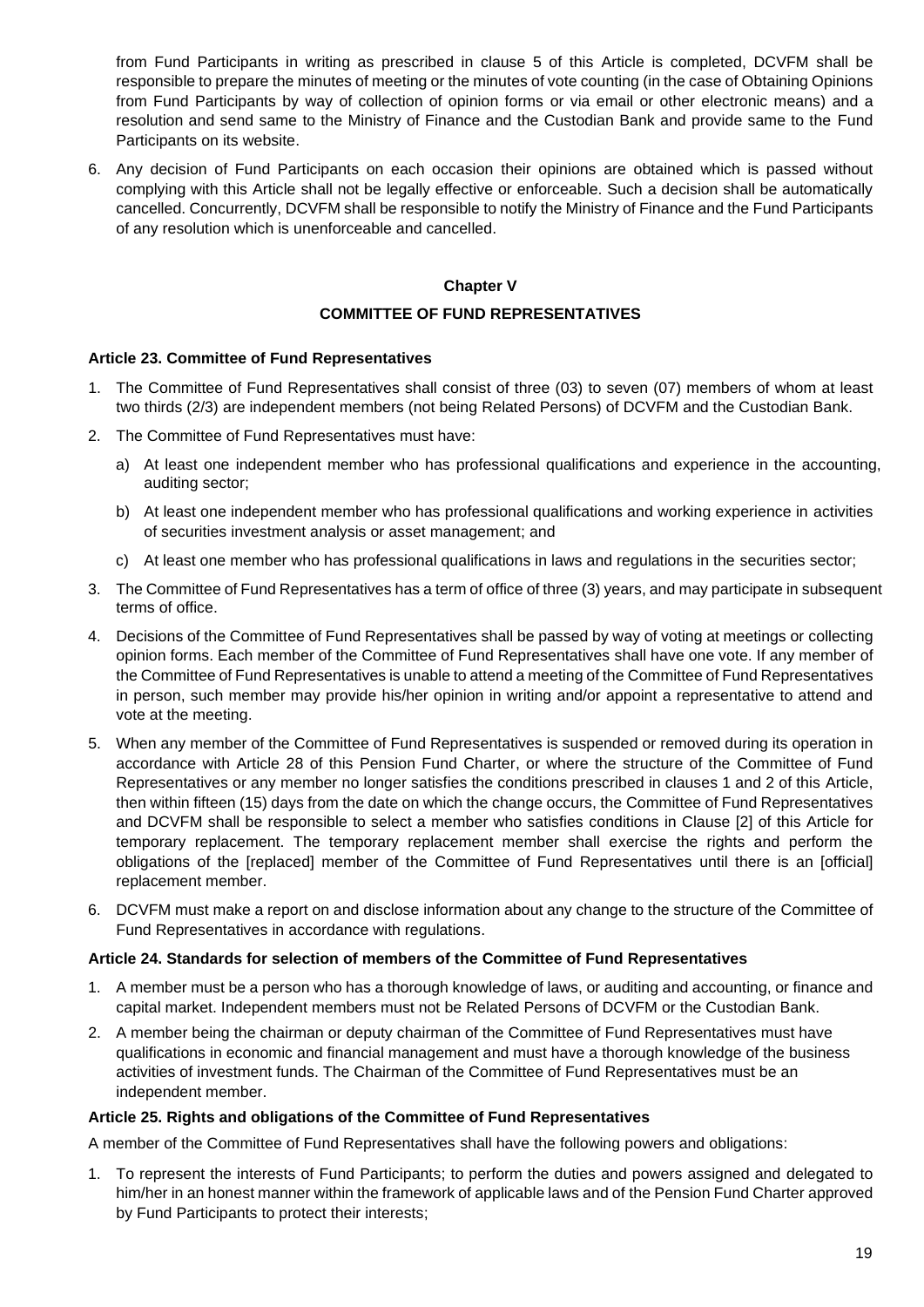- 2. To be loyal to the interests of the Pension Fund, to avoid conflicts of interests causing damages to the Pension Fund, to ensure compliance with principles if there is any conflict of interests between members and the Pension Fund or between members and Related Persons of the Pension Fund;
- 3. To assess the operational efficiency of DCVFM, and to regularly inspect the reasonableness, lawfulness, truthfulness and the level of care in the management of assets by DCVFM;
- 4. To supervise the operation of DCVFM, the Custodian Bank and service providers of the Pension Fund in compliance with the Pension Fund Charter and the provisions of law;
- 5. To inspect and supervise the implementation of the process and methods of determining the Net Asset Value of a Fund;
- 6. To approve the list of organizations providing quotations, and principles and methods of determining the net asset value; and to approve the list of credit institutions receiving deposits of the Pension Fund as prescribed in Article 9.1(a) of this Pension Fund Charter;
- 7. To propose changing the Custodian Bank;
- 8. Support and promote the development of the Dragon Capital Program and its Pension Funds;
- 9. No member of the Committee of Fund Representatives shall be personally responsible for his/her actions or any other action carried out in a good faith, honestly, transparently, straightforwardly, unbiasedly and in the name of the Pension Fund, in conformity with the scope and powers assigned to him/her in accordance with regulations, or in conformity with the powers assigned to him/her in accordance with the Pension Fund Charter or in conformity with the Regulations of the Committee of Fund Representatives and in compliance with law; Where a decision passed by the Committee of Fund Representatives is contrary to law or the Pension Fund Charter, causing damages to the Pension Fund, then the members who agreed to pass such decision must jointly be personally liable for such decision; any member who disagreed to pass such decision shall be released from liabilities;
- 10. To attend meetings of the Committee of Fund Representatives, to discuss and vote in person or send his/her opinion form for participating in voting (in the case of absence at the meeting or in the case where the Chairman of the Committee of Fund Representatives requests provision of opinions in writing) to decide on the matters on the agenda of the meeting;
- 11. To implement resolutions of Fund Participants and decisions of the Committee of Fund Representatives;
- 12. To be authorized by the Chairman of the Committee of Fund Representatives to decide on certain matters in certain sectors;
- 13. To observe other laws and the Pension Fund Charter; and
- 14. The Committee of Fund Representatives shall be entitled to monthly remuneration, the rate of which shall be decided by DCVFM and notified to Fund Participants.

#### <span id="page-19-0"></span>**Article 26. Chairman of the Committee of Fund Representatives**

- 1. DCVFM shall invite [a member] among the members of the Committee of Fund Representatives to hold the position of the Chairman of the Committee of Fund Representatives. The Chairman of the Committee of Fund Representatives must be an independent member.
- 2. The Chairman of the Committee of Fund Representatives shall have the following rights and duties:
	- a) To prepare agendas, contents and documents for meetings; to convene and chair meetings of the Committee of Fund Representatives;
	- b) To monitor the process of organizing implementation of decisions of the Committee of Fund Representatives; and
	- c) To issue notices of automatic suspension or removal as prescribed in Article 28.1 of this Pension Fund Charter.

#### <span id="page-19-1"></span>**Article 27. Procedures for operation of the Committee of Fund Representatives**

- 1. Where the Chairman of the Committee of Fund Representatives is absent or loses his/her ability to perform the duties assigned to him/her, the member of the Committee of Fund Representatives authorized by the Chairman of the Committee of Fund Representatives shall exercise the rights and perform the duties of the Chairman of the Committee of Fund Representatives.
- 2. Where there is no authorized person, the remaining members of the Committee of Fund Representatives shall select one of the independent members to temporarily hold the position of the Chairman of the Committee of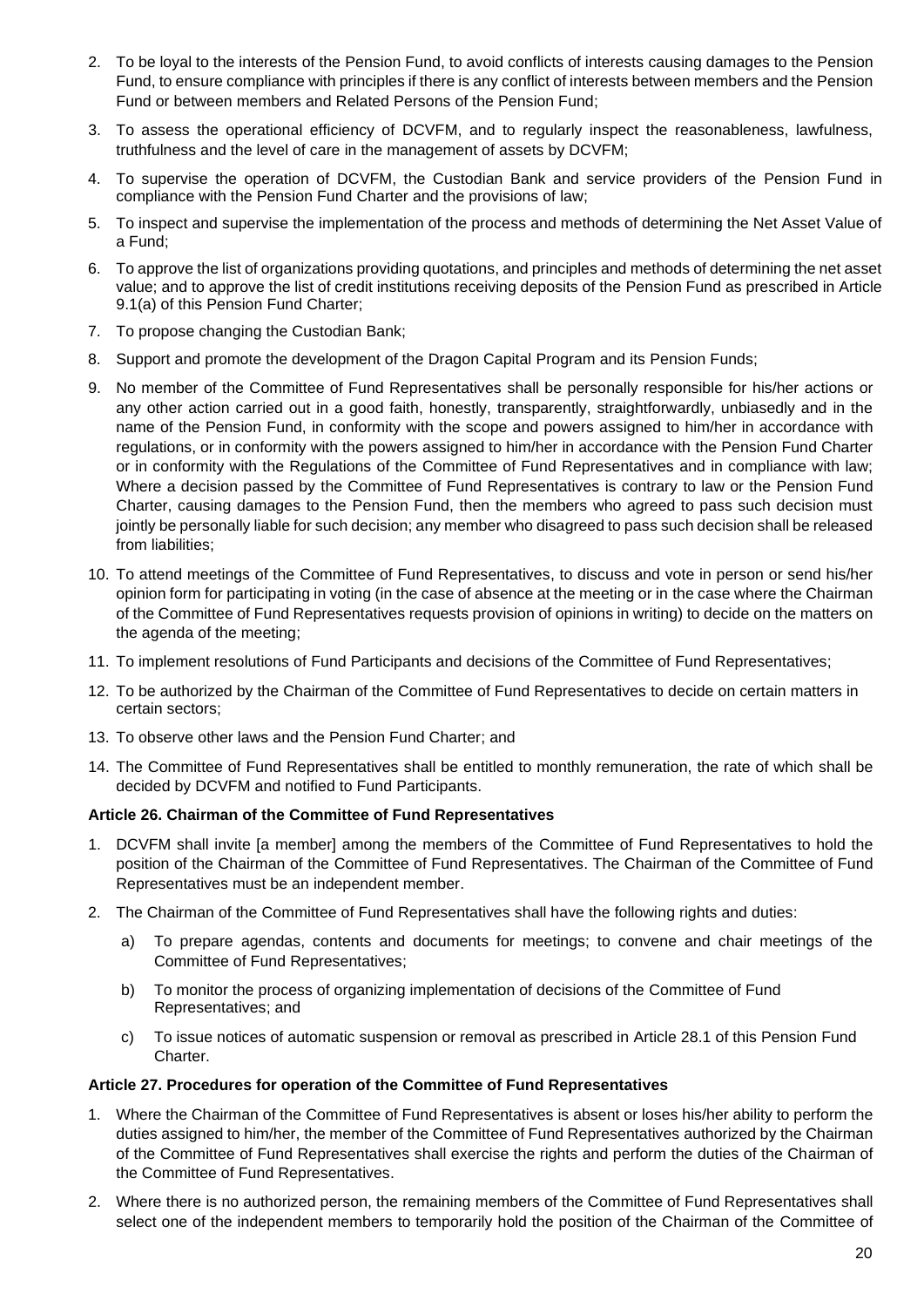Fund Representatives on the principle of unanimity. The temporary replacement member shall exercise the rights and perform the obligations of the member of the Committee of Fund Representatives until there is an [official] replacement member.

### <span id="page-20-0"></span>**Article 28. Suspension and removal of members of the Committee of Fund Representatives**

- 1. A member of the Committee of Fund Representatives shall be automatically suspended or removed in the following cases:
	- a) [Such member] is prosecuted or accused;
	- b) [Such member] is declared by a court as missing or dead; or loses his/her capacity for civil acts; or is a person having cognitive difficulties or having difficulties in controlling his/her act or having his/her capacity for civil acts restricted in accordance with the civil law;
	- c) [Such member] is prohibited from holding the position of a member of the Committee of Fund Representatives by law or by a competent agency; or
	- d) [Such member] resigns or dies or his/her term of office expires;
- 2. A member of the Committee of Fund Representatives shall be suspended or removed in the following cases:
	- a) [Such member] is dismissed or removed in accordance with this Pension Fund Charter;
	- b) [Such member] discloses secrets which are detrimental to the interests of the Pension Fund;
	- c) [Such member] does not participate in activities of the Committee of Fund Representatives within nine (9) consecutive months, except in the case of force majeure;
	- d) [Such member] commits a serious breach of his/her obligations which is in danger of causing damages to the Pension Fund;
	- e) [Such member] does not satisfy all the standards and conditions stipulated in Article 24 of this Pension Fund Charter.
	- f) Performing acts that are unethical or condemned by society, affecting the image and reputation of the Fund or the fund management company

#### <span id="page-20-1"></span>**Article 29. Meetings of the Committee of Fund Representatives**

- 1. The Chairman of the Committee of Fund Representatives has the right to convene meetings of the Committee of Fund Representatives. A meeting of Committee of Fund Representatives must be convened at least once every six months, and at the request of DCVFM in order to discuss and decide on matters within the scope of its authority.
- 2. The Committee of Fund Representatives shall convene an extraordinary meeting at the request of the Chairman of the Committee of Fund Representatives, DCVFM or the Custodian Bank or at the request of at least two thirds (2/3) of the total number of members of the Committee of Fund Representatives.
- 3. Meetings of the Committee of Fund Representatives may be organized physically, via telephone, internet and audio or video communication means or by way of collecting opinion forms.
- 4. A meeting of the Committee of Fund Representatives shall be conducted when attended by two thirds (2/3) or more of the total number of members of the Committee of Fund Representatives, in which the number of independent members must account for fifty one per cent (51%) or more, including the representatives attending the meeting on behalf of the members of the Committee of Fund Representatives and authorized to vote, and including the members of the Committee of Fund Representatives who are unable to attend the meeting in person but send their opinions in writing or via audio or video communication means in the presence of all the attending members. A decision of the Committee of Fund Representatives shall be passed if it is [agreed to] by fifty one per cent (51%) or more of the number of attending members of the Committee of Fund Representatives. In the case of a tied vote, the final decision shall be made in favour of the side with the vote of the Chairman of the Committee of Fund Representatives.
- 5. DCVFM and the Custodian Bank have the right to attend meetings of the Committee of Fund Representatives but do not have the right to vote.
- 6. The Committee of Fund Representatives shall appoint a capable employee of DCVFM to act as secretary and prepare the minutes of meetings of the Committee of Fund Representatives.
- 7. Meetings of the Committee of Fund Representatives must be fully minuted. The chairman and the secretary must be jointly responsible for the accuracy and truthfulness of the minutes of meetings of the Committee of Fund Representatives.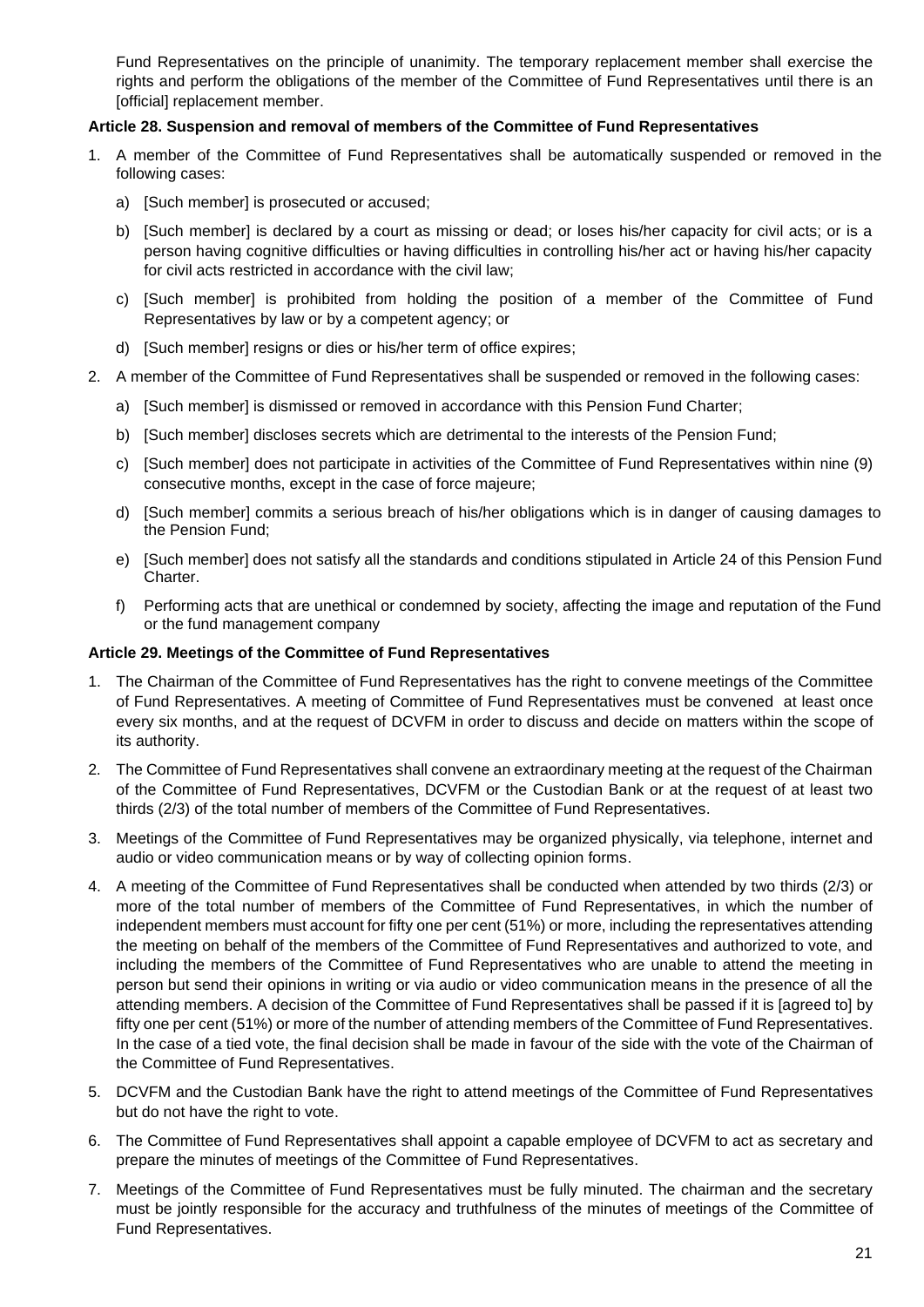8. All expenses for organizing meetings and travel expenses of the Committee of Fund Representatives shall be paid by the Pension Fund. DCVFM will pay part of the operating expenses of the Fund Representative Board in the early stages when the fund's size is not large enough. The detail is specified in the prospectus or according to the notice of the fund management company on the website.

#### **Chapter VI**

#### **FUND MANAGEMENT COMPANY**

#### <span id="page-21-2"></span><span id="page-21-1"></span><span id="page-21-0"></span>**Article 30. Rights and obligations of the fund management company**

- 1. DCVFM shall have the following rights:
	- a) To decide on the number of Pension Funds and investment strategies of the Pension Funds;
	- b) To sign pension fund management contracts;
	- c) To select and sign contracts with depository organizations, custodian banks, auditing companies and related service providers;
	- d) To decide on investments made by Pension Funds in accordance with the Pension Fund Charter and the provisions of law; and
	- e) Other rights as stipulated in this Pension Fund Charter and applicable laws.
- 2. DCVFM shall have the following obligations:
	- a) To establish, invest in and manage the Pension Funds in accordance with law;
	- b) To prepare and promulgate a Pension Fund Charter for each Pension Fund established;
	- c) To select and sign contracts with depository organizations and custodian banks;
	- d) To decide investments made by the Pension Funds in accordance with the Pension Fund Charter and the provisions of law;
	- e) To adjust any deviation in the investment structure of a Pension Fund as compared to that stipulated in Article 10.2 in the following cases within no more than three (3) months from the date on which the deviation arises:
		- The deviation arises due to fluctuations in market price of the assets of the Pension Fund;
		- The deviation arises due to lawful payments being made by the Pension Fund;
		- The deviation arises due to implementation of trading orders of Fund Participants;
		- The deviation arises due to consolidation or merger of issuing organizations;
		- The deviation arises in force majeure cases due to the fact that the Pension Fund is newly licensed or as a result of Pension Fund separation, consolidation or merger.
	- f) To conduct accounting of Pension Funds or sign contracts with organisation providing accounting services of Pension Fund in accordance with law;
	- g) To administer Pension Accounts or sign a contract with a Personal Pension Account Administration Service provider in accordance with law;
	- h) To move Pension Accounts as between the Pension Funds managed by DCVFM and change to another pension fund management enterprise in accordance with law;
	- i) To make disclosure of information, to conduct cost accounting and accounting and to provide reports in accordance with law; and
	- j) To compensate for damage (if any) to Fund Participants in accordance with law.

#### <span id="page-21-3"></span>**Article 31. Cases of compensation for damage to Fund Participants**

DCVFM shall be responsible to pay compensation for damage to Fund Participants in the following cases:

a) Where DCVFM fails to conduct investment in accordance with Decree 88/2016/ND-CP or the investment policy of the Pension Fund as stipulated in the Pension Fund Charter, DCVFM must adjust the investment portfolio within the period prescribed in Article 10 of this Pension Fund Charter. If, upon expiry of the period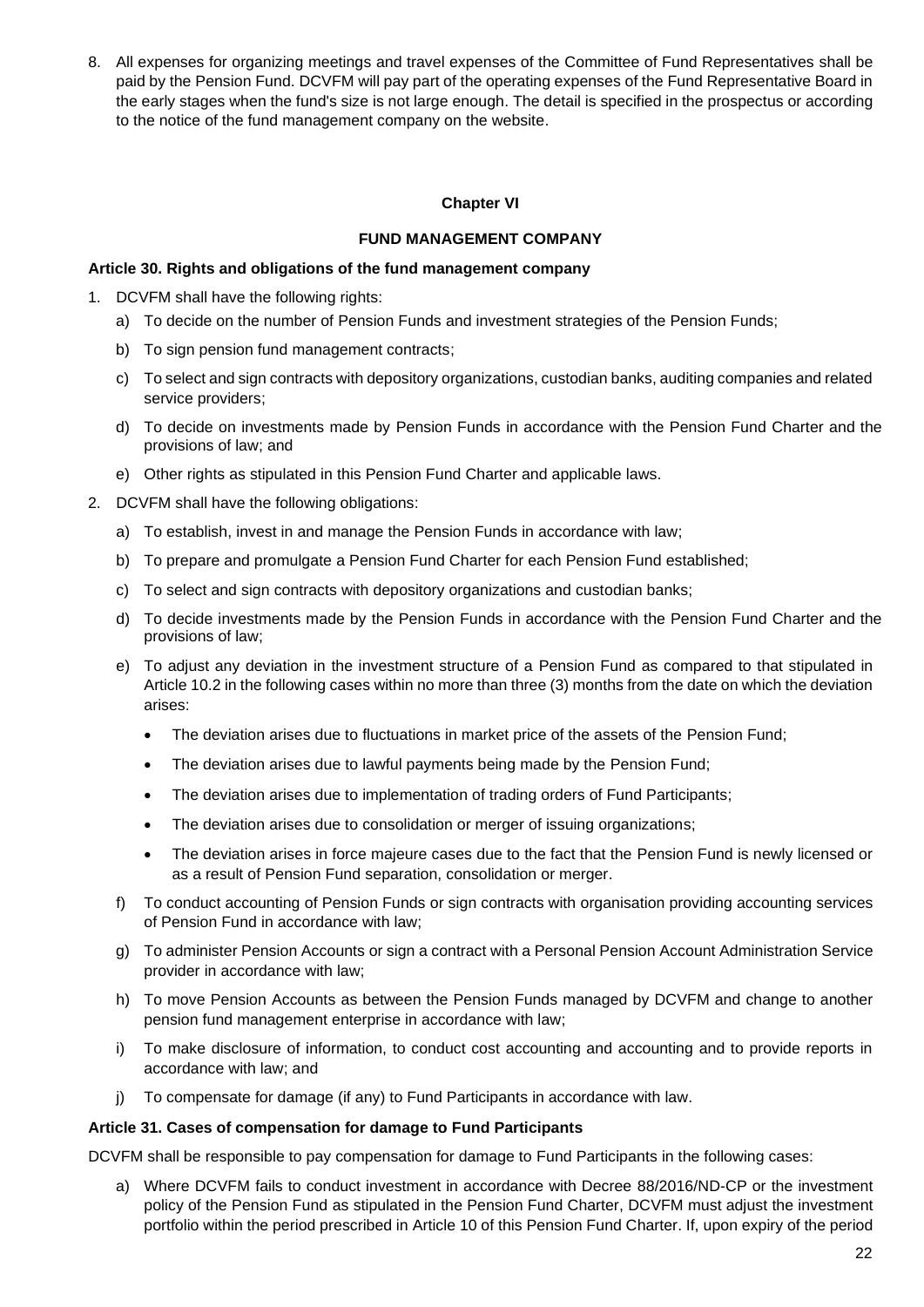of adjustment of the portfolio, actual damage still arises to Fund Participants, DCVFM must pay compensation to Fund Participants;

- b) DCVFM determines the wrong Net Asset Value of a Fund with a level of deviation of more than 0.75% of the correct Net Asset Value of a Fund, causing actual damage to Fund Participants; or
- c) Where DCVFM allocates the investment results incorrectly, resulting in determination of the wrong value of Pension Accounts, DCVFM must adjust the allocation. If upon adjustment, there is still a deviation in the value of the Pension Accounts as compared to the correct value of the Pension Accounts, resulting in actual damage to Fund Participants, DCVFM must pay compensation to the Fund Participants.

#### <span id="page-22-0"></span>**Article 32. Termination of rights and obligations of DCVFM with respect to the Pension Funds**

- 1. DCVFM shall terminate its rights and obligations with respect to a Pension Fund in the following cases:
	- a) Its Licence for Establishment and Operation is revoked;
	- b) Its Certificate of Satisfaction of Certificate of Satisfaction of Conditions for Business of Fund Management Services is revoked;
	- c) DCVFM merges or consolidates with another fund management company;
	- d) A Pension Fund is dissolved; or
	- e) Other cases as stipulated by law.
- 2. In the cases prescribed in clause 1 of this Article, the rights and obligations of DCVFM with respect to the Pension Funds shall be transferred to another fund management company which accepts to replace the former. DCVFM must promptly transfer all source documents and other information about the Pension Funds to the replacement fund management company in order to ensure that the replacement fund management company has sufficient information to exercise all rights and perform all obligations with respect to the Pension Funds in accordance with the Law on Securities and other relevant legal documents.
- 3. At least six (6) months prior to the proposed time of termination of the rights and obligations with respect to the Pension Funds, DCVFM must carry out Obtaining Opinions from Fund Participants about such termination.

#### **Chapter VII**

#### **CUSTODIAN BANK AND DEPOSITORY ORGANIZATION**

#### <span id="page-22-3"></span><span id="page-22-2"></span><span id="page-22-1"></span>**Article 33. Rights and obligations of the Custodian Bank**

- 1. Obligations of the Custodian Bank:
	- a) To inspect and supervise the compliance by DCVFM and service providers with the obligations stipulated in law, the Pension Fund Charter, Pension Program Participation Contracts and the related service contracts;
	- b) To inspect and supervise investment activities and transactions of the Pension Funds and Pension Accounts in accordance with law and the Pension Fund Charter;
	- c) Every 6 months, to review the process and methods of determining the Net Asset Value of a Fund; and to inspect and supervise the determination of the Net Asset Value of a Fund;
	- d) Every 6 months, to review the process and methods of allocating investment results and determining the value of Pension Accounts; and to inspect and supervise the determination of the value of Pension Accounts; inspect and supervise the determination of individual retirement accounts by periodically evaluating the questionnaires of TA (currently being VSD);
	- e) To prepare, and archive for a period of 10 years, files and source documents both in the form of written documents and electronic data files proving compliance by the Custodian Bank with management activities;
	- f) Not to provide services of depository of assets of the Pension Funds, accounting of the Pension Funds and Personal Pension Account Administration Services to the Pension Funds which have signed a Custodian Contract with it; and
	- g) To implement the reporting regime in accordance with law.
- 2. Rights of the Custodian Bank
	- a) To receive the custodian service fees under the Custodian Contract signed between DCVFM and the Custodian Bank;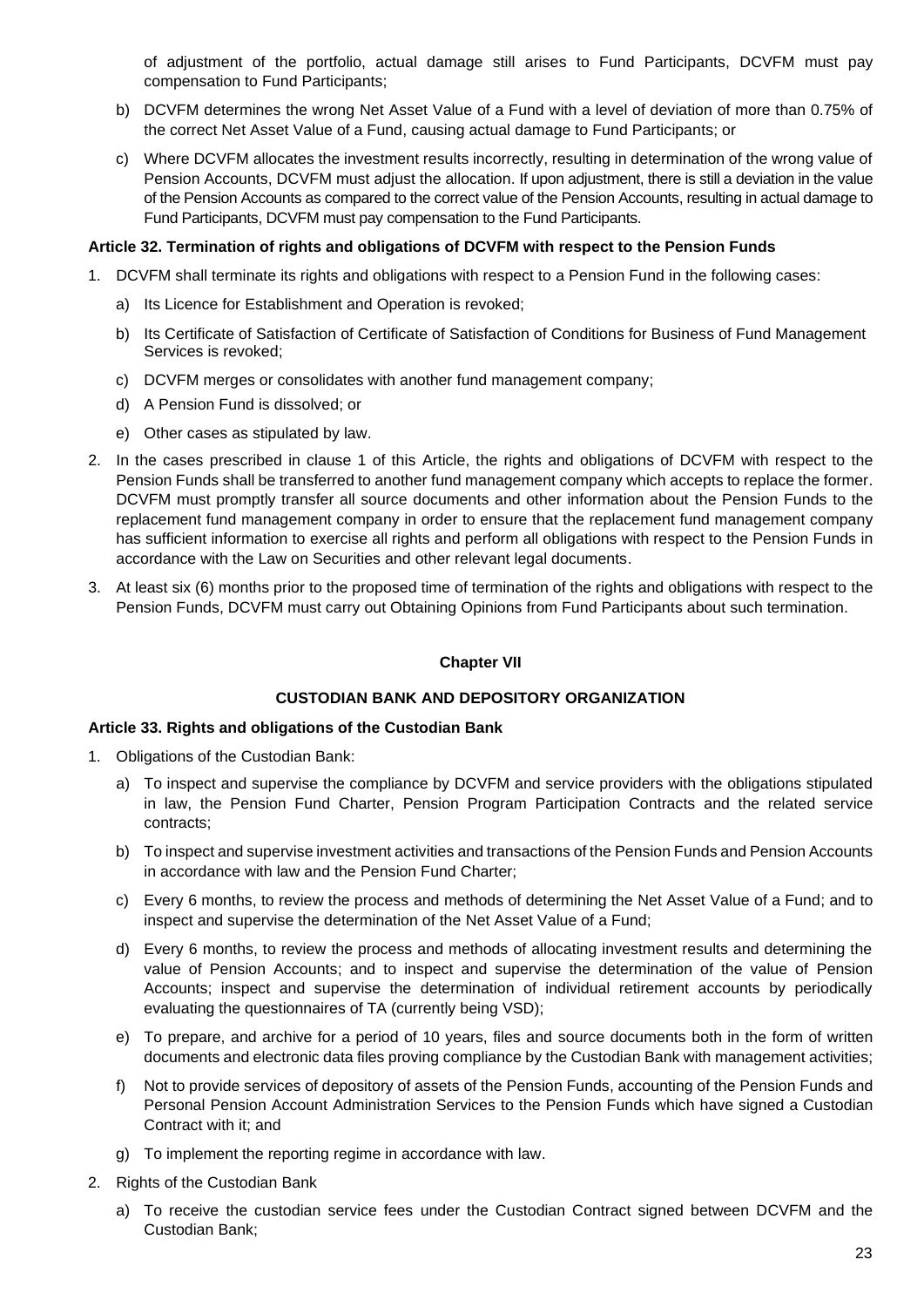- b) To request organizations providing services of depository of assets of the Pension Funds, accounting of the Pension Funds and management of Pension Accounts to provide information and documents in order for the Custodian Bank to perform the supervisory obligations in accordance with law;
- c) To inspect the compliance by DCVFM and the organizations providing services of accounting of the Pension Funds and Personal Pension Account Administration Services with the obligations in accordance with the provisions of law, the Pension Fund Charter, the contracts for participation in the Pension Funds, and the contracts for providing services of accounting of the Pension Funds and Personal Pension Account Administration Services.

### <span id="page-23-0"></span>**Article 34. Standards for selection and change of the Custodian Bank**

The selected Custodian Bank must satisfy the following conditions:

- 1. It must be a commercial bank or a foreign bank branch established and operating in Vietnam;
- 2. It must have information technology infrastructure which satisfies the obligations of a custodian bank as prescribed in Article 33 of Fund Charter; and
- 3. It must not be a Related Person of DCVFM as prescribed in the Law on Enterprises.

#### <span id="page-23-1"></span>**Article 35. Termination of rights and obligations of the Custodian Bank with respect to the Pension Funds**

- 1. The Custodian Bank shall terminate all of its rights and obligations with respect to the Pension Funds in the following cases:
	- a) The Custodian Bank is divided, separated, dissolved, bankrupt, consolidated, merged or has its legal status changed or has its certificate of registration of securities depository activities revoked as prescribed in Article 60 of the Law on Securities;
	- b) The Custodian Contract is unilaterally terminated;
	- c) A Pension Fund is dissolved, consolidated or merged;
	- d) Pursuant to a decision of the Fund Participants; or
	- e) In other cases as stipulated by law.
- 2. In the cases stipulated in clause 1 of this Article, the transfer of the rights and obligations of the Custodian Bank with respect to the Pension Funds to another custodian bank must be implemented in accordance with law.

#### <span id="page-23-2"></span>**Article 36. Rights and obligations of the depository organization**

- 1. Rights of the depository organization: the depository organization shall have the rights stipulated in detail in the service contract signed with DCVFM, and other rights stipulated by law.
- 2. Obligations of the depository organization:
	- a) To implement depository of assets of the Pension Funds in accordance with the contract signed with DCVFM;
	- b) To implement revenue and expenses, payment and remittance of money and transfer of securities at the request of DCVFM;
	- c) To ensure all rights and obligations relating to the ownership of assets of the Pension Funds, to carry out the procedures for payment and finalization of taxes with respect to the Pension Funds separating their assets from assets of Employers, of DCVFM, of the depository organization, of the Custodian Bank and of other Pension Funds managed by DCVFM; and
	- d) To provide updated, complete and correct information necessary for DCVFM, the Custodian Bank and service providers (if any) to perform all rights and obligations stipulated by law and in the Pension Fund Charter.

#### <span id="page-23-3"></span>**Article 37. Selection criteria**

A depository organization for assets of the Pension Funds must satisfy the following criteria:

- a) Being a depository bank in accordance with the Law on Securities or the Vietnam Securities Depository's regulations; and
- b) Not being a Related Person of DCVFM in accordance with the Law on Enterprises.

#### <span id="page-23-4"></span>**Article 38. Termination of operation**

A depository organization for assets of the Pension Funds shall terminate its operation in accordance with Article 43 of this Pension Fund Charter.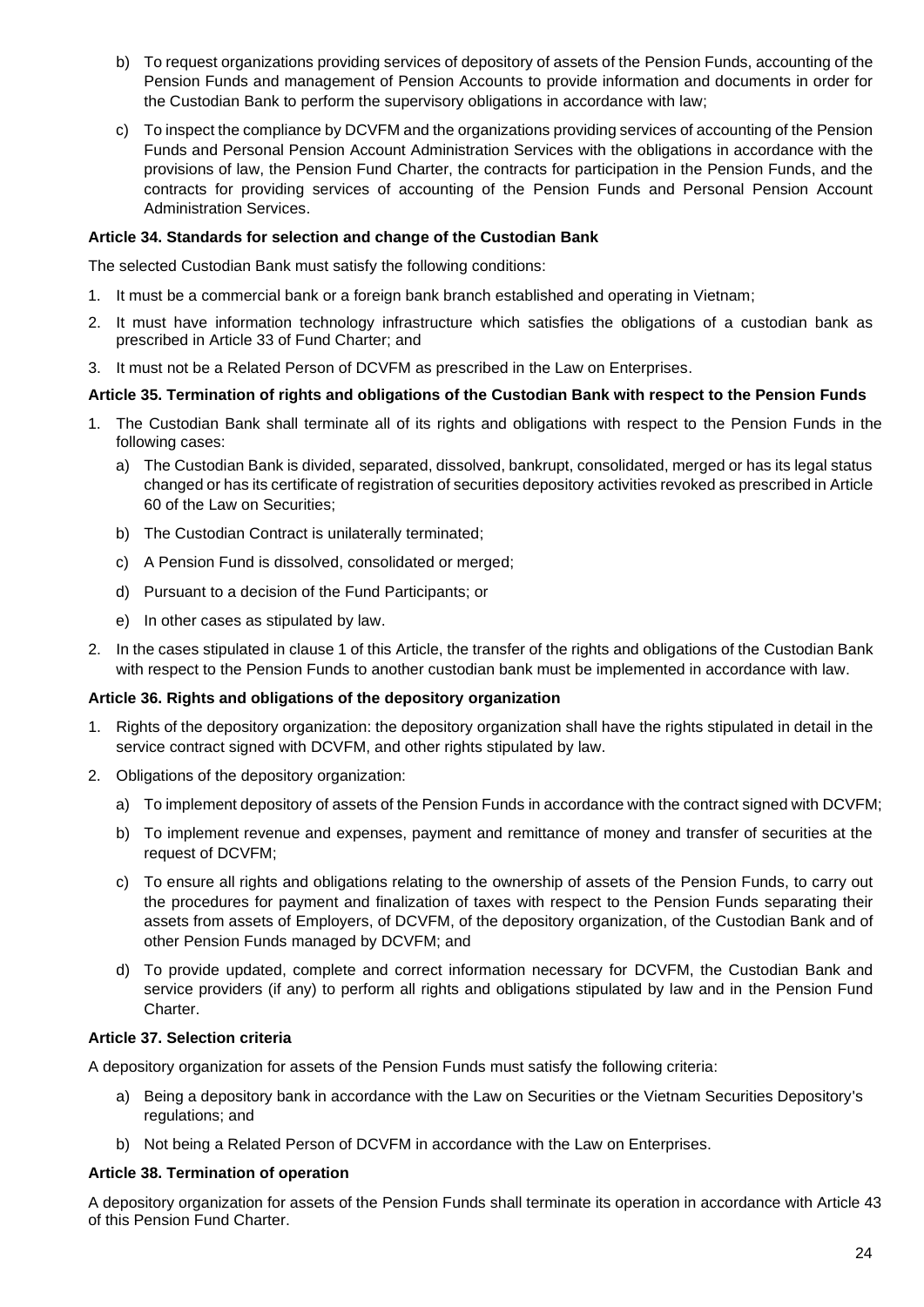#### **Chapter VIII**

#### **RELATED SERVICE PROVIDERS**

#### <span id="page-24-2"></span><span id="page-24-1"></span><span id="page-24-0"></span>**Article 39. Authorized activities**

DCVFM is permitted to authorize the following services:

1. Investment fund management services:

- Making cost accounting records of the Pension Fund's transactions: recording fluctuations in the cashflow into and out of the Pension Fund;
- Preparing financial statements of the Pension Fund; and coordinating with and assisting the Pension Fund's auditor to audit the Pension Fund;
- Determining the Net Asset Value of a Fund and the net asset value per Fund Unit in accordance with law and provisions in the Pension Fund Charter; and
- Performing other activities in accordance with law and the Contract signed with DCVFM.
- 2. Personal Pension Account Administration Services:
	- Conducting cost accounting of all revenues and expenditures made on the Pension Accounts, including contributions, allocation of investment results, operating expenses of the Pension Fund; and pension payments;
	- Formulating and updating the process and method of allocating investment results and operating expenses of the Pension Fund; and determining the value of the Pension Accounts;
	- Providing a monthly valuation of the value of a Personal Pension Account;
	- Formulating and sending Fund Participants a report on the value of their Personal Pension Accounts on a monthly basis in accordance with law;
	- Preparing and managing the main register; opening, monitoring and managing the system of Fund Participants' accounts; and certifying ownership of the Pension Fund Units;
	- Keeping a separate record of changes in the total number of issued certificates, the number of Fund Units owned by each Fund Unit holder, name, address, nationality, address and other identifiers of that person and immediately updating all changes if any;
	- Recording trading orders of Fund Participants; transferring ownership of the Fund Units, and updating the main register;
	- Assisting Fund Participants in exercising the rights associated with their ownership of the Fund Units;
	- Providing statements of trading accounts, certifying transactions and other documents; and
	- Performing other activities in accordance with law and the contract signed with DCVFM.

#### <span id="page-24-3"></span>**Article 40. Selection criteria of related service providers**

1. Criteria of capability, personnel, experience and professionality

A related service provider selected by DCVFM must be duly licensed for its field of operation. At the same time, this service provider must organize a complete system of data storage and processing. Their personnel must be experienced, regularly trained and updated, and work professionally.

2. Criteria of organizational structure, professional rules and systems, reporting and report-approving systems of units of the authorized service providers.

There must be interactive internal professional rules among the units of an authorized service provider and complete, transparent reporting and report-approving systems in accordance with law.

#### <span id="page-24-4"></span>**Article 41. Responsibilities of related service providers**

1. Principles of authorization:

An authorized entity shall perform work as authorized in accordance with law and take responsibilities for the work performed by it.

2. Scope of operation, functions and duties of authorized entities: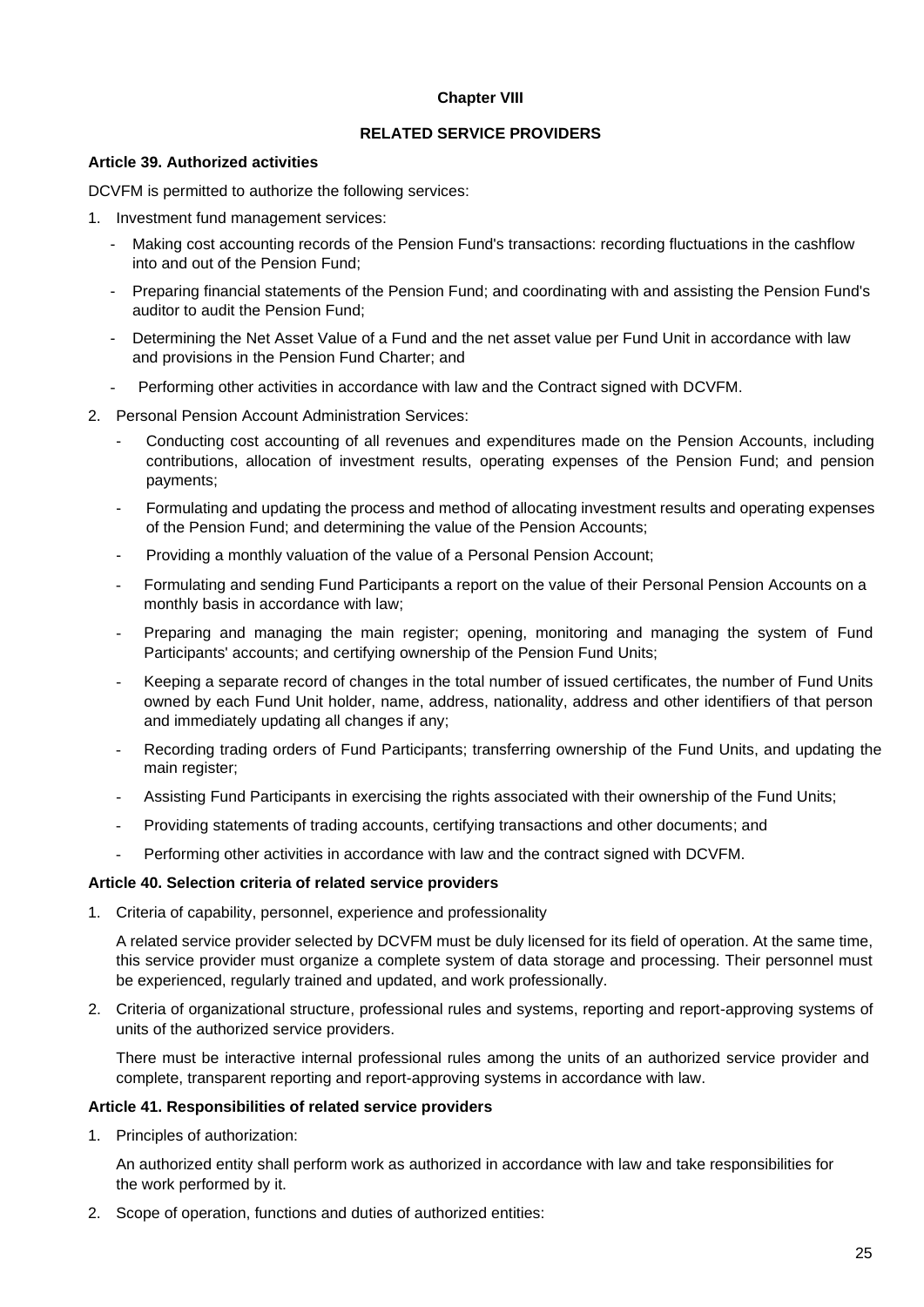- a. Fund management services
- Making accounting entries for the Pension Fund's transactions: recording fluctuations affecting cash flow in and out of the Pension Fund;
- Preparing financial statements of the Pension Funds, and coordinating with and assisting the Auditor during conduct of audits of the Pension Funds;
- Determining the Net Asset Value of a Fund and net asset value per Fund Unit in accordance with law and provisions in the Pension Fund Charter; and
- Undertaking other activities in accordance with law and a contract signed with DCVFM.
- b. Personal account management agent services:
- Preparing and managing the main register; opening, monitoring and managing the system of Fund Participants' accounts; certifying ownership of Pension Fund Units;
- Recording trading orders of Fund Participants; transferring ownership of Fund Units, and updating the main register;
- Assisting Fund Participants in exercising rights associated with their ownership of Fund Units;
- Providing records summarizing transactions in trading accounts, certifying transactions and other documents; and
- Undertaking other activities in accordance with law and a contract signed with DCVFM.
- 3. Requirements on source documents, books and database:

Source documents and books related to authorized services must be kept by an authorized entity within the time-limit prescribed by law. At the same time, the authorized entity must be responsible to create database appropriate to the work undertaken so as to ensure convenience, completion and satisfaction of law requirements.

- 4. Authorized entities shall perform authorized work efficiently and prudently, and is responsible for keeping all information in relation to Fund Participants and partners of DCVFM confidential;
- 5. Authorized entities shall be responsible to provide DCVFM with independent auditors' reports on information concerning the authorized activities for the purpose of checking and supervising activities of DCVFM.

#### <span id="page-25-0"></span>**Article 42. DCVFM's responsibilities for authorized activities**

- 1. The authorization shall not lessen or change the responsibilities of DCVFM to the Pension Funds;
- 2. Before signing a service contract with an authorized entity, DCVFM must verify the capacity, facilities and IT infrastructure of the authorized entity, ensuring that the authorized entity has professional rules, sufficient personnel and systems to undertake the authorized activities, including internal control systems, facilities, technical solutions, disaster prevention systems, hot stand-by systems, qualified and experienced personnel;
- 3. DCVFM is permitted to use independent consultancy services or services provided by other duly licensed and professional organizations to undertake these required responsibilities;
- 4. [DCVFM must] maintain qualified and experienced personnel who is capable of effectively supervising, identifying and managing risks arising from the authorized activities;
- 5. [DCVFM must] develop rules and systems which at all times give competent authorities an access to necessary information to check and supervise the authorized activities, and assess and manage risks arising from the authorized activities;
- 6. [DCVFM must] fully, timely and accurately provide the authorized entity with relevant information to fully and timely exercise all the rights, obligations and responsibilities associated with the authorized activities; and
- 7. [DCVFM must] store fully, timely and accurately directions, requests and documents sent to the authorized entity to undertake the authorized activities;

#### <span id="page-25-1"></span>**Article 43. Termination of authorized activities**

- 1. An authorized entity shall terminate all of its rights and obligations authorized by DCVFM with respect to the Pension Funds in the following cases:
	- a. The authorized entity requests to terminate its rights and obligations;
	- b. The authorized entity terminates its operation, or goes into bankruptcy or through dissolution;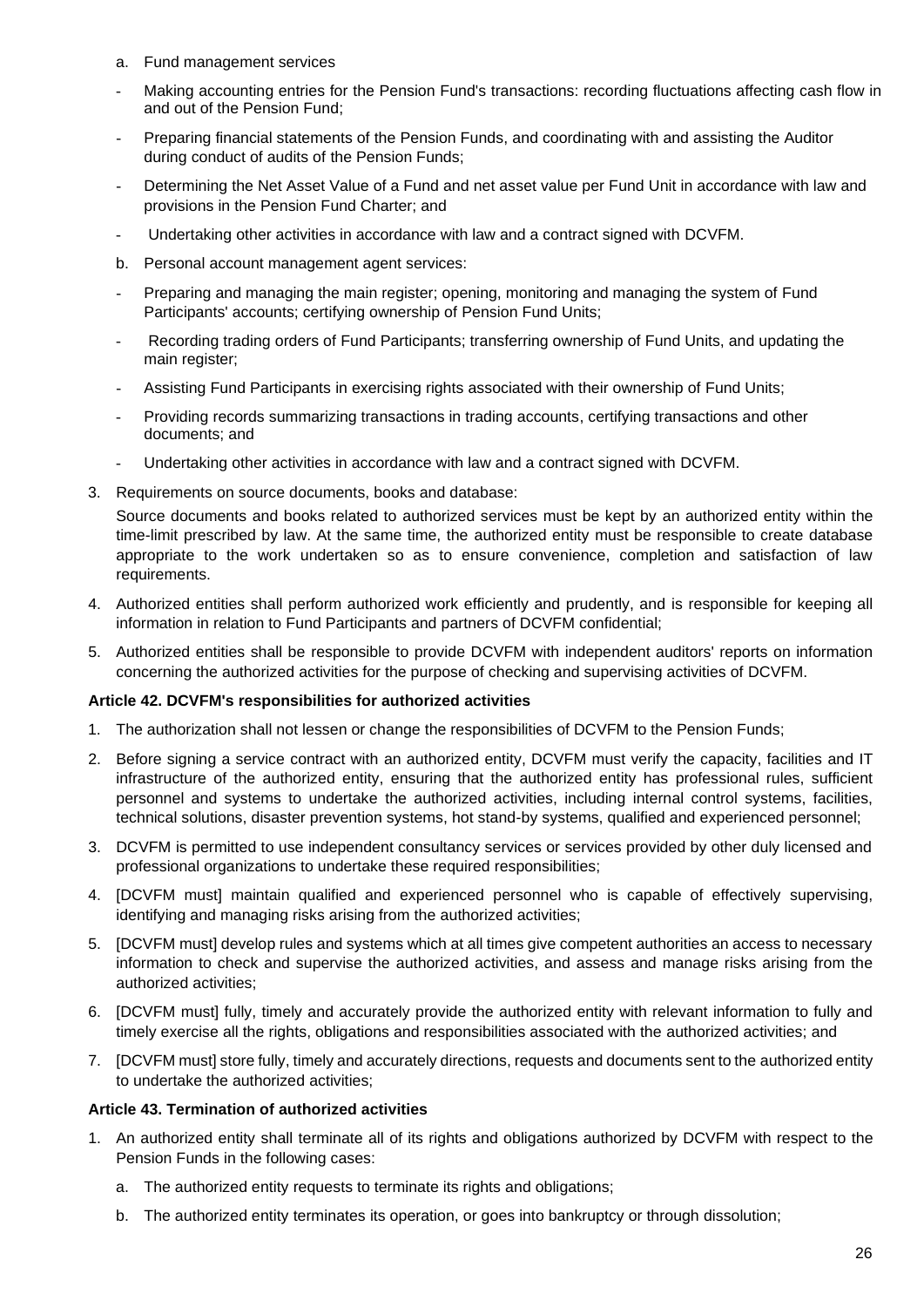- c. As per a request of DCVFM;
- d. The Pension Funds are dissolved;
- e. The authorized entity's license in relation to the relevant field is revoked; or
- f. The authorized entity is consolidated or merged with another organization.
- <span id="page-26-0"></span>2. The rights and obligations of the authorized entity to the Pension Fund are only terminated from the time of completion of the handover thereof to a new authorized organization or to DCVFM. The new authorized organization must prepare the handover minutes between the two organizations to be certified by DCVFM.

## **Chapter IX**

#### **PENSION AGENT**

#### <span id="page-26-1"></span>**Article 44. Conditions on selection of Pension Agents**

[A Pension Agent must be] an enterprise licensed to operate in one of the following fields: Banking, insurance agencies, or securities investment fund management;

#### <span id="page-26-2"></span>**Article 45. Activities of Pension Agents**

A Pension Agent's activities include:

- a) Introduction about the Pension Fund;
- b) Execution of contract for participation in the Pension Fund with Fund Participants and the Employer;
- c) Collation of complete information about Fund Participants and beneficiaries in accordance with the law on securities, the law on anti-money laundering and the law on anti-terrorism;
- d) Maintenance of a smooth and continuous communication channel with Fund Participants to ensure that they are updated promptly, completely and accurately with all information and respond to queries of Fund Participants regarding the Pension Funds; maintenance of statistics, making records summarizing transactions in trading accounts, and certifying transactions at the request of Fund Participants; provision to Fund Participants with the Prospectus, summarized Prospectus and financial statements of the Pension Funds, documents of Obtaining Opinions from Fund Participants, and other information; implementation of the reporting regime and disclosure of information in accordance with the authorization by DCVFM; and
- e) Collation and archiving of information about Fund Participants and their transactions; Provision of such information to DCVFM, the related service providers and the State Securities Commission as per their requests.

#### **Chapter X**

#### **AUDITING, ACCOUNTING AND REPORTING REGIME**

#### <span id="page-26-5"></span><span id="page-26-4"></span><span id="page-26-3"></span>**Article 46. Selection criteria and change of Auditor**

DCVFM shall recommend at least two (2) auditing companies in the Pension Program during the course of operation of the Pension Funds. DCVFM shall select the Auditor from the recommended auditing companies to conduct audits for the Pension Funds. The selected Auditor must satisfy the following conditions:

- (i) Having obtained an audit licence issued by the Ministry of Finance;
- (ii) Being fully capable of providing auditing services;
- (iii) Being permitted by the Ministry of Finance to audit the Pension Funds; and
- (iv) Not being a Related Person of DCVFM or the Custodian Bank.

Where the Auditor is proposed to be changed, DCVFM will notify Fund Participants thereof.

#### <span id="page-26-6"></span>**Article 47. Financial Year**

- 1. Financial Year means the twelve (12) months period calculated from the beginning of 1 January until the end of 31 December of each calendar year. The first Financial Year of a Pension Fund shall be calculated from the date on which the Pension Fund is licensed to establish and operate until the end of 31 December in the same year.
- 2. If the period from the date when the Pension Fund is licensed to establish and operate to the end of 31 December in the same year is less than 90 days, the first accounting period shall be calculated from the date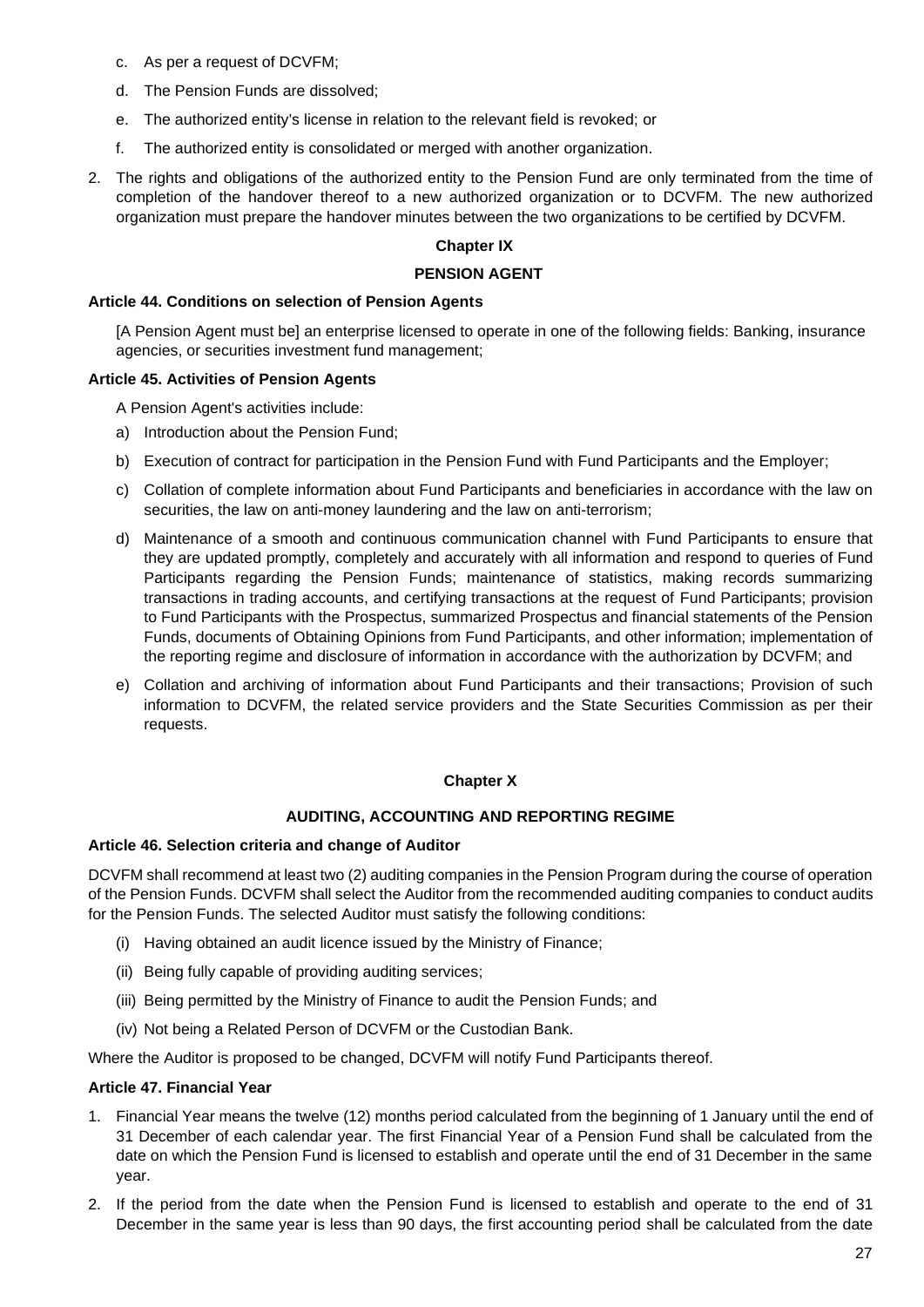on which the Pension Fund is licensed to establish and operate until the end of 31 December of the next year.

### <span id="page-27-0"></span>**Article 48. Accounting regime**

The Pension Funds shall apply Vietnam's accounting regime and comply with other regulations in relation to accounting applicable to the Pension Funds stipulated by the competent authorities.

## <span id="page-27-1"></span>**Article 49. Financial statements**

- 1. DCVFM shall be responsible to prepare regular financial statements on business results and financial status of the Pension Funds and other necessary reports to present activities of the Pension Funds.
- 2. The selected Auditors shall independently audit annual financial statements. Copies of the audited statements and operational reports of the Pension Funds shall be published on the website of DCVFM for Fund Participants' reference.

### <span id="page-27-2"></span>**Article 50. Other reports**

<span id="page-27-3"></span>DCVFM shall comply with prevailing laws on the reporting regime in relation to business activities of the Pension Funds.

### **Chapter XI**

### **METHODS FOR DETERMINING THE NET ASSET VALUE OF A FUND**

### <span id="page-27-5"></span><span id="page-27-4"></span>**Article 51. Determination of the Net Asset Value of a Fund**

- 1. DCVFM shall be responsible to determine the Net Asset Value of a Fund and net asset value per Fund Unit on the market price of if there is no market price then based on the reasonable price of the assets in the investment portfolio of the Pension Fund.
- 2. Determination of the Net Asset Value of a Fund and the net asset value per Fund Unit shall be performed by DCVFM or prepared by an organization authorized by DCVFM and confirmation from the Custodian Bank of the compliance thereof with law and this Pension Fund Charter must be obtained. Such confirmation must be provided in writing or retrieved via the e-communication system of the Custodian Bank approved by DCVFM. If a valuation was not conducted correctly, the Custodian Bank must notify DCVFM and require it to amend the valuation within twenty-four (24) hours.
- 3. The Net Asset Value of a Fund must be determined periodically and announced on the websites of DCVFM, the related service providers, the Pension Agents and mass media in accordance with the regulations on disclosure of information on the securities market after obtaining confirmation of the Custodian Bank and the depository organizations, and shall remain effective until new notice.
- 4. DCVFM is permitted to authorize a related service provider to determine the Net Asset Value of a Fund and net asset value per Fund Unit. It is responsible to check and supervise such determination ensuring it is consistent with law and that net asset values are determined accurately.
- 5. The net asset value of a Fund Unit shall equal the Net Asset Value of a Fund divided by the total number of outstanding Fund Units on the most recent Trading Day prior to the Valuation Day. Net asset values shall be rounded up in accordance with the regulations in the accounting and auditing sector.

# <span id="page-27-6"></span>**Article 52. Methods for determining the Net Asset Value of a Fund**

1. Valuation Day:

The Net Asset Value of a Fund shall be determined corresponding to the frequency of trading of the Pension Fund.

2. Methods for determining net asset values

The Net Asset Value of a Fund shall equal total asset value minus total debts payable by the Pension Fund.

Total asset value of the Pension Fund shall be determined according to the market price or fair asset value. Total debts payable by the Pension Fund mean the debts and payment obligations by the Pension Fund up until the day preceding the Valuation Day.

The Custodian Bank will monitor the determination of the net asset price (including total assets and total liabilities) of the Fund and will also inspect and ensure the net asset value on a fund certificate. is the correctness, accuracy and compliance with the provisions of the law, as stipulated in the Fund Charter and other relevant documents.

#### **The Net Asset Value of a Fund (NAV) = Total assets of the Pension Fund - Total debts payable by the Pension Fund**

The net asset value per Fund Unit (NAV/FC) shall equal the Net Asset Value of a Fund divided by the total number of outstanding Fund Units on the Trading Day preceding the Valuation Day, correct to 2 decimal places.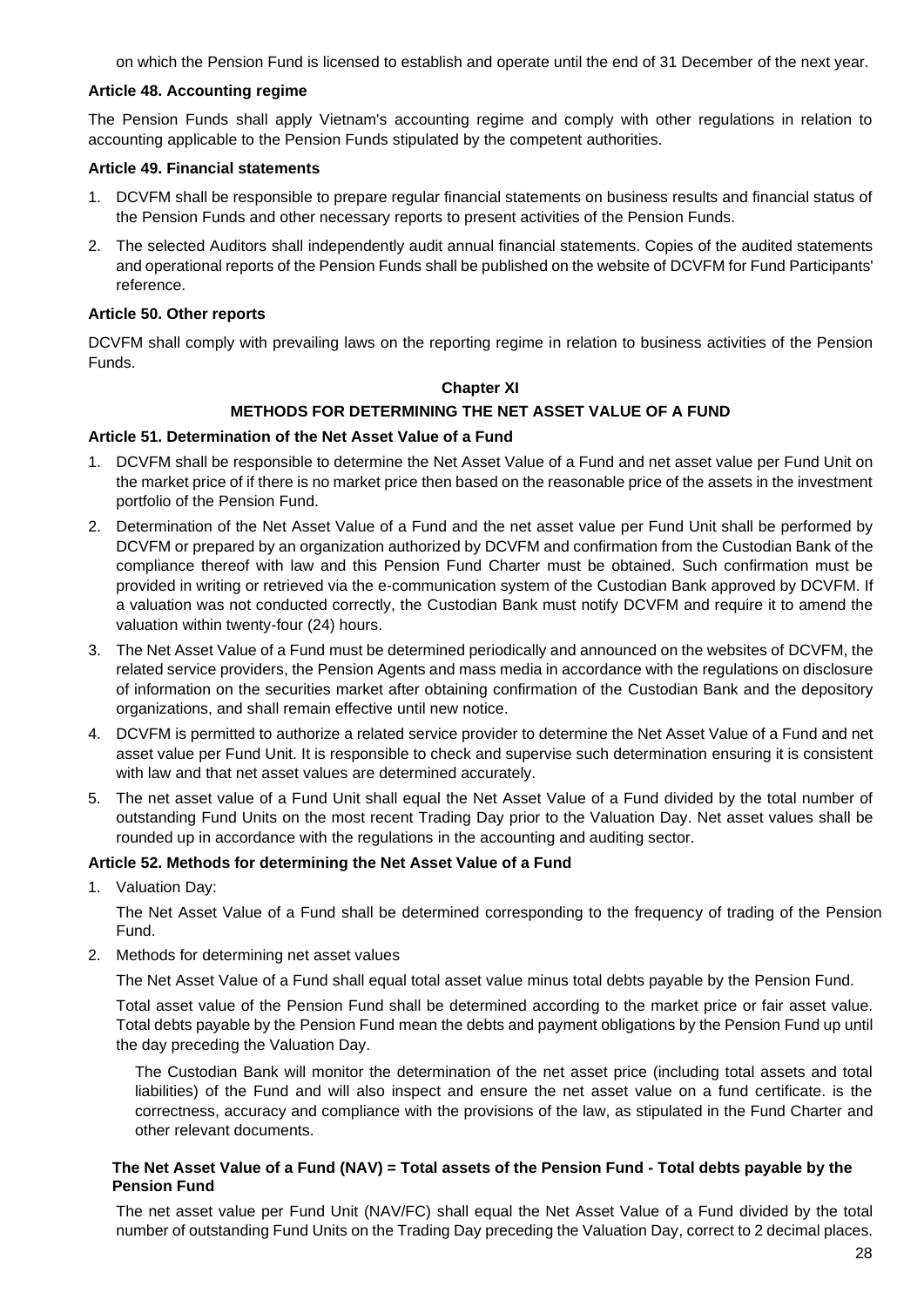The determination method is specified as follows:

| No.                                                 | Asset types                          | Principles for valuation of transactions in the market                                                                                                                                                                                                                                                                                      |  |  |
|-----------------------------------------------------|--------------------------------------|---------------------------------------------------------------------------------------------------------------------------------------------------------------------------------------------------------------------------------------------------------------------------------------------------------------------------------------------|--|--|
| Cash and cash equivalents, money market instruments |                                      |                                                                                                                                                                                                                                                                                                                                             |  |  |
| 1.                                                  | Cash (VND)                           | Balance amounts in demand deposit accounts as at the day<br>preceding the Valuation Day                                                                                                                                                                                                                                                     |  |  |
| 2.                                                  | Term deposit                         | Deposit value plus interest receivable up to the day preceding the<br>Valuation Day.                                                                                                                                                                                                                                                        |  |  |
| <b>Bonds</b>                                        |                                      |                                                                                                                                                                                                                                                                                                                                             |  |  |
| 3.                                                  | Listed bonds                         | The average list price for outright transactions on the trading system<br>or other name, subject to the internal regulations of the Stock<br>Exchange on the day of the most recent transaction before the<br>valuation date plus accumulated interest (if the listed price does not<br>include accumulated interest). The following cases: |  |  |
|                                                     |                                      | There are no trading on the trading system at the Stock<br>Exchange for more than 15 days up to the valuation date; or                                                                                                                                                                                                                      |  |  |
|                                                     |                                      | Only transactions on the trading system at the Stock<br>Exchange at prices have unusual fluctuations according to<br>the details mentioned in the Valuation Handbook.                                                                                                                                                                       |  |  |
|                                                     |                                      | the bond price shall comply with the details mentioned in the<br>Valuation Handbook approved by the Board of Representative.                                                                                                                                                                                                                |  |  |
| <b>Fund certificates</b>                            |                                      |                                                                                                                                                                                                                                                                                                                                             |  |  |
| 4.                                                  | Listed public fund certificate       | Closing price (or other name as prescribed by the Stock Exchange)<br>of the day with the most recent transaction before the valuation date;<br>- Where there is no transaction for more than 15 days up to the<br>valuation date, the price is determined as one of the following prices:                                                   |  |  |
|                                                     |                                      | + The net asset value of such fund certificate is published on the<br>website of the fund management company; or on the Exchange; or<br>on the SSC website as detailed in the Valuation Handbook;                                                                                                                                           |  |  |
|                                                     |                                      | + Purchase price (cost price);                                                                                                                                                                                                                                                                                                              |  |  |
|                                                     |                                      | + Prices determined by other methods approved by the Board of<br>Representative.                                                                                                                                                                                                                                                            |  |  |
| 5.                                                  | Unlisted public fund<br>certificates | - Net asset value on a fund unit at the most recent valuation date of<br>that fund certificate before the valuation date of the Fund. Net asset<br>value on a fund unit at the date of the most recent transaction before<br>the valuation date.                                                                                            |  |  |

Notes:

- Accumulated interest means interest from the most recent interest payment time prior to the Valuation Day;
- A day means a calendar day;
- Valuation methods are detailed in the valuation handbook.

<span id="page-28-2"></span><span id="page-28-1"></span><span id="page-28-0"></span>The Custodian Bank shall determine that the methods for determining value of debts and payment obligations are in accordance with the applicable laws.

#### **Chapter XII**

## **INCOME AND PROFIT DISTRIBUTION**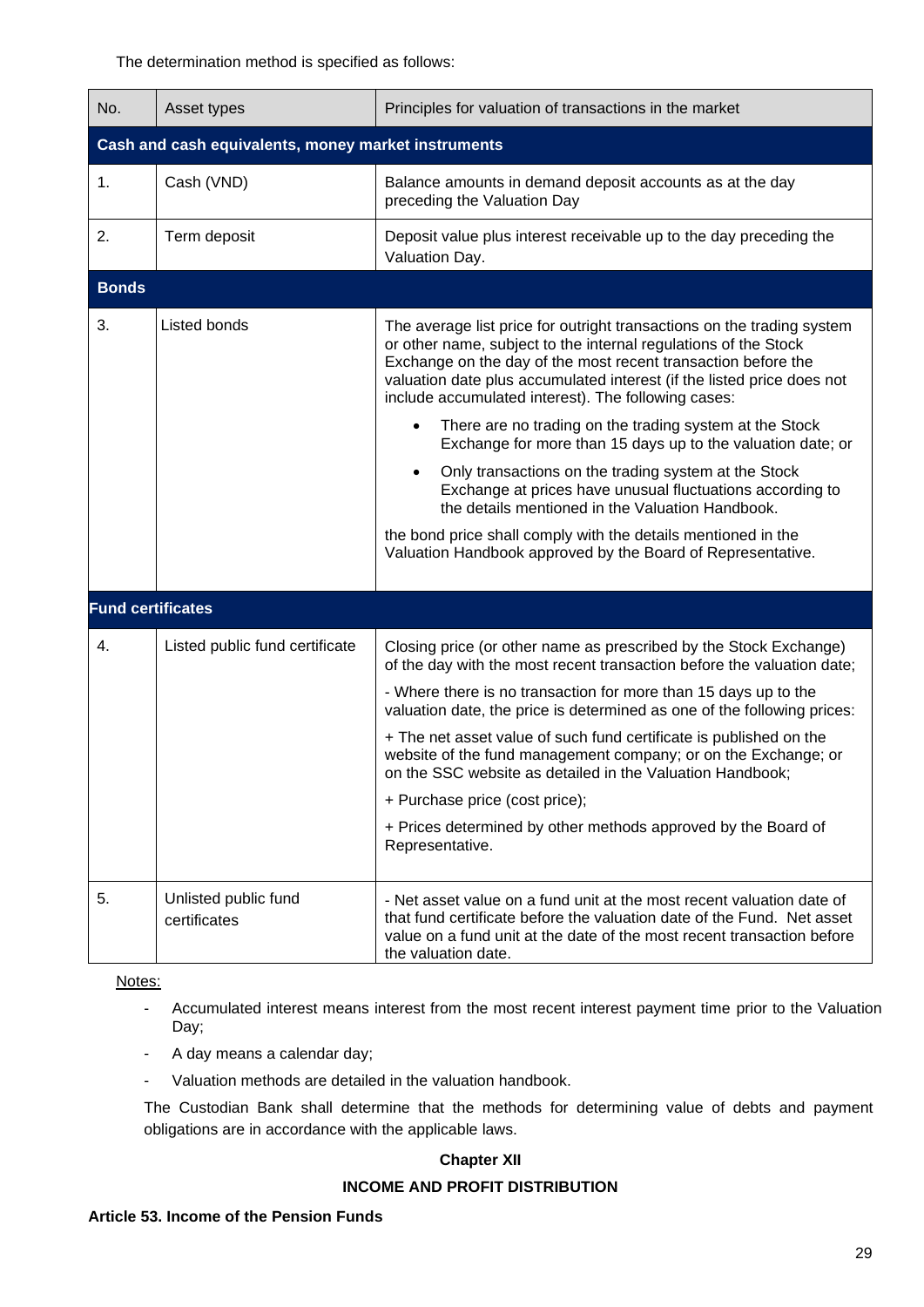Income of the Pension Funds comprises:

- 1. Dividends;
- 2. Bond interest;
- 3. Deposit interest;
- 4. Trading differences from investment activities of the Pension Funds; and
- 5. Other income, if any, arising from investment in the Pension Funds' assets

# <span id="page-29-0"></span>**Article 54. Profit distribution**

<span id="page-29-1"></span>The Pension Funds do not distribute profit on an annual basis.

## **Chapter XIII**

## **SERVICE FEES, OPERATING EXPENSES AND COSTS**

### <span id="page-29-3"></span><span id="page-29-2"></span>**Article 55. Service fees and expenses payable by Fund Participants**

### 1. **Service fee for contribution to the Pension Funds**

- Service fee for contribution to the Pension Funds is the service fee payable by Fund Participants to DCVFM upon making contribution to the Pension Funds. This service fee shall be collected upon participation and calculated as a percentage of the transaction value (registered amount for contribution).
- The service fee for contribution is equal to 1% of the contribution value. An additional service fee equal to 0.5% of the contribution value shall apply to all contributions during the first 10 (ten) years of participation in the Pension Funds/ Pension Program or until the next contribution period after the Pension Account's balance reaches 100 (one hundred) million dong. The service fee for contribution and the additional service fee shall be collected at the time of contribution.
- The service fee for contribution to the Pension Funds is deducted from the total amount registered for contribution prior to calculating the number of distributed Fund Units.
- If DCVFM otherwise stipulates leading to a change in the service fee within a fixed period of time, DCVFM will notify Fund Participants and the related service providers of specific information on the website of DCVFM and the Pension Agents in accordance with law.
- A new service fee shall apply no earlier than 60 (sixty) days from the date of announcement of the new service fee on the website of DCVFM.

# 2. **Service fee for receipt of payment from Pension Accounts by Fund Participants**

- Service fee for receipt of payment from Pension Accounts by Fund Participants is the service fee payable by Fund Participants to DCVFM upon registration of receipt of payment from the Pension Accounts in each trading period. This service fee is calculated on the transaction value (the received payment) and withheld prior to payment from the Pension Funds to Fund Participants.
- The service fee for receipt of payment from the Pension Funds is 0.3% of the transaction value.
- If DCVFM otherwise stipulates leading to a change in service fee upon receipt of payment in a fixed period of time, DCVFM will notify Fund Participants and related service providers of specific information on the website of DCVFM and the Pension Agents or as required by law.
- A new service fee shall apply no earlier than 60 (sixty) days from the date of announcement of such new service fee on the website of DCVFM.

#### 3. **Service fee upon transfer among the Pension Funds managed by DCVFM**

- A Fund Participant shall pay a service fee for fund transfer to the Personal Pension Account Administration Service provider when the Fund Participant registers to transfer Fund Units among the Pension Funds managed by DCVFM in each trading period.
- The service fee upon transfer to another Pension Fund according to the age ranges recommended in the Pension Program is free. For other cases of transfer, the service fee is 0.3% of the value of the transaction.
- Fund Participants are not required to pay the service fee for contribution to the Pension Funds and for receipt of payment in the case of transfer among the Pension Funds.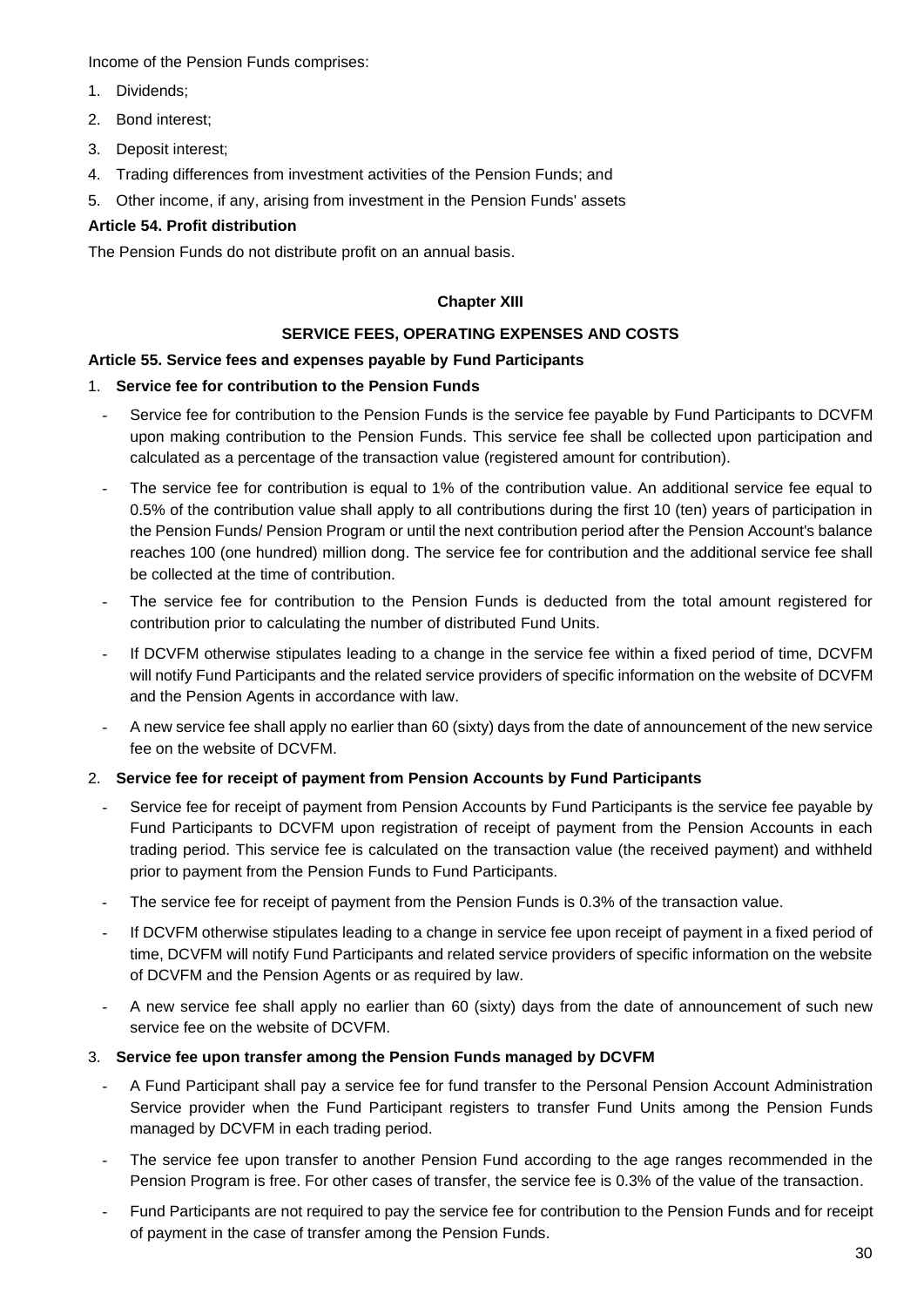- A new service fee shall apply no earlier than thirty (30) days from the date of announcement of such new service fee on the website of DCVFM.

# <span id="page-30-0"></span>**Article 56. Service fees and costs payable by the Pension Funds**

# **1. Fund management service fee**

- Fund management service fee is the fee payable to DCVFM to perform management services for the Pension Funds in the Pension Program.
- The asset management service fees for the Pension Funds in the Pension Program are as follows:

| Thinh An Fund | <b>Phuc An Fund</b> | Vinh An Fund  |
|---------------|---------------------|---------------|
| 1.5% NAV/year | 1.3% NAV/year       | 1.1% NAV/year |

- The above are the maximum service fees. Specific service fees will be published on the website of DCVFM;
- DCVFM is responsible to notify the Custodian Bank of changes to applicable service fees; and at the same time update the most recent periodical Prospectus of the Pension Funds;
- The monthly paid cost is the total costs calculated (appropriated) for valuation periods within a month;
- The formula for calculating the Pension Fund's management cost in each valuation period is determined as follows:

Fund management cost for the valuation period = (Annual) management service fee rate x NAV on the day preceding the Valuation Day x the number of actual calendar days of the valuation cycle / the number of actual days in the year (365 or 366)

Where it is required to determine NAV on a monthly basis, the Pension Fund management cost shall be determined as follows:

Management cost in a month = [(Annual) management service fee rate x NAV on the day preceding the Valuation Day of the first period in the month x the number of odd days from the beginning of the month up to the day preceding the Valuation Day/the number of actual days of the year (365 or 366)] + management costs of the remaining valuation periods in the month + [(Annual) management service fee rate x NAV on the day preceding the Valuation Day at the end of the month x the number of remaining actual odd days in the month/ the number of actual days of the year (365 or 366)]

# **2. Supervisory service fee**

Supervisory service fee means the supervisory cost paid to the Supervisory Bank for providing supervisory bank services to the Pension Funds. This cost is included in each valuation period based on the NAV on the day preceding the Valuation Day and paid on a monthly basis;

| -                                                          | $0 - 36$ months<br>$\overline{\phantom{a}}$ | 37<br>61<br>months        | 62<br>From<br>۰<br>months<br>onwards |
|------------------------------------------------------------|---------------------------------------------|---------------------------|--------------------------------------|
| Service fee                                                | οf<br>Free<br>٠<br>charge                   | 0.02%<br>۰<br>NAV/year    | 0.02%<br>۰<br>NAV/year               |
| <b>Minimum</b><br>service<br>fee (excluding VAT<br>if any) | οf<br>Free<br>charge                        | 11,500,000/m<br>۰<br>onth | 16,500,000/m<br>۰<br>onth            |

Supervisory service fee:

- The monthly paid cost is the total costs calculated (appropriated) for the valuation periods in a month;
- The formula for calculating the supervisory cost in each valuation period is determined as follows:
- Supervisory cost (excluding securities trading service fee) for the valuation period = Percentage (%) of (annual) supervisory service fee x NAV on the day preceding the Valuation Day x the number of actual calendar days of the valuation period / the number of actual days in the year (365 or 366)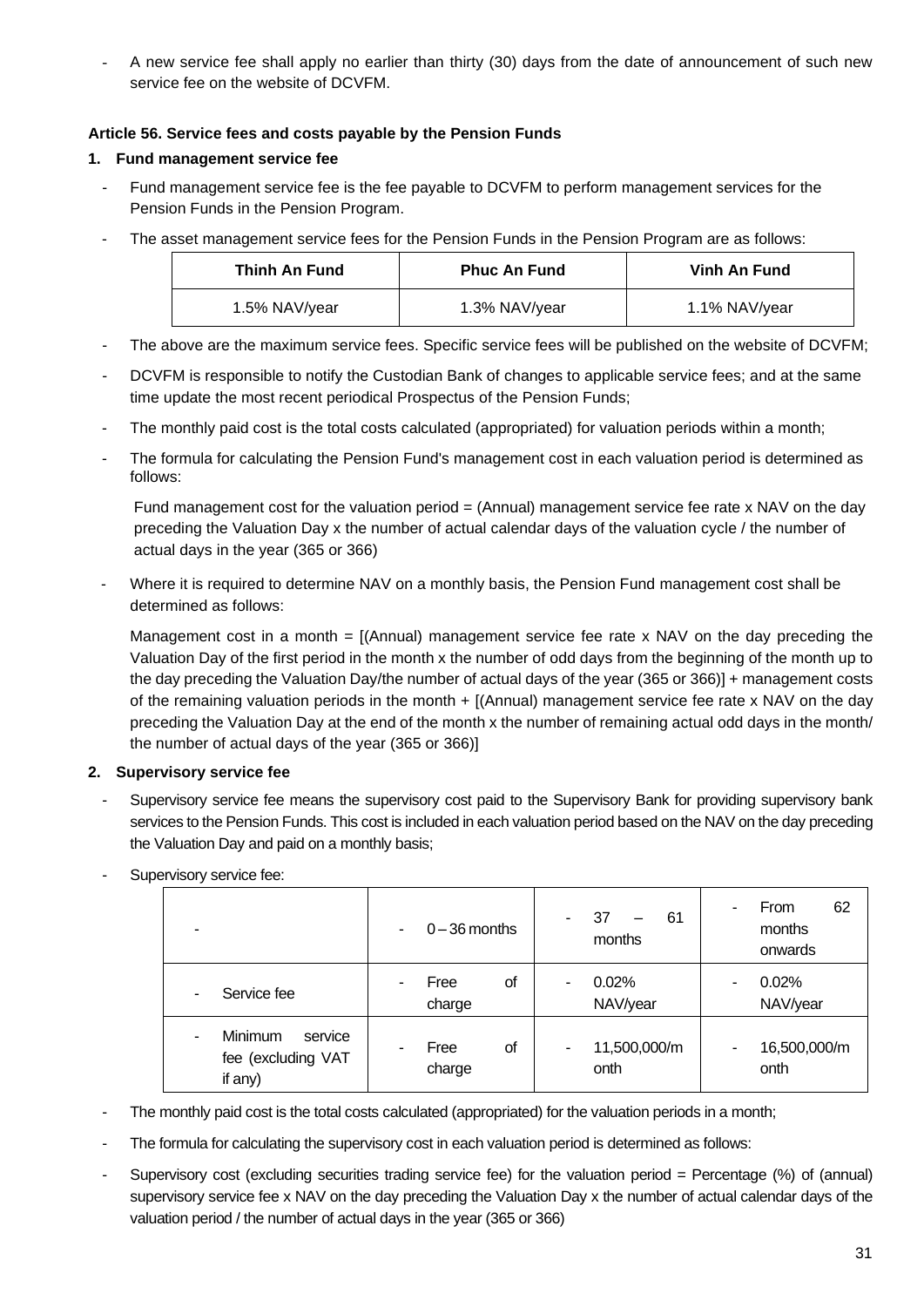- Where it is required to determine NAV on a monthly basis, the supervisory cost shall be determined as follows:
- Supervisory cost (excluding securities trading service fee) in a month = [Percentage (%) of (annual) supervisory service fee x NAV on the day preceding the Valuation Day of the first period in the month x the number of actual odd days from the beginning of the month up to the day preceding the Valuation Day/the number of actual days in the year (365 or 366)] + supervisory costs of the remaining valuation periods in the month + [Percentage (%) of (annual) supervisory service fee x NAV on the date prior to the Valuation Day at the end of the month x the number of remaining actual odd days in the month / the number of actual days of the year (365 or 366)]
- Service fees and service fee payment methods are specified in the Contract between the Pension Fund Management Company and the Service Provider.

### **3. Fund administration and custodian service fee**

- Fund administration and custodian service fee means the costs paid by the Pension Funds in the Pension Program to the organisation providing fund administration and custodian services for such Pension Funds;
- Fund administration service fee:

| -                                                           | 36<br>$\Omega$<br>۰<br>months | 37<br>61<br>months   | 62<br>From<br>٠<br>months<br>onwards             |
|-------------------------------------------------------------|-------------------------------|----------------------|--------------------------------------------------|
| Service fee (VND)<br>-                                      | Free<br>οf<br>-<br>charge     | 0.03%<br>NAV/year    | 0.04%<br>۰<br>NAV/year                           |
| Minimum<br>service<br>٠<br>(excluding<br>fee<br>VAT if any) | Free<br>οf<br>۰<br>charge     | 11,500,000/<br>month | 23,500,000/<br>$\overline{\phantom{a}}$<br>month |

### Service fee for preparing financial statements for the Funds:

|                        | 36<br>O<br>$\overline{a}$<br>—<br>months | 37<br>61<br>months                   | 62<br>From<br>months<br>onwards      |
|------------------------|------------------------------------------|--------------------------------------|--------------------------------------|
|                        | οf<br>Free                               | 48,000,000/y<br>۰<br>ear             | 70,500,000/y<br>۰.<br>ear            |
| Service fee (VND)<br>۰ | -<br>charge                              | Equivalent to<br>4,000,000/m<br>onth | Equivalent to<br>5,875,000/m<br>onth |

Custodian service fee:

| -                                                                  | 36<br>0<br>-<br>months    | From 37 months onwards                                    |
|--------------------------------------------------------------------|---------------------------|-----------------------------------------------------------|
|                                                                    |                           | NAV < 600 bil: 0.06% NAV/year<br>$\overline{\phantom{a}}$ |
| Service fee (VND)<br>-                                             | Free<br>οf<br>٠<br>charge | 600 bil < NAV < 1000 bil: 0.05%<br>٠<br>NAV/year          |
|                                                                    |                           | 1000 bil < NAV: 0.04% NAV/year                            |
| <b>Minimum</b><br>service<br>٠<br>(excluding<br>fee<br>VAT if any) | Free<br>οf<br>charge      | 11,500,000/month                                          |

- The above service fees do not include usual out-of-pocket expenses such as payment to the Custodian bank, legal fees, stamp fees, transaction modification/cancellation fees, etc.;
- The monthly paid service cost is the total service costs calculated (appropriated) for the valuation periods in a month;
- The formula for calculating the cost for preparing the financial statements for the Funds at each valuation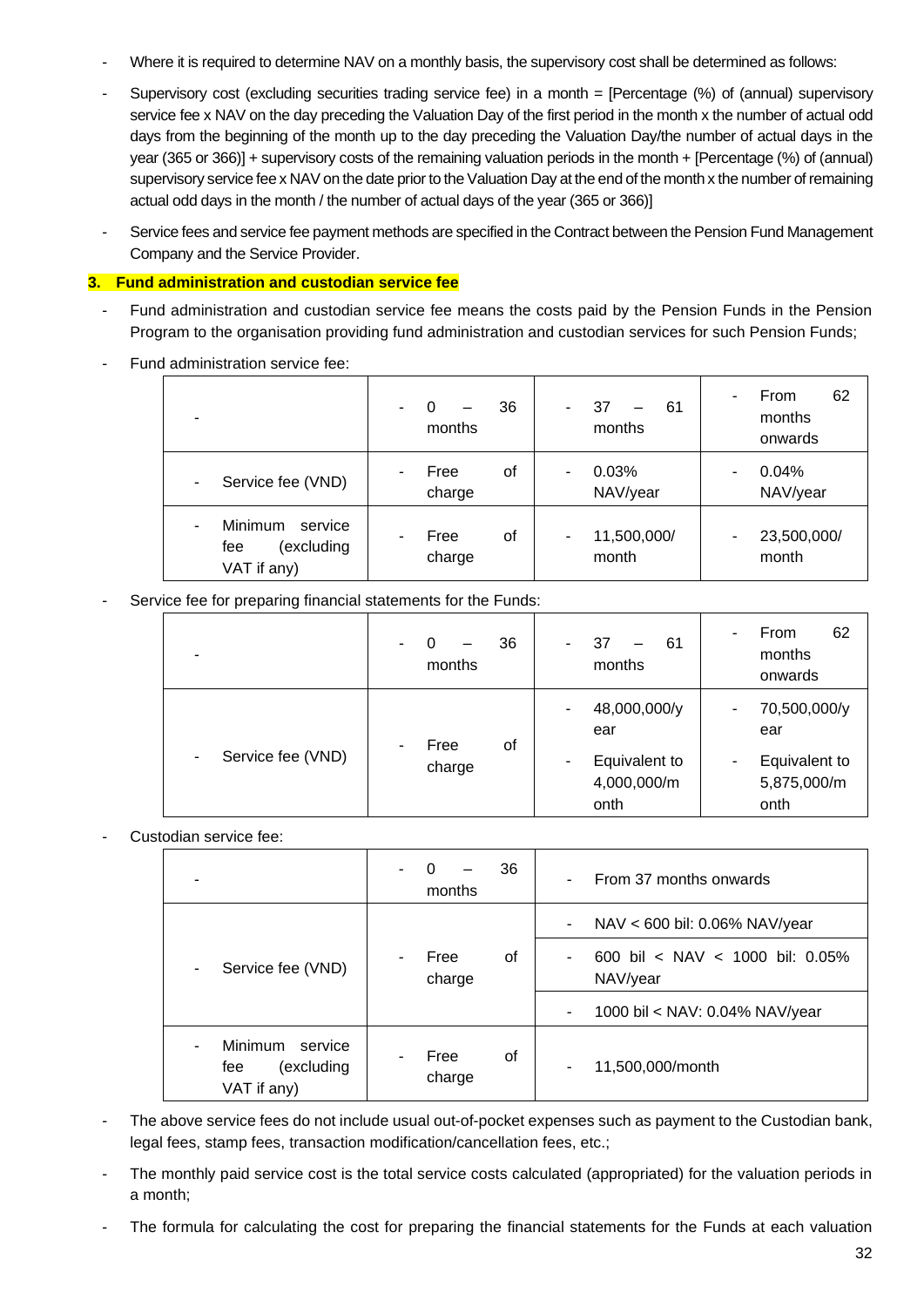period is determined as follows:

- Cost for preparing financial statements of the Pension Fund for the valuation period = Service fee for preparing the financial statements of the Pension Fund / the number of actual days of the month x the number of actual calendar days of the valuation period
- The formula for calculating the Pension Fund's custodian and administration cost in each valuation period is determined as follows:
- Fund administration and custodian cost for the valuation period  $=$  Percentage (%) of the (annual) fund administration and custodian service fee x NAV on the day preceding the Valuation Day x the number of actual calendar days of the valuation period / the number of actual days of the year (365 or 366)
- Where it is required to determine NAV on a monthly basis, the Pension Fund's custodian and administration cost shall be determined as follows:
- The Pension Fund's custodian and administration cost in a month = [Percentage (%) of the (annual) fund administration and custodian service fee x NAV on the day preceding the Valuation Day of the first period in the month x the number of actual odd days from the beginning of the month up to the day preceding the Valuation Day /the number of actual days of the year (365 or 366)] + the Pension Fund custodian and administration costs of the remaining valuation periods of the month + [Percentage (%) of the (annual) fund administration and custodian service fee x NAV on the day preceding the Valuation Day at the end of the month x the number of remaining odd days in the month/ the number of actual days of the year (365 or 366)]
- Service fees and methods for payment thereof are specified in the Contract between the Pension Fund Management Company and the Service Provider.

# **4. Personal Pension Account Administration Service fee:**

The Personal Pension Account Administration Service fee means the costs payable by Thinh An Fund, Phuc An Fund and Vinh An Fund on a monthly basis to the Personal Pension Account Administration Service provider to the Pension Funds. The Personal Pension Account Administration Service fee comprises:

| Type of service fee  |                                   | Amount<br>(Exclusive of VAT) |
|----------------------|-----------------------------------|------------------------------|
|                      | Under 30,000 accounts             | 15 million/month             |
| Monthly fixed amount | From 30,000 to 50,000<br>accounts | 20 million/month             |
|                      | Above 50,000 accounts             | 25 million/month             |

• The Personal Pension Account Administration Service fee, paid on a monthly basis:

The formula for calculating the Personal Pension Account Administration Service cost in each valuation period in a month shall be determined as follows:

Personal Pension Account Administration Service cost for the valuation period = Personal Pension Account Administration service fee based on the number of accounts / the number of actual days in the month x the number of actual calendar days of the valuation period.

- These costs shall be collated and paid on a monthly basis.
- Service fees and payment methods are specified in the Contract between DCVFM and the Personal Pension Account Administration Service provider.
- The above types of service fees are exclusive of VAT (if any) in accordance with law.

# <span id="page-32-0"></span>**Article 57. Operating expenses of the Pension Funds**

Operating expenses of the Pension Funds are expenses payable by the Pension Funds, comprising:

- 1. Asset management costs payable to the Pension Fund Management Company;
- 2. Custodian costs payable to the Custodian Bank;
- 3. Fund depository and management service costs, Personal Pension Account Administration agency service costs and other costs payable by DCVFM to related service providers;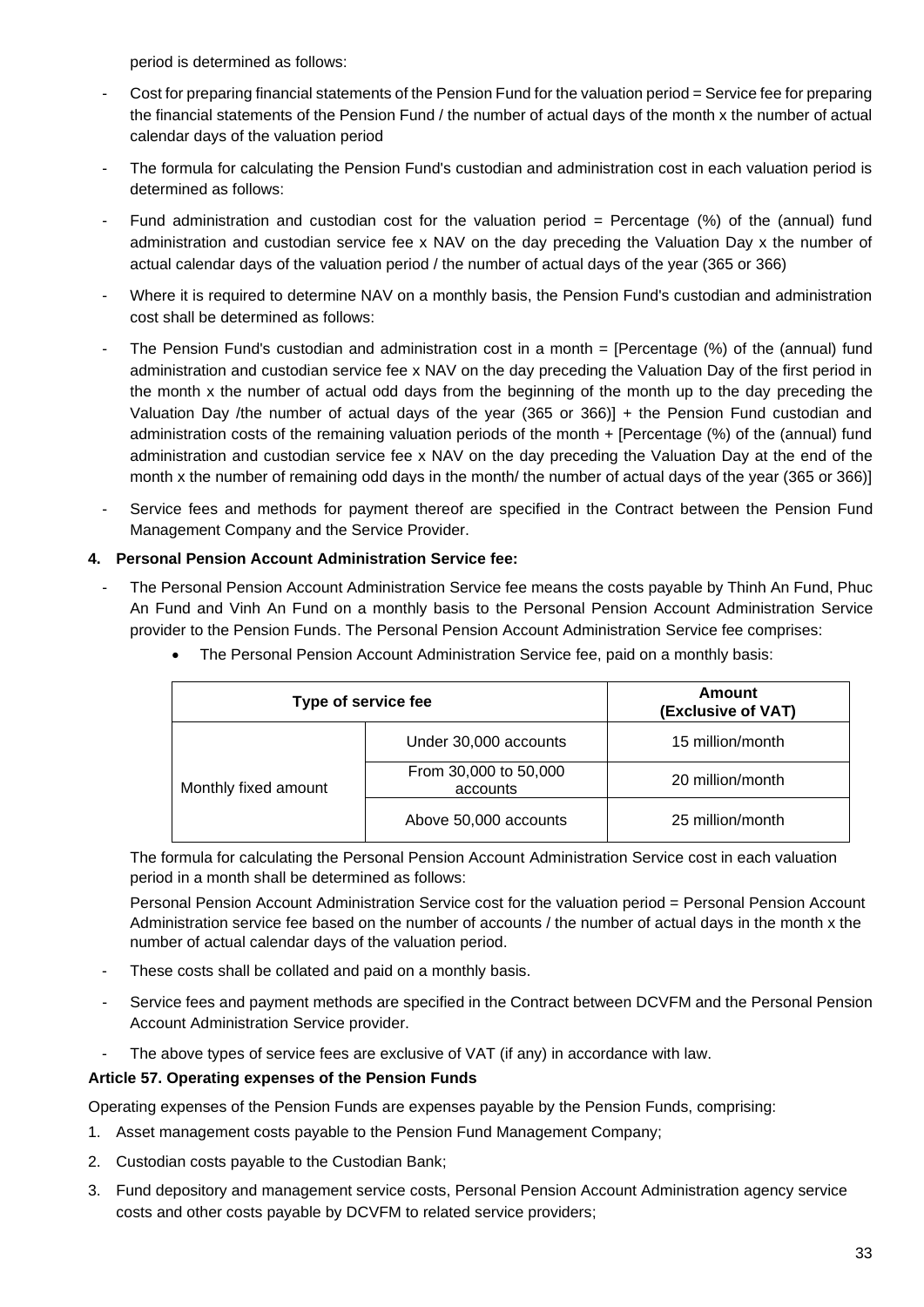- 4. Auditing costs payable to the Auditor;
- 5. Legal consultancy service costs, quotation service costs and other reasonable service costs;
- 6. Costs for drafting, printing, sending of the Prospectus and summarized Prospectus, financial statements, annual reports, transaction confirmation, account statements and other documents to Fund Participants; costs for disclosure of information of the Pension Funds; costs for organizing collection of opinions of Fund Participants;
- 7. Costs in relation to performance of asset transactions of the Pension Funds;
- 8. Costs in relation to engagement of independent service providers to valuate and assess the Pension Funds' assets;
- 9. Costs for amending the Pension Fund Charter in the interest of Fund Participants;
- 10. Insurance costs (if any);
- 11. Remuneration for the Committee of Fund Representatives;
- 12. Fees payable to the applicable authorities (fees for obtaining licenses for the Pension Funds);
- 13. Taxes, fees and charges payable by the Pension Funds in accordance with law;
- 14. Interest payable on loans of the Pension Funds in accordance with this Pension Fund Charter and law;
- 15. Reasonable and proper costs decided by the Committee of Fund Representatives and in accordance with law.

From time to time, FMC would be able to change the limit on the total operating expenses ratio (TERo) (after deducting relating investment fees) in order to provide the best support for Investors. Details and effectiveness of TERo limit (if any) will be updated in the Fund's Prospectus and disclosed on the FMC's website.

#### <span id="page-33-0"></span>**Article 58. Principles of allocating operating expenses of the Pension Funds to each Pension Account**

- 1. Allocation of operating expenses and investment results to each Pension Account is based on the monthly reported data confirmed by the Custodian Bank and the number of Fund Units owned correspondingly up to the time of preparing the report.
- 2. Consistency is ensured in the method of allocation and reporting of operating expenses and investment results for each Pension Account.
- 3. Information in the allocation report must be presented intelligibly, completely and accurately.
- 4. Expenses to be allocated include: investment costs (brokerage costs of securities sale and purchase, securities trading costs paid to depository banks, etc.) and operating expenses of the Pension Funds as detailed in Article 57 of this Pension Fund Charter.
- <span id="page-33-1"></span>5. The Pension Funds' investment results include: unrealized profit/loss and realized profit/loss of the Pension Funds.

#### **Chapter XIV**

#### **FUND RESTRUCTURING**

#### <span id="page-33-3"></span><span id="page-33-2"></span>**Article 59. Conditions on dissolution of the Pension Funds**

- 1. The Pension Funds are only dissolved in the following circumstances:
	- a. DCVFM is dissolved, declared bankrupt or its Licence for Establishment and Operation is revoked without identifying a replacement fund management company within two (2) months from the date of dissolution, bankruptcy or revocation;
	- b. DCVFM requests to terminate its rights and obligations to the Pension Funds without identifying a replacement fund management company within two (2) months from the date of the request; or
	- c. Other circumstances in accordance with law.
- <span id="page-33-5"></span><span id="page-33-4"></span>2. The Pension Funds are dissolved in accordance with law.

# **Chapter XV RESOLUTION OF CONFLICTS OF INTEREST**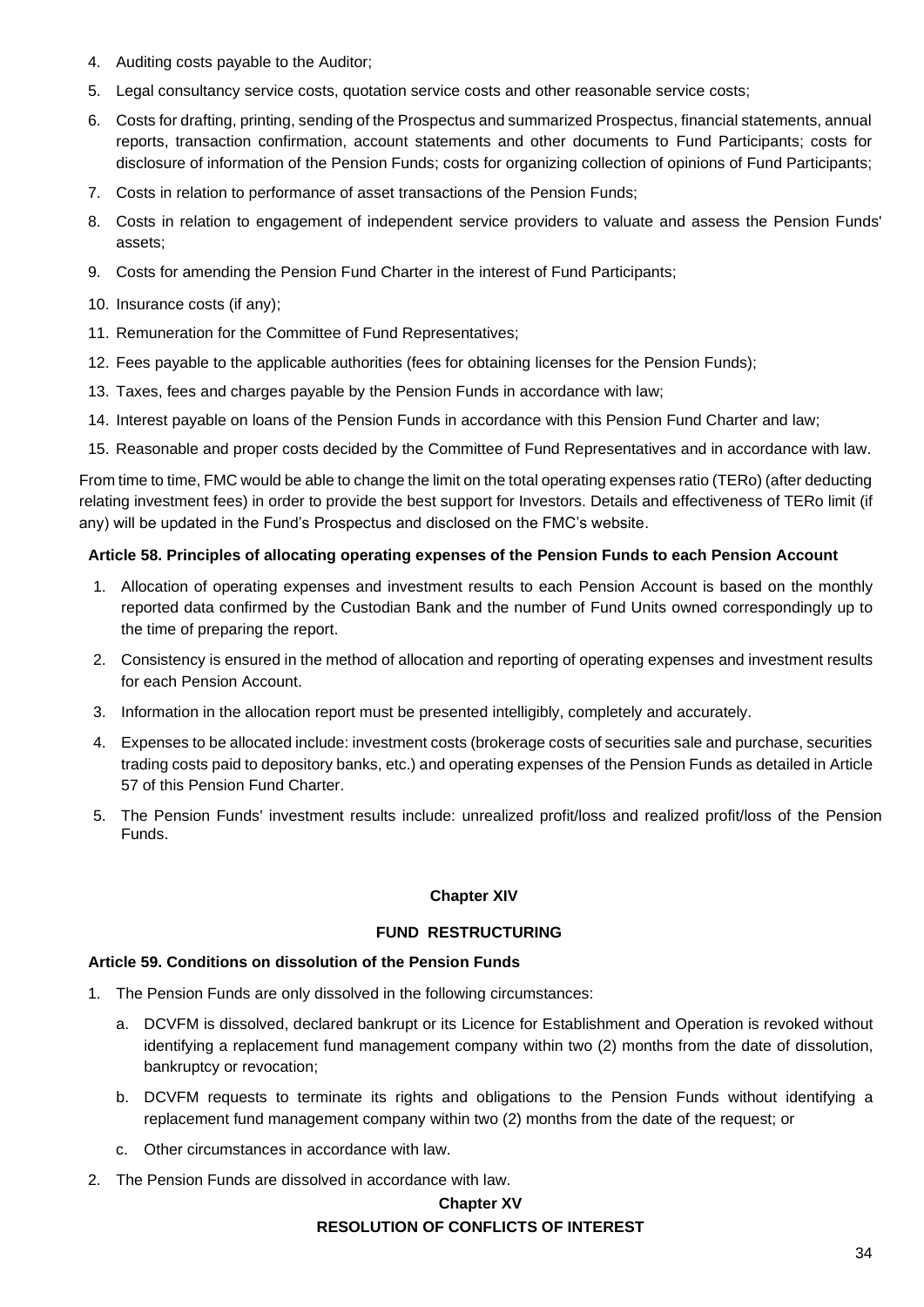<span id="page-34-0"></span>**Article 60. Control of conflicts of interest between the Pension Funds and other funds, among authorizing investor customers of DCVFM and between the Pension Funds and DCVFM**

- 1. DCVFM must:
	- (i) separate the investment strategies and investment objectives of each Pension Fund managed by DCVFM; and
	- (ii) separate the assets of DCVFM from those of the Pension Funds managed by it, and from those of authorizing investors; and separate the assets of the various Pension Funds managed by DCVFM.
- 2. All securities transactions of members of the Board of Management and of the Members' Council, the Chairman of DCVFM, members of management, members of the Inspection Board, inspectors, fund management practitioners and employees of DCVFM must be reported and controlled in accordance with the Charter of the Pension Funds and applicable laws;
- <span id="page-34-1"></span>3. Internal control, risk management and conflict of interest monitoring systems shall be established in DCVFM.

### **Chapter XVI**

### **REGULATIONS ON DISPUTE RESOLUTION**

#### <span id="page-34-3"></span><span id="page-34-2"></span>**Article 61. Regulations on dispute resolution**

If any dispute in relation to contribution to, receipt of payments from or other operations of the Pension Funds is unable to be resolved by negotiation between DCVFM (on behalf of the Pension Funds) and Fund Participants, such dispute shall be referred to the court where DCVFM is headquartered for settlement. The court fees shall be borne by the losing party. The statutory limitation for initiating legal action is 03 years from the time a dispute arises.

### **Chapter XVII**

# **DISCLOSURE OF INFORMATION AND CHANGES TO THE CHARTER**

#### <span id="page-34-6"></span><span id="page-34-5"></span><span id="page-34-4"></span>**Article 62. Disclosure of information**

- 1. Disclosure of information related to the operations of the Pension Fund shall be implemented by DCVFM in accordance with law.
- 2. The Prospectus; audited financial statements; annual and monthly reports on activities of the Pension Fund will be provided free of charge to Fund Participants on the website of DCVFM, or sent directly by email to Fund Participants.
- 3. Summons, notices, orders, or documents to be sent to the Pension Funds or a manager of the Pension Funds can be delivered directly or by post to the registered office address of the Pension Funds in a stamped envelope addressed to the Pension Funds or a manager of the Pension Funds.
- 4. DCVFM shall disclose information in accordance with law.

# <span id="page-34-7"></span>**Article 63. Changes to the Charter**

DCVFM shall notifies Fund Participants of additions to or amendments of the Pension Fund Charter (if any) .

#### <span id="page-34-8"></span>**Article 64. Registration of the Pension Fund Charter**

1. This Pension Fund Charter comprises 17 Chapters and 65 Articles, prepared by DCVFM, and shall become effective from the approved operation date of the Pension Fund.

This Charter is supplemented and amended, including 17 Chapters, 65 Articles, approved by the 1st Fund Participants in 2021 on August 24, 2021 and takes effect on the effective date of the Resolution of the 1st EGM in 2021.

This Charter is supplemented and amended, including 17 Chapters, 65 Articles, approved by the 1st Fund Participants in 2021 on August 24, 2021 and takes effect on the effective date of the Resolution of the 1st EGM in 2021.

This Charter is supplemented and amended, including 17 Chapters, 65 Articles, approved by the 1st Fund